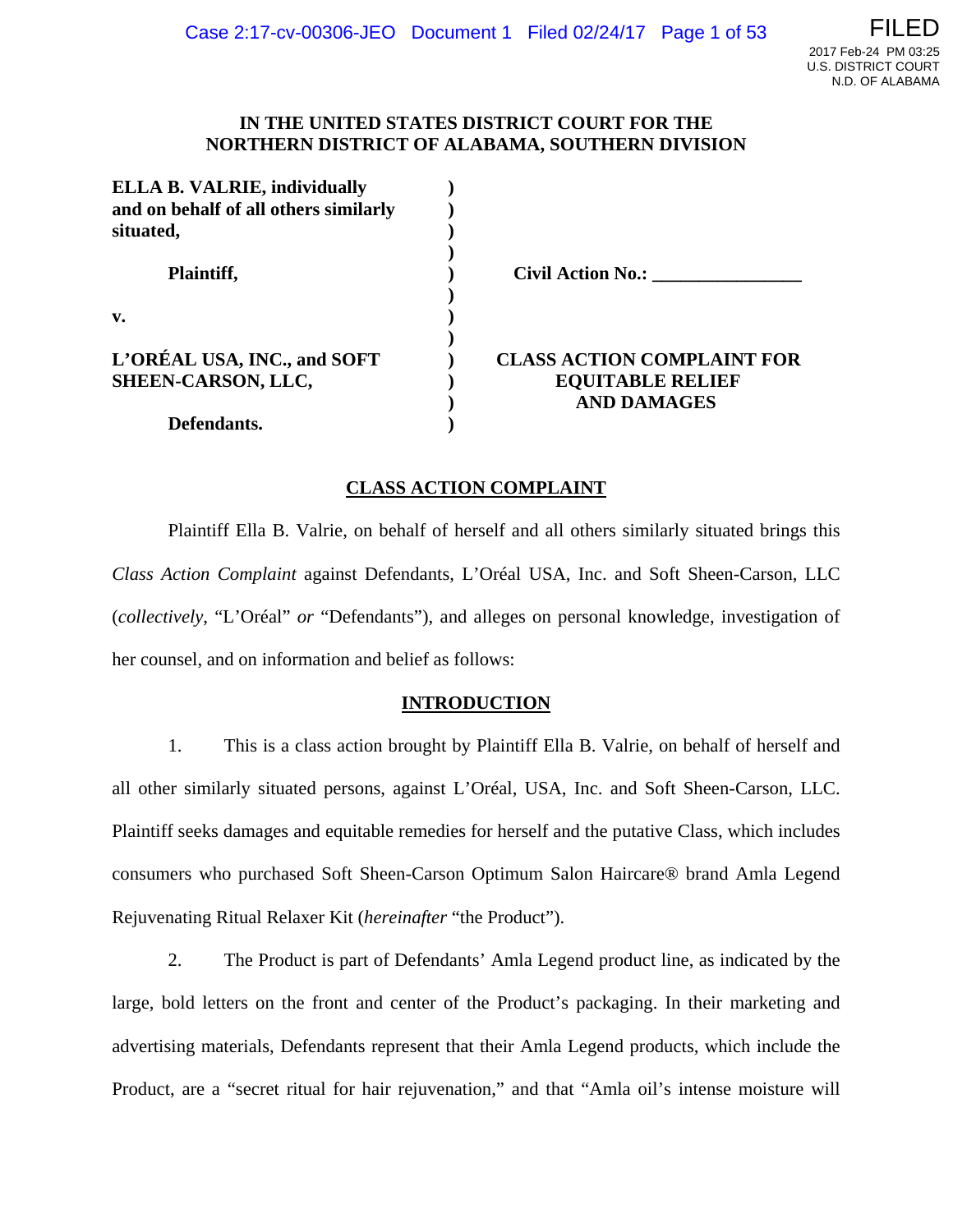#### Case 2:17-cv-00306-JEO Document 1 Filed 02/24/17 Page 2 of 53

rejuvenate every strand, leaving you with thicker-looking, healthier hair," with "unique properties [that] prevent breakage, restore shine, manageability and smoothness."

3. Defendants specifically market the Product to African American women as an "easy no-mix, no-lye relaxer kit that ensures an easier relaxing process for unified results and superior respect for hair fiber integrity".

4. The Product is a kit made up of five (5) separate items to be applied in consecutive order in a single session; "A 5 Step Ritual":

- i. Scalp Protector,
- ii. Relaxer Base,
- iii. Neutralizing Shampoo,
- iv. Conditioner, and
- v. Oil Moisturizer.

5. The Product is sold through the Soft Sheen-Carson website and other online and "brick and mortar" retailers, including, but not limited to, Amazon, Wal-Mart, Target, CVS, Walgreens, and other cosmetic and beauty supply stores nationwide.

6. As described herein, an inherent design and/or manufacturing defect in the Product causes significant hair loss and skin and scalp irritation, including burns and blistering (*collectively* "the Injuries"). At no time did Defendants provide Plaintiff with adequate disclosure or warning about the potential dangerous hazards of using the Product as directed by Defendants, of which Defendants have knowledge. Instead, Defendants make numerous assertions regarding the values of Product's purported safe and gentle qualities in their labeling, marketing and advertising materials, including that the Product is "NO-LYE", (*i.e., does not contain* Sodium Hydroxide), is a "rejuvenating ritual" that "refills as it relaxes for amazingly lively-looking hair",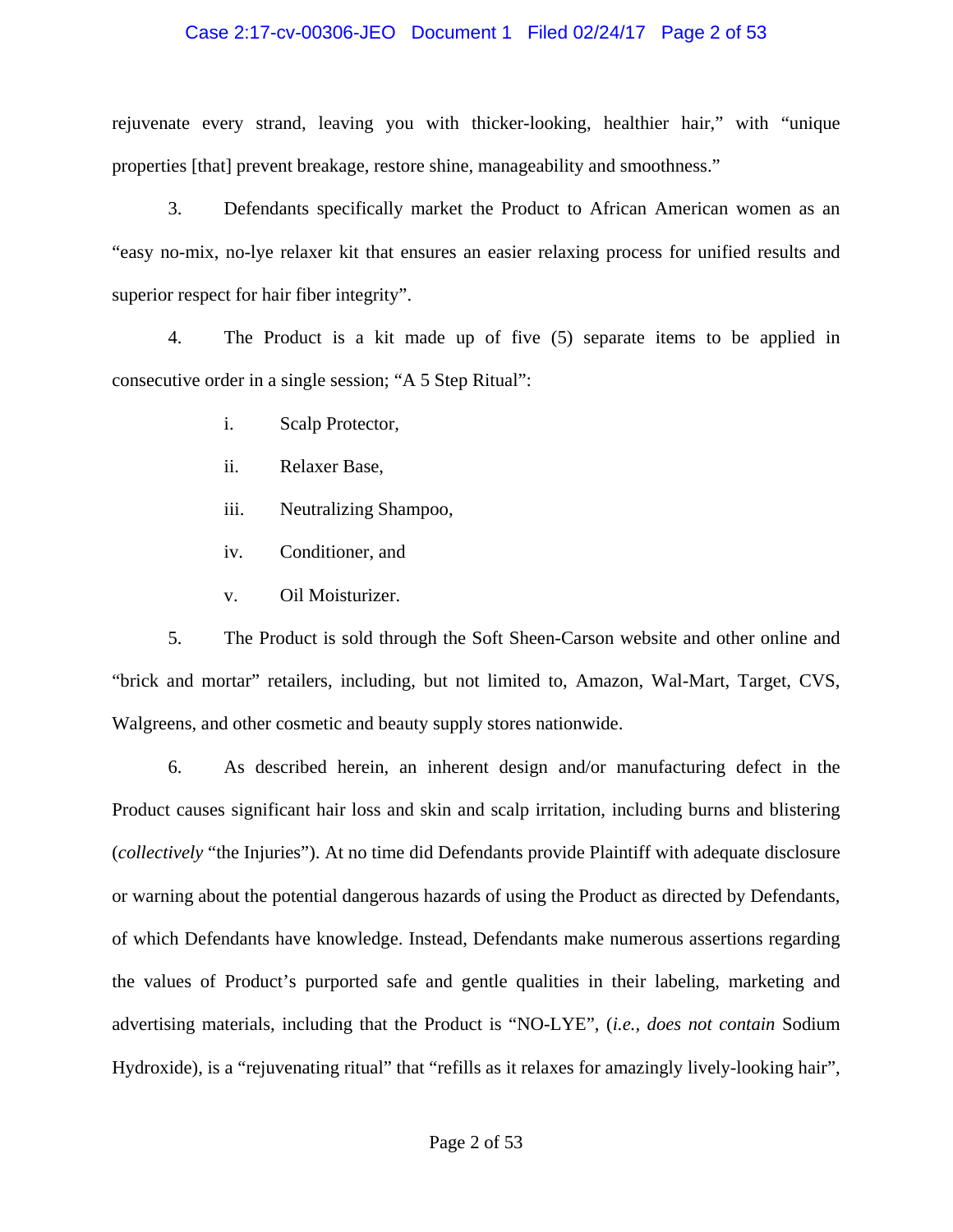#### Case 2:17-cv-00306-JEO Document 1 Filed 02/24/17 Page 3 of 53

"protects [the] scalp & skin", has "anti-breakage" properties, provides "unified results and superior respect for hair fiber integrity," and contains a "powerful anti-oxidant rich in vitamins and minerals."

7. The Injuries caused by Amla Relaxer are not *de minimus*. Consumers damaged by the Product often have permanent hair loss. Plaintiff and the putative Class Members have suffered injury in fact and loss of money and/or property as a result of using Amla Relaxer.

8. Unknown to Plaintiff or the putative Class Members at the time of purchase, and known to Defendants, the Product contained, and continues to contain, Sodium Hydroxide, also known as Caustic Soda or Lye (*hereinafter* "Lye"), and other caustic ingredients or combination of ingredients that causes Injuries upon proper application. Further, the instructions on how to "test" the Product and how to apply the Product are so woefully inadequate they are virtually useless.

9. Lye is a very strong and caustic ingredient that can and does cause Injuries, including significant hair loss, skin and scalp irritation, burns, blistering, and may also compromise the immune system.

10. The Product also contains other caustic and/or dangerous ingredients that can and do cause Injuries, including significant hair loss, skin and scalp irritation, burns, blistering, and may also compromise the immune system.

11. As a result of the defective nature of the Product, it is unfit for its intended use and purpose.

12. Defendants are aware that, when used as instructed, the Product causes Injuries due to a known material design or manufacturing defect. Despite Defendants' longstanding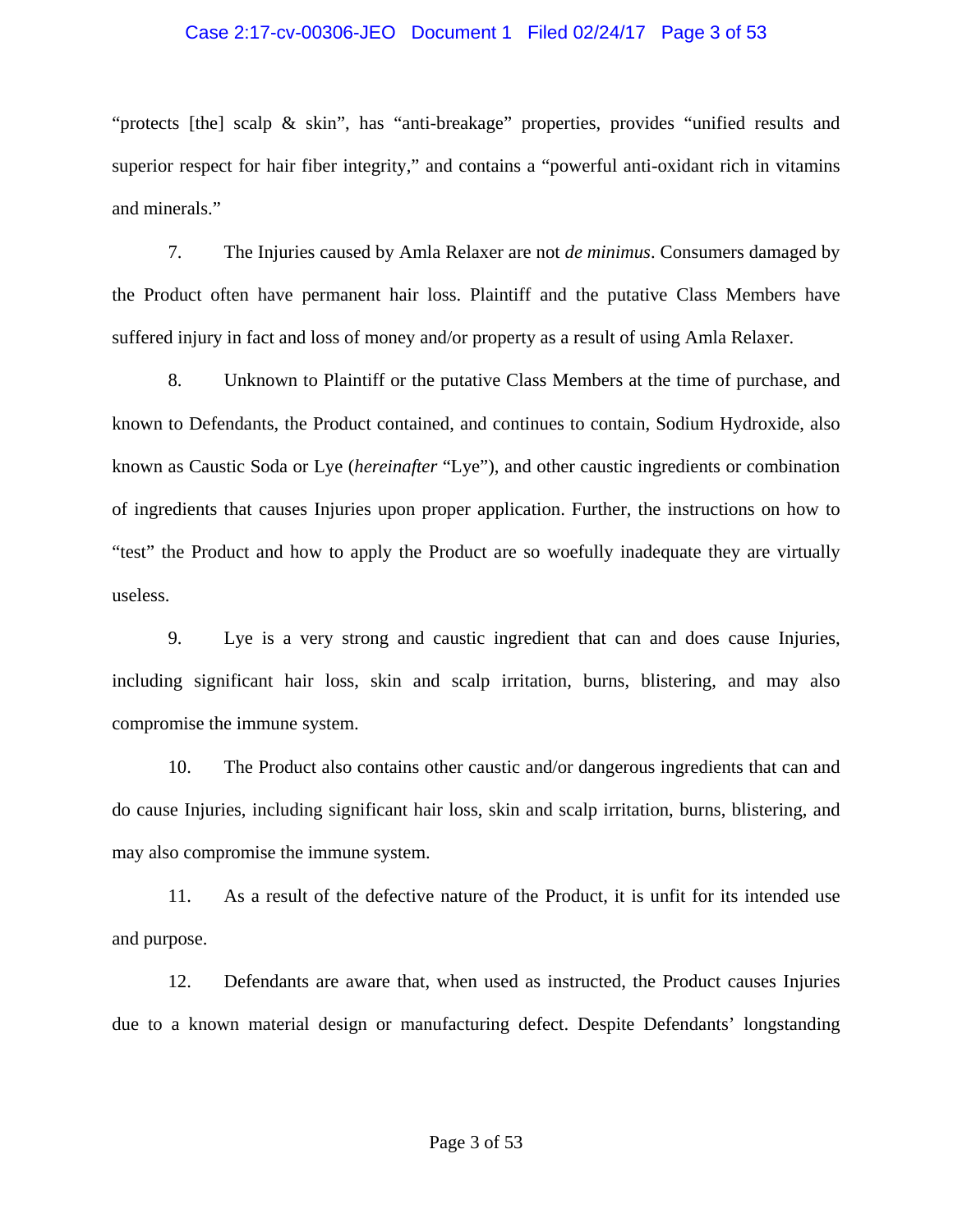#### Case 2:17-cv-00306-JEO Document 1 Filed 02/24/17 Page 4 of 53

knowledge, Defendants failed to take reasonable steps to disclose to and/or warn the Plaintiff and putative Class Members of the dangers associated with the use of the Product.

13. As a direct and proximate result of the inherent design and/or manufacturing defects of the Product, Defendants knew or should have known that the Injuries caused by the Product constitute a breach of the Product warranties. Defendants knew or should have known that the Plaintiff and putative Class Members would suffer damages as a result of the Injuries caused by the Product. Defendants concealed material facts from the Plaintiff and putative Class Members by failing to disclose the true characteristics of and inherent design and/or manufacturing defects of the Product, which were known to Defendants and unknown to the Plaintiff and putative Class Members at the time of purchase. Defendants' conduct constitutes actionable misrepresentations and omissions as well as unfair, unlawful, fraudulent, and deceptive business practices.

14. The Plaintiff and putative Class Members have been damaged by Defendants' concealment and non-disclosure of the defective nature of the Product because they were misled regarding the characteristics, ingredients, safety and value of the Product.

15. Despite notice and knowledge of the problems caused by the Product Defendants have not recalled the Product or warned consumers about the true dangers associated with using the Product as directed and/or instructed by Defendants.

16. If Defendants had disclosed to the Plaintiff and putative Class Members that the Product actually contained Lye they would not have purchased the Product.

17. If Defendants had disclosed to the Plaintiff and putative Class Members that the Product contained other caustic and/or dangerous ingredients that could cause and have caused Injuries when used as directed by Defendants, they would not have purchased the Product.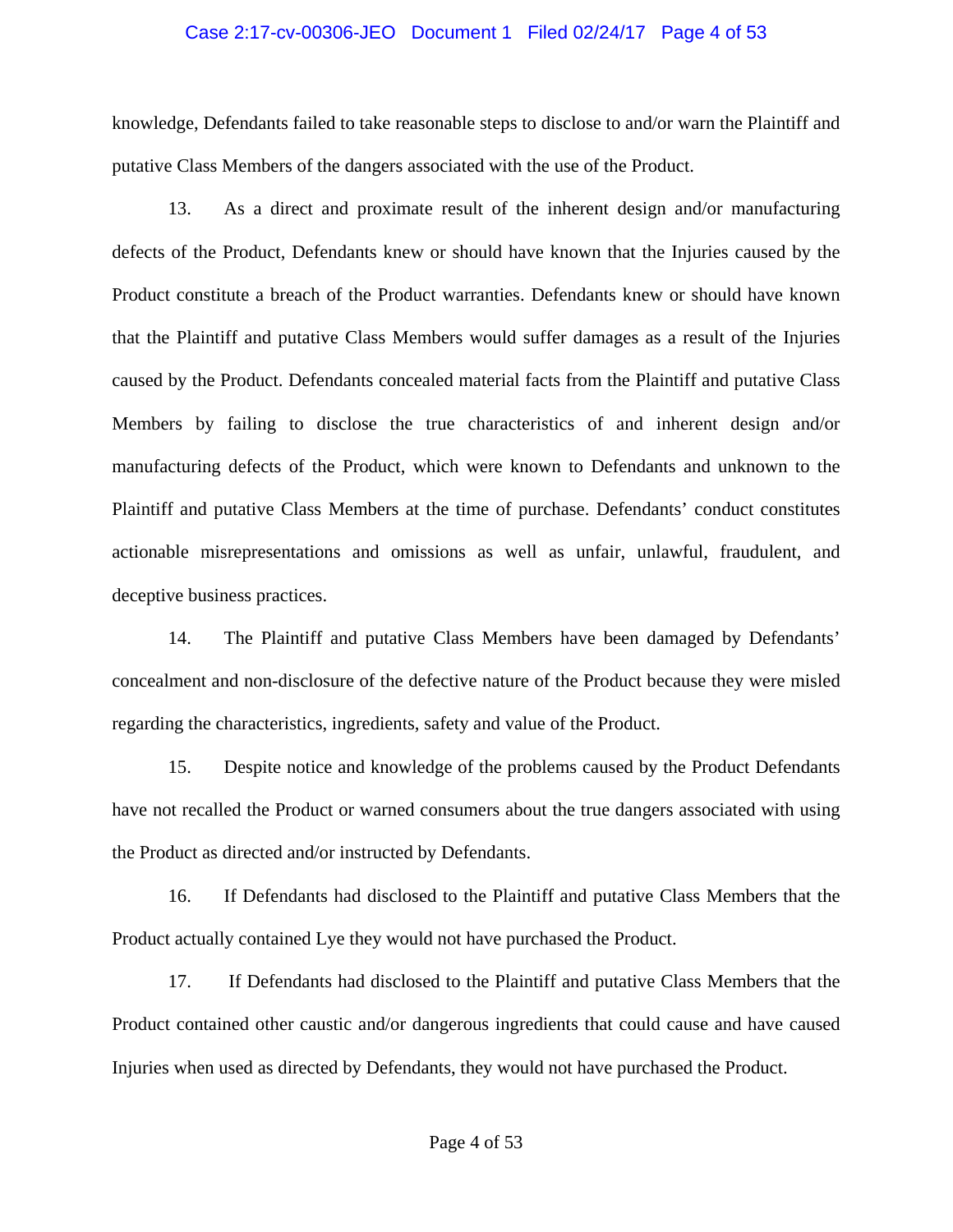18. As a direct and proximate result of Defendants' misconduct, the Plaintiff and putative Class Members have suffered injury in fact, including economic damages.

### **PARTIES**

19. Plaintiff, Ella B. Valrie, is a resident citizen of Birmingham, Alabama, Jefferson County.

20. Defendant, L'Oréal USA, Inc. is a Delaware corporation. At all times relevant to this matter, L'Oréal USA, Inc. was a citizen of the state of New York with a principal place of business in New York, New York. At all times relevant to this complaint, L'Oréal USA, Inc. has transacted business in this judicial district and throughout the United States.

21. Defendant, Soft Sheen-Carson, LLC, is a New York domestic limited liability company. At all times relevant to this matter, Soft Sheen-Carson, LLC was a citizen of the state of New York with a principal place of business in New York, New York. At all times relevant to this complaint, Soft Sheen-Carson, LLC has transacted business in this judicial district and throughout the United States.

### **JURISDICTION AND VENUE**

22. This Court has jurisdiction over this action pursuant to 28 U.S.C. § 1332(d) because there are more than 100 Class members, the aggregate amount in controversy exceeds \$5,000,000.00, exclusive of interest, fees, and costs, and at least one Class member, Plaintiff Ella B. Valrie, is a citizen of a state (*Alabama*) different from at least one Defendant.

23. This Court has personal jurisdiction over Defendants as many of the acts and omissions giving rise to this action occurred in the State of Alabama, including purchases of the Product by the Plaintiff and other putative Class members. Defendants have sufficient minimum contacts with the State of Alabama and intentionally availed themselves, and continue to avail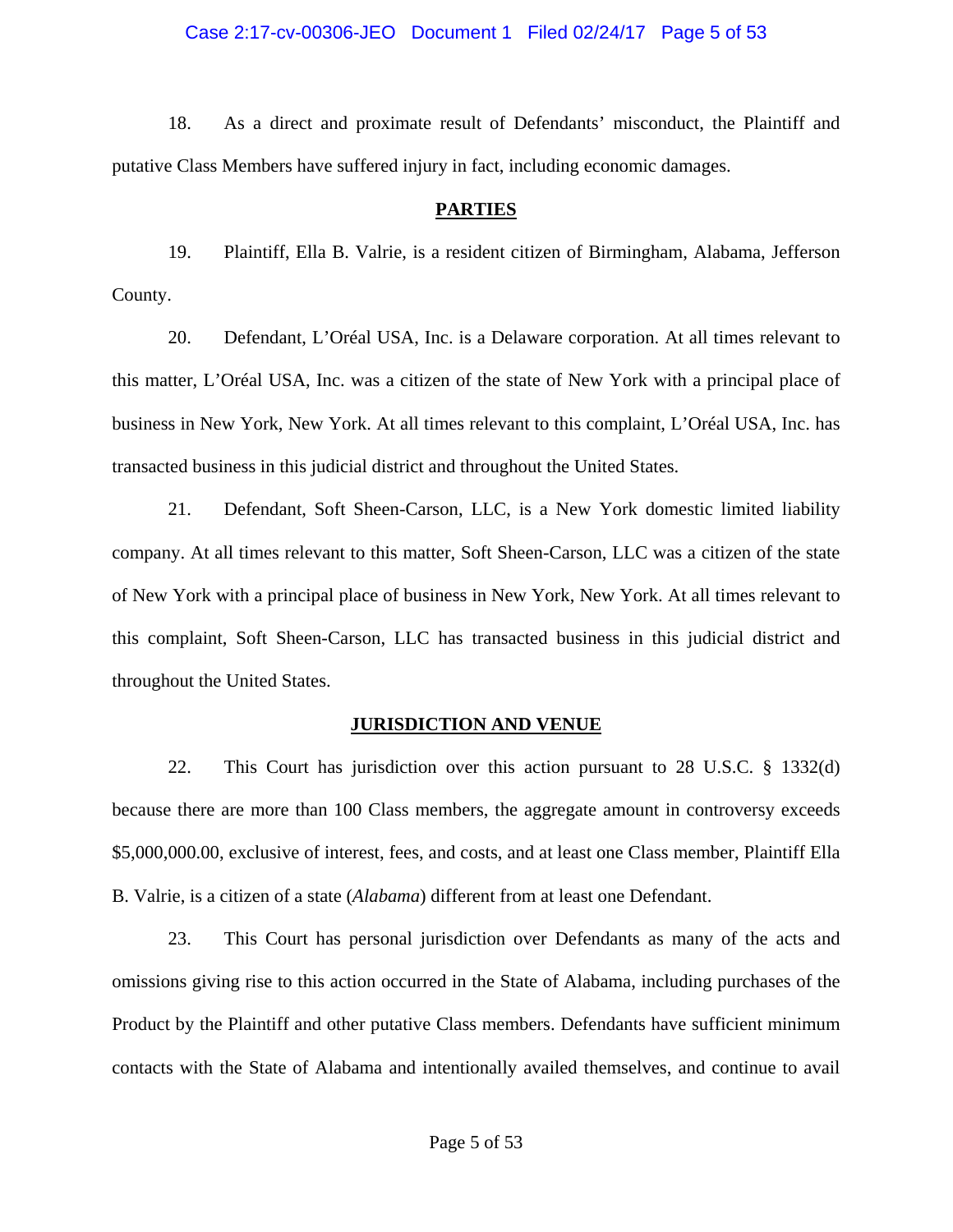#### Case 2:17-cv-00306-JEO Document 1 Filed 02/24/17 Page 6 of 53

themselves of the jurisdiction of this Court through their business ventures; specifically, the promotion, sale, marketing, and distribution of their products in this State.

24. Venue is proper in this District pursuant to 28 U.S.C. § 1391 because a substantial part of the events or omissions giving rise to the Plaintiff's claims occurred in this District as Defendants do business throughout this District, including promoting, selling, marketing and distributing the Product at issue, and Plaintiff purchased the Product in this District.

#### **FACTS COMMON TO ALL CLASS MEMBERS**

#### **The SoftSheen-Carson Brand**

25. In 1998, L'Oréal purchased Soft Sheen Products, Inc., which had grown from a small family business founded in 1964 in Chicago to be the nation's largest African-Americanowned beauty products company. In 1999, L'Oréal acquired Carson Products, another leader in beauty products for African-American consumers, and in 2000 it merged the two companies to form SoftSheen-Carson. The then-chairman and CEO of L'Oréal declared the acquisitions a strategic step in enhancing the company's position in ethnic beauty markets both in the United States and globally.

26. Today, using the SoftSheen-Carson brand, L'Oréal claims to continue a 110 year tradition of "stopping at nothing to give our customers the largest array of scientifically advanced beauty tools" to "consumers of African descent" with "innovative products that have been specially designed for their needs" and which are "safe, reliable, high quality products that are guaranteed to provide astonishing results." The company claims "SoftSheen-Carson has secured its place in the market as experts", that "all of the beauty products developed at the SoftSheen-Carson laboratories are specifically dedicated and adapted to perfectly meet our consumers' beauty needs" and that they "are committed to being the world leader in afro-specific hair care,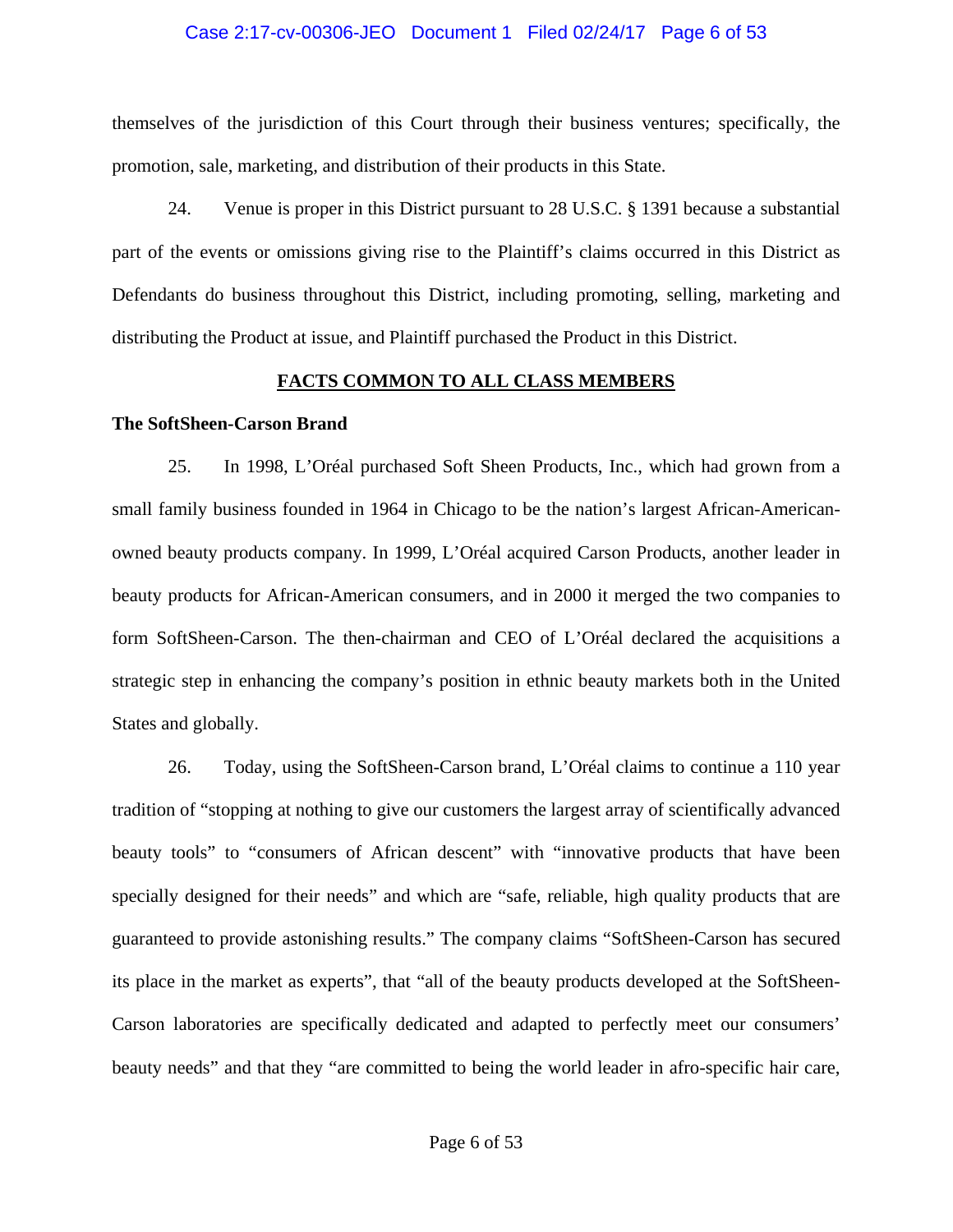#### Case 2:17-cv-00306-JEO Document 1 Filed 02/24/17 Page 7 of 53

and continue to focus all of our energy on delivering state-of-the-art hair care technologies that our consumers can trust."<sup>[1](#page-6-0)</sup>

27. L'Oréal stresses the "Ingredient Science" embraced by its so-called SoftSheen Carson Laboratories: "By relying upon the depth of our scientific know-how, we are continually advancing our products in order to surpass the industry standards, making them the safest and most effective beauty products for our consumers."<sup>1</sup>

### **The Amla Legend Relaxer Kit**

 $\overline{a}$ 

28. In 2013, L'Oréal launched the "Amla Legend" line of hair products - a product range claimed to be "enriched with purified Amla extract that rejuvenates hair and undoes 2 years of damage in 2 weeks."[2](#page-6-1)

29. Defendants claimed, and continue to claim, that the Product is a nourishing, rejuvenating product which provides specific benefits, as set forth herein, most notably through their key ingredient, Amla Oil; a legendary, antioxidant rich oil derived from the Indian Amla superfruit.

30. At all times relevant to this matter, Defendants created, developed, marketed, sold and distributed the Product to consumers throughout the United States.

[3](#page-6-2)1. The Product is sold through the Soft Sheen-Carson website<sup>3</sup>, and through other online and "brick and mortar" retailers, including Amazon, Wal-Mart, Target, CVS, Walgreens, and other mass cosmetics and beauty supply stores nationwide.

<span id="page-6-0"></span><sup>1</sup> http://www.softsheen-carson.com/about-us. (*last visited Dec. 26, 2016*).

<span id="page-6-1"></span><sup>2</sup> http://www.loreal.com/brand/consumer-products-division/african-beauty-brands (*last visited Dec. 26, 2016*).

<span id="page-6-2"></span><sup>3</sup> http://www.softsheen-carson.com/optimum-salon-haircare/amla-legend-no-mix-no-lye-relaxer ?upc=0752850088423 (*last visited Dec. 26, 2016*).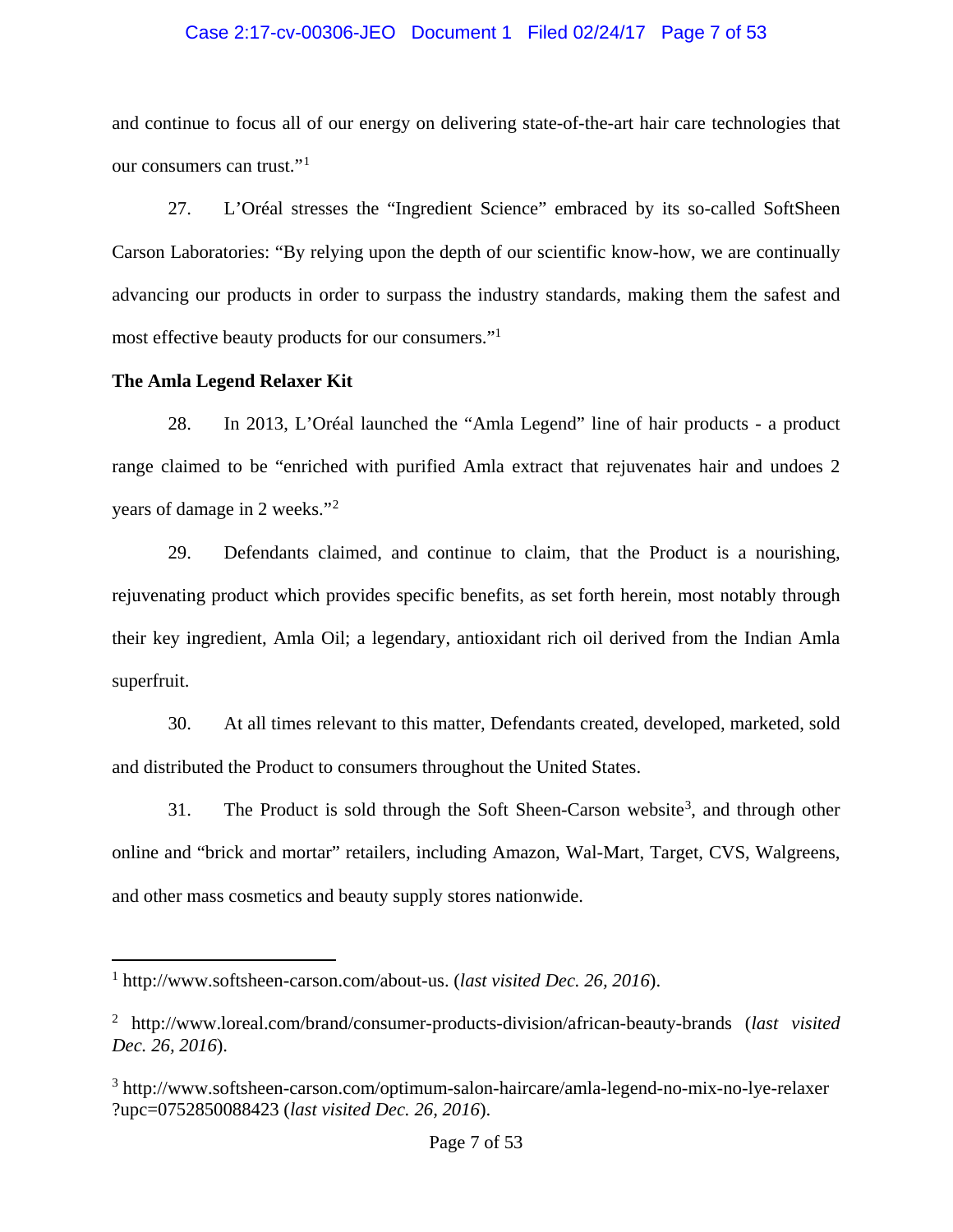32. On Defendants' website, Defendants promote the Product with the following representations:

> "An easy no-mix, **no-lye** cream relaxer **kit that ensures an easier relaxing process** for unified results and **superior respect for hair fiber integrity**. Our oil infusion technology is fast acting and long lasting."[4](#page-7-0)

33. On the website "Beauty Drama", an online cosmetics business which sells the

Product, it is promoted with the following representations:

"**Superior straightening, amazing body & shine. Rejuvenate** with the 1st nomix relaxer with amla oil. An easy no-mix, **no-lye** cream relaxer **kit that ensures an easier relaxing process for unified results and superior respect for hair fiber integrity**. Our oil infusion technology is fast acting and long lasting."[5](#page-7-1)

34. On the website "Wal-Mart", which sells the product, it is promoted with the

following representations:

 $\overline{a}$ 

The Optimum Amla Legend No-Mix *No-Lye* Relaxer helps you to soften your hair for easier styling. It comes with everything you need for a complete application. This amla hair relaxer comes pre-mixed so you can start using it right out of the box. *The no-lye formula prevents drying out and breakage so you end up with shinier, healthier-looking hair*. It utilizes amla oil from India, which is a superfruit that's rich in vitamin E, antioxidants and minerals for natural effectiveness. This product is suitable for use with all types of hair.

## **Optimum Amla Legend No-Mix, No-Lye Relaxer:**

- With amla oil from India
- For all hair types

<span id="page-7-0"></span><sup>4</sup> https://web.archive.org/web/20150419014200/http://www.softsheen-carson.com/Optimum-Salon-Haircare/Amla-Legend-No-Mix-No-Lye-Relaxer?UPC=0752850088423 (*emphasis added*) (*last visited Dec. 26, 2016*).

<span id="page-7-1"></span><sup>5</sup> https://www.beautydrama.com/optimum-amla-legend-no-lye-no-mix-relaxer/ (*emphasis added*) (*last visited Dec. 26, 2016*).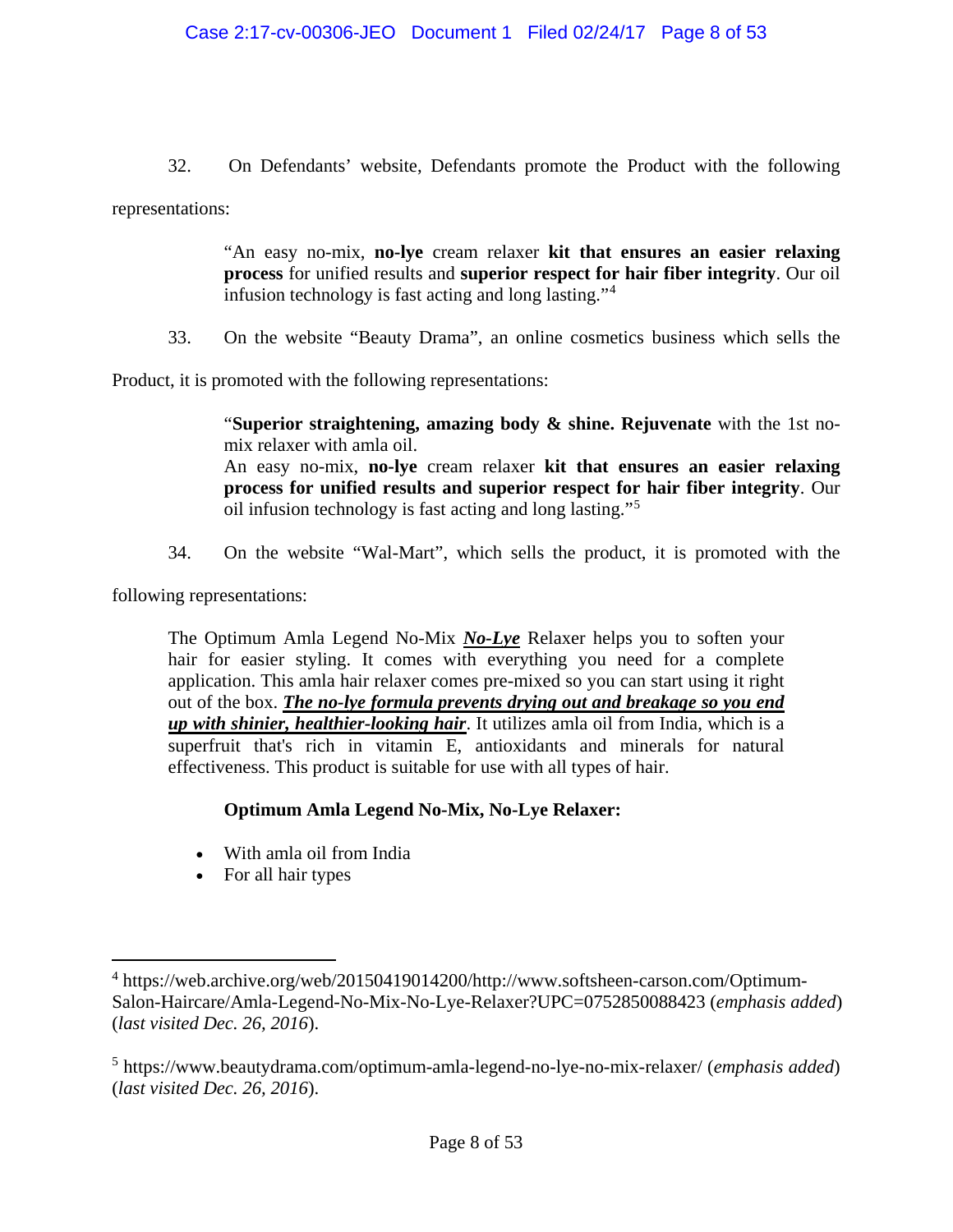- Contains: scalp protective pre-treatment, conditioning relaxer creme, neutralizing shampoo, conditioner, oil moisturizer, wooden spatula, instruction sheet, plastic gloves
- *Features ingredients that are rich in anti-oxidants, vitamins and minerals*
- Optima hair relaxer has a *no-lye formula* to prevent drying out and breaking
- Comes pre-mixed to save you lots of time
- Each package comes with enough for a complete application
- Leaves your hair softer and easier to style

**"Superior Straightening, Amazing Body & Shine** An easy no-mix, **no-lye** cream **relaxer kit** that ensures an easier relaxing process for unified results and superior respect for hair fiber integrity. Our oil infusion technology is fast acting and long lasting."[6](#page-8-0)

35. On the website "Walgreens", which sells the product, it is promoted with the

following representations:

 $\overline{a}$ 

### **Rejuvenating Ritual** No-Mix, **No-Lye**

- With Amla Oil from India
- For All Hair Types
- One Application

## **"Refills to Reveal Visibly Fuller, Silkier Hair"**

Optimum Salon Haircare® unveils its 1st Rejuvenating Ritual for your hair, infused with a legendary Indian beauty secret: Amla Oil. Amla is derived from the Amla Superfruit, and is known as a powerful anti-oxidant, rich in vitamins and minerals, and renowned for its natural rejuvenating properties of intense nourishment and conditioning. Experience the Legendary Power of Amla Oil!

## **Amla Legend™ | A 5 Step Ritual**

# **1. Scalp Protector**

Protects Scalp & Skin

# **2. No-Mix, No-Lye Relaxer Base**

Ensures a No-Mistake Application

<span id="page-8-0"></span><sup>6</sup> https://www.walmart.com/ip/Optimum-Amla-Legend-No-Mix-No LyeRelaxer/24548828#about (*emphasis in original*) (*underlined italicized bolded emphases added*) (*last visited Dec. 26, 2016*).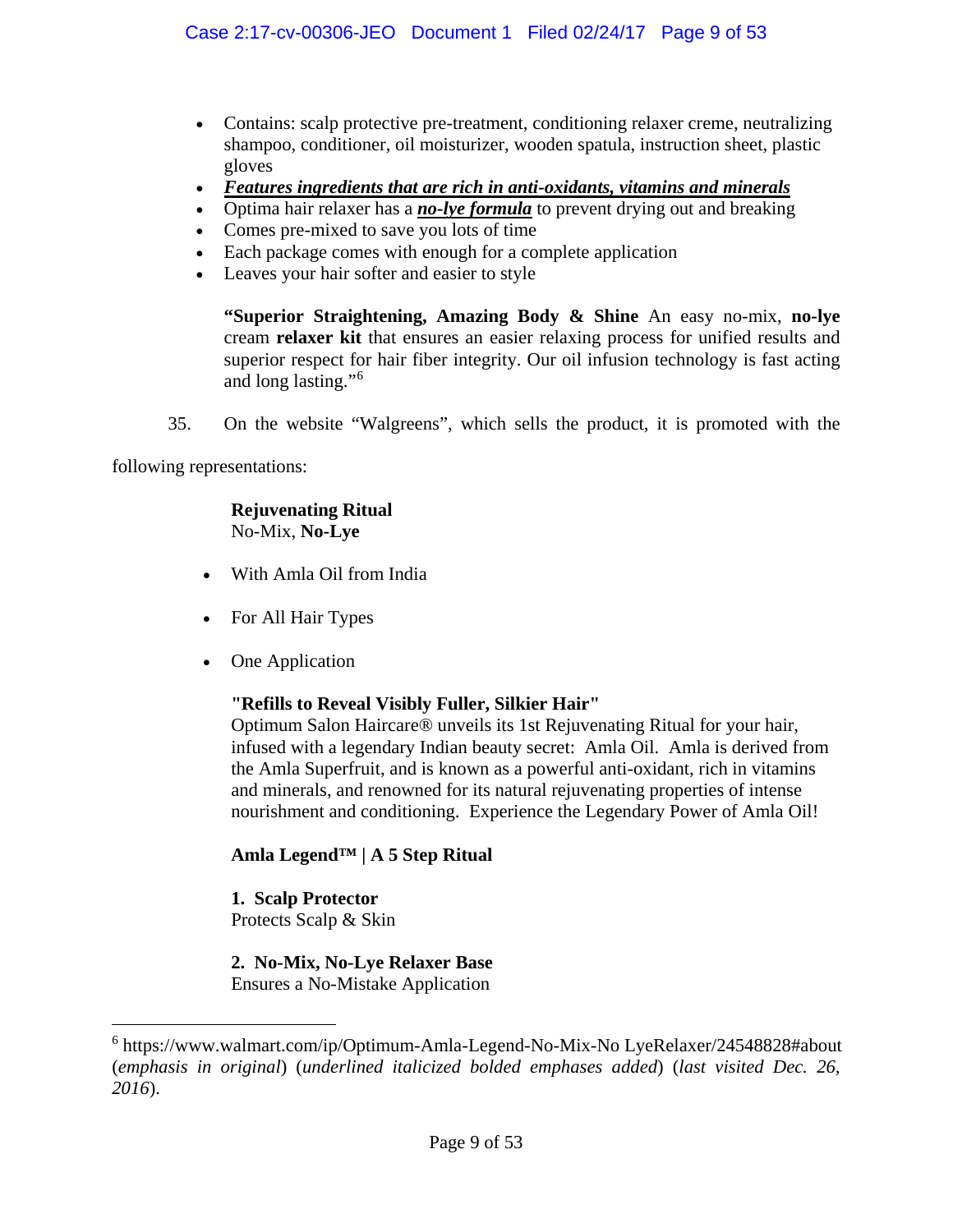# **3. Neutralizing Shampoo**

Infuses Hydration & Conditioning

# **4. Conditioner**

Intense Conditioning & Detangling

# **5. Oil Moisturizer**

Anti-Dryness, Anti-Breakage, Anti-Dullness

# **No-Mix Cream Relaxer**

Ensures an easier relaxing process for unified results and superior respect of hair fiber and integrity.

SoftSheen-Carson Laboratories® | African Hair and Skin Advanced Research[7](#page-9-0)

36. On the website "CVS", which sells the product, it is promoted with the following

representations:

 $\overline{a}$ 

# **SoftSheen-Carson Optimum Amla Legend Rejuvenating Ritual No-Mix No-Lye Relaxer**

Infuses hydration and conditioning, Intense detangling, No Mix, **No-Lye** Relaxer System For All Hair Types. Amla Legend Regular Relaxer ensures an easier relaxing process for untied results and superior respect of hair fiber & fiber integrity. Optimum Salon Haircare unveils its 1st Rejuvenating Ritual for your hair, infused with a legendary Indian beauty secret: Amla Oil. Amla is derived from the Amla Superfruit, and is known as a powerful anti-oxidant, rich in vitamins and minerals, and renowned for its natural rejuvenating properties of intense nourishment and conditioning.<sup>[8](#page-9-1)</sup>

37. The actual packaging for the Product also contains the following representations

regarding its purported attributes:

- "Refills to reveal visibly fuller, silkier hair"
- "Refills as it relaxes for amazingly lively-looking hair"
- "Optimum Salon Haircare unveils its 1st Rejuvenating Ritual for your hair, infused with a legendary Indian beauty secret: AMLA Oil"
- "powerful anti-oxidant rich in vitamins and minerals"

<span id="page-9-0"></span> $^7$  https://www.walgreens.com/store/c/optimum-salon-haircare-amla-legendrelaxer/ID=prod6185721 -product (*emphasis in original*) (*last visited Dec. 26, 2016*).

<span id="page-9-1"></span><sup>8</sup> http://www.cvs.com/shop/beauty/hair-care/treatments/softsheen-carson-optimum-amla-legendrejuvenating-ritual-no-mix-no-lye-relaxer-prodid-915172 (*emphasis in original*) (*last visited Dec. 26, 2016*).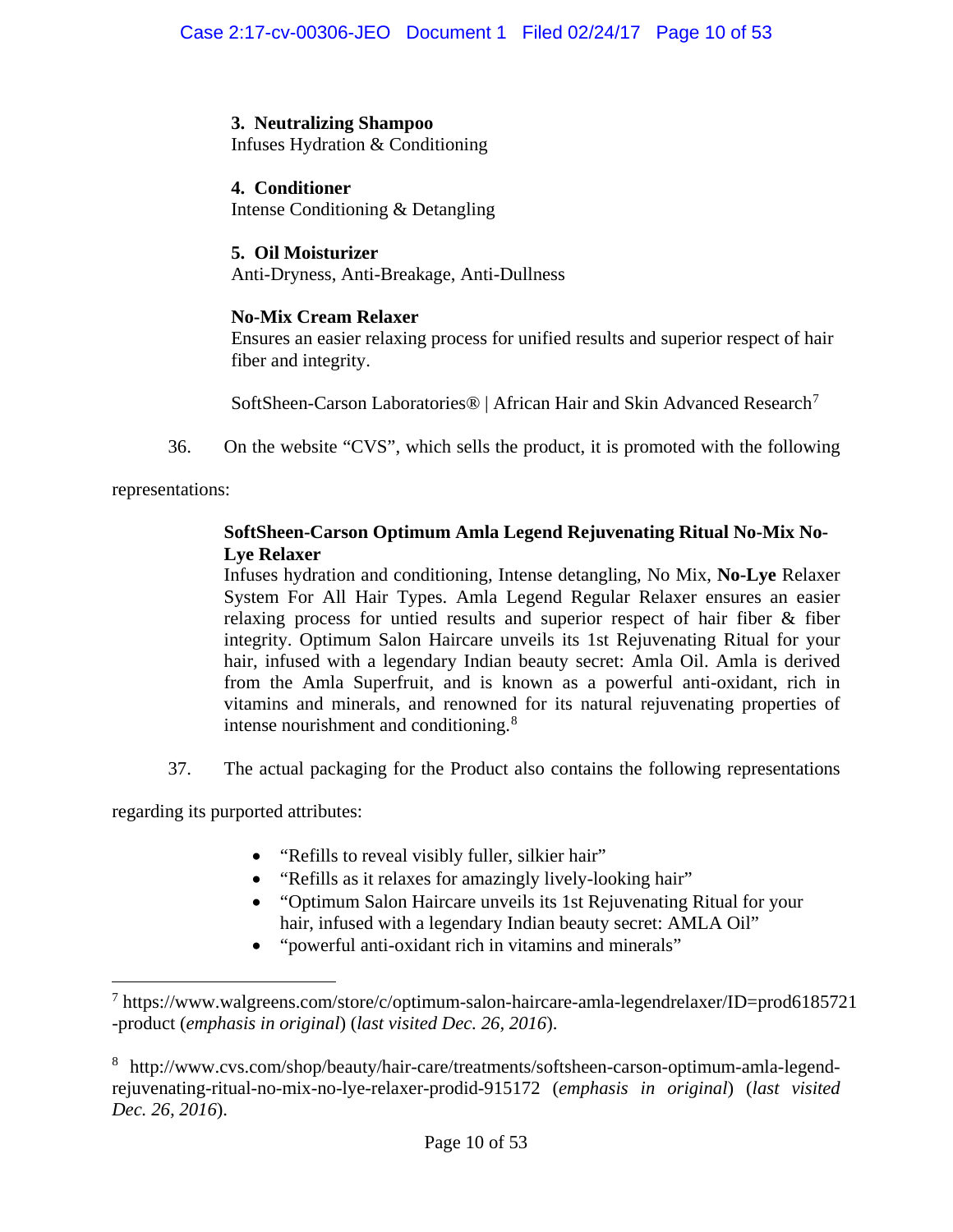- "natural rejuvenating properties of intense nourishment and conditioning"
- "protects scalp"
- "infuses hydration & conditioning"
- "anti-breakage" and
- "intense conditioning"
- "renowned for its natural rejuvenating properties"
- "Experience the LEGENDARY POWER of AMLA OIL!"
- "A 5 STEP RITUAL"
- "Read and follow enclosed instruction sheet before using."





38. Lye relaxers can be abrasive and cause scalp irritation and chemical burns. By representing on the front of the Product packaging, in capitalized and bold letters, that the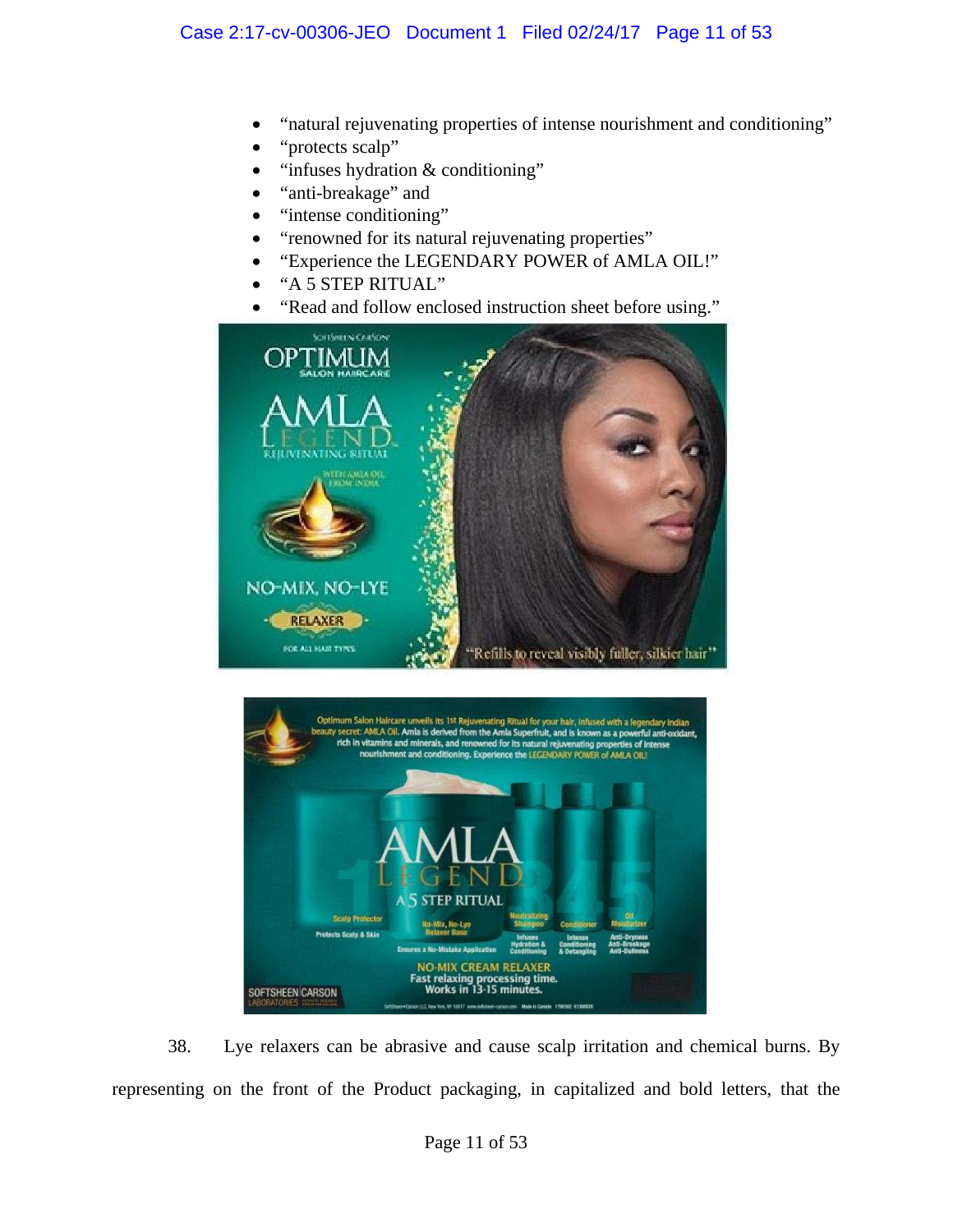### Case 2:17-cv-00306-JEO Document 1 Filed 02/24/17 Page 12 of 53

Product has "NO-LYE," Defendants led Plaintiff, and continue to lead reasonable consumers and putative Class Members, to believe that the Product is non-abrasive, safe and gentle, and will not cause Injuries, including scalp burning or irritation, and/or hair loss. The "NO-LYE" claim in particular targets consumers who are seeking a gentler alternative to lye-based relaxers, which are known for their potential to cause irritation and to be harsh on hair and skin. However, the Product, specifically "step 3" – the "neutralizing shampoo", plainly lists Sodium Hydroxide (*i.e., "Lye"*) as an ingredient. Thus, Defendants' labeling, marketing, and comprehensive claims that the Product is a "NO-LYE" hair relaxer is not only deceptive and misleading, but is a flagrant misrepresentation of fact.

**Scalp Protector Pre-treatment/Pré-traitment Protecteur:** 42935 SS1 — Paraffinum Liquidum / Mineral Oil / Huile Minerale, Diethylhexyl<br>Maleate, Hydrogenated Styrene/Isoprene Copolymer, Isopropyl Myristate, Hydrogenated Sty FRUIT EXTRACT F.I.L. D55084/2 **NO-MIX RELAXER CREME/CRÈME DÉFRISANTE: 42932 SS4 –** AQUA / WATER / EAU, PARAFFINUM LIQUIDUM / MINERAL OIL / HUILE MINERALE, PETROLATUM,<br>CETEARYL ALCOHOL, POLYSORBATE 60, BUTYLENE GLYCOL, HEXYLENE GLYCOL, LITHIUM HYDROXIDE **NEUTRALIZING SHAMPOO / SHAMPOOING NEUTRALISANT: 42933 SS – AQUA / WATER / EAU, COCAMIDOPROPYL BETAINE, SODIUM LAURETH SULFATE,<br>COCAMIDE MEA, POLYSORBATE 20, SODIUM CHLORIDE, PARFUM / FRAGRANCE, PHENOXYETHANOL, POLYQUATERN** CONDITIONER / APRÈS SHAMPOOING: 42934 SS1 - AQUA / WATER / EAU, GLYCERIN, CETEARYL ALCOHOL, POLYQUATERNIUM-37, PROPYLENE GLYCOL<br>DICAPRYLATE/DICAPRATE, PHENOXYETHANOL BEHENTRIMONIUM METHOSULFATE, PARFUM / FRAGRANCE, AMODIME OIL MOISTURIZER / D'HUILE HYDRATANTE: 42936 SS1 - AQUA / WATER / EAU, PARAFFINUM LIQUIDUM / MINERAL OIL / HUILE MINERALE, GLYCERIN, PETROLATUM, CETEARYL ALCOHOL, CERA MICROCRISTALLINA / MICROCRYSTALLINE WAX / CIRE MICROCRISTALLINE, PEG-100 STEARATE, GLYCERYL STEARATE, PARFUM /<br>FRAGRANCE, PHENOXYETHANOL, POLYSORBATE 60, XANTHAN GUM, DIMETHICONE, PANTHENOL, BENZYL S F.I.L.# D55052/2

3[9](#page-11-0). Sodium Hydroxide is a highly caustic<sup>9</sup> substance that is very corrosive. It is also

known as and/or referred to as Caustic Soda, Soda Lye, "Red Devil Lye" and several other names. It is commonly used in many industries such as drain cleaners. According to the NATIONAL INSTITUTES FOR HEALTH's CENTER FOR BIOTECHNOLOGY INFORMATION (*a division of* 

<span id="page-11-0"></span><sup>&</sup>lt;sup>9</sup> "Caustics" are "[s]trong alkaline chemicals that destroy soft body tissues resulting in a deep, penetrating type of burn, in contrast to corrosives, that result in a more superficial type of damage via chemical means or inflammation." NATIONAL INSTITUTES FOR HEALTH's CENTER FOR BIOTECHNOLOGY INFORMATION (*a division of the National Library of Medicine*). https://pubchem.ncbi.nlm.nih.gov/compound/14798#section=Pharmacology-and-Biochemistry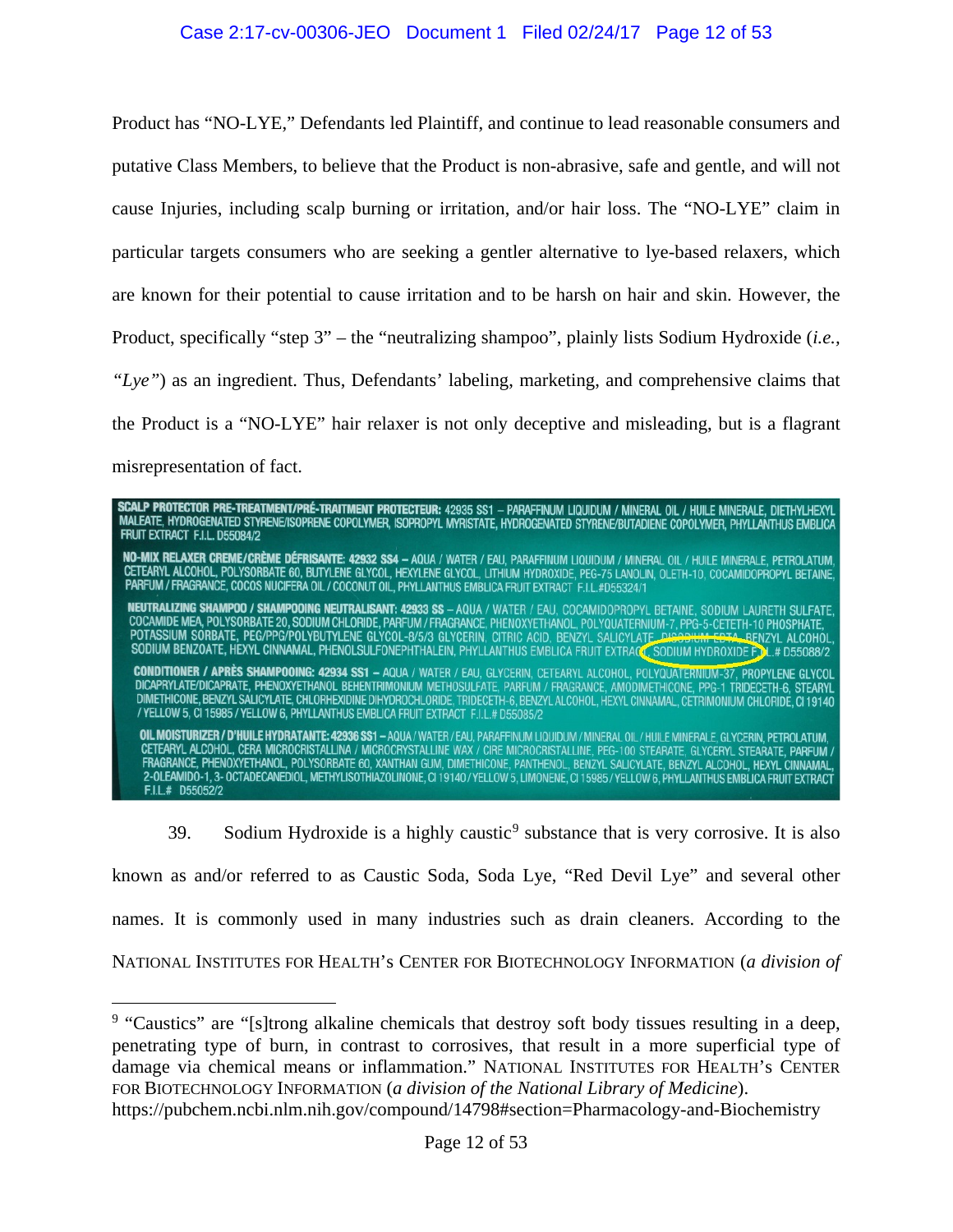### Case 2:17-cv-00306-JEO Document 1 Filed 02/24/17 Page 13 of 53

*the National Library of Medicine*), Lye "may severely irritate skin", is [c]orrosive to … tissue", has "acute toxicity" to the skin, is "harmful" when "in contact with skin", "causes severe skin burns", "skin irritation", "redness", "pain", and "blisters" and even notes that "skin contact with [the] material may cause severe injury **or death**". Under the subsection "Safety and Hazards" it states, as to "Exposure Prevention", "AVOID ALL CONTACT!".<sup>[10](#page-12-0)</sup> "When caustic soda comes into contact with the skin it does not usually cause immediate pain, but it does start to cause immediate damage. It fails to coagulate protein which would serve to prevent further penetration. Thus, upon contact with eyes, washing with water must be started within 10 seconds and continued for at least 15 minutes to prevent permanent injury. Following contact with skin, washing with water must be started immediately to prevent corrosive chemical burns." KIRK-OTHMER ENCYCLOPEDIA OF CHEMICAL TECHNOLOGY. (3rd Ed.), Volumes 1-26. New York, NY: John Wiley and Sons, 1978-1984, p.1:861.<sup>[11](#page-12-1)</sup> The INTERNATIONAL CHEMICAL SAFETY CARD  $(ICSC)^{12}$  $(ICSC)^{12}$  $(ICSC)^{12}$  data sheet for Lye states that expose to the skin may cause "redness" "pain" "serious skin burns"/"severe skin burns" and "blisters", than skin exposed to Sodium Hydroxide should be rinsed with "plenty of water or shower for at least 15 minutes", and because it is "corrosive to the … skin."[13](#page-12-3) There is an abundance of published literature describing the severe nature of Lye induced skin injuries and Defendants' cannot deny their knowledge of Lye's dangerous

<span id="page-12-0"></span><sup>10</sup> https://pubchem.ncbi.nlm.nih.gov/compound/14798#section=Top (*bold emphasis added*).

<span id="page-12-1"></span><sup>11</sup> See also NIOSH; CRITERIA DOCUMENT: SODIUM HYDROXIDE p.62 (1975) DHEW Pub. NIOSH 76-105 ("*There is a latent period between contact of NaOH with the skin and the sensation of irritation.*").

<span id="page-12-2"></span><sup>&</sup>lt;sup>12</sup> "The International Chemical Safety Cards (ICSC) are data sheets intended to provide essential safety and health information on chemicals in a clear and concise way." https://pubchem.ncbi.nlm.nih.gov/source/ILO-ICSC

<span id="page-12-3"></span><sup>&</sup>lt;sup>13</sup> http://www.ilo.org/dyn/icsc/showcard.display?p\_card\_id=0360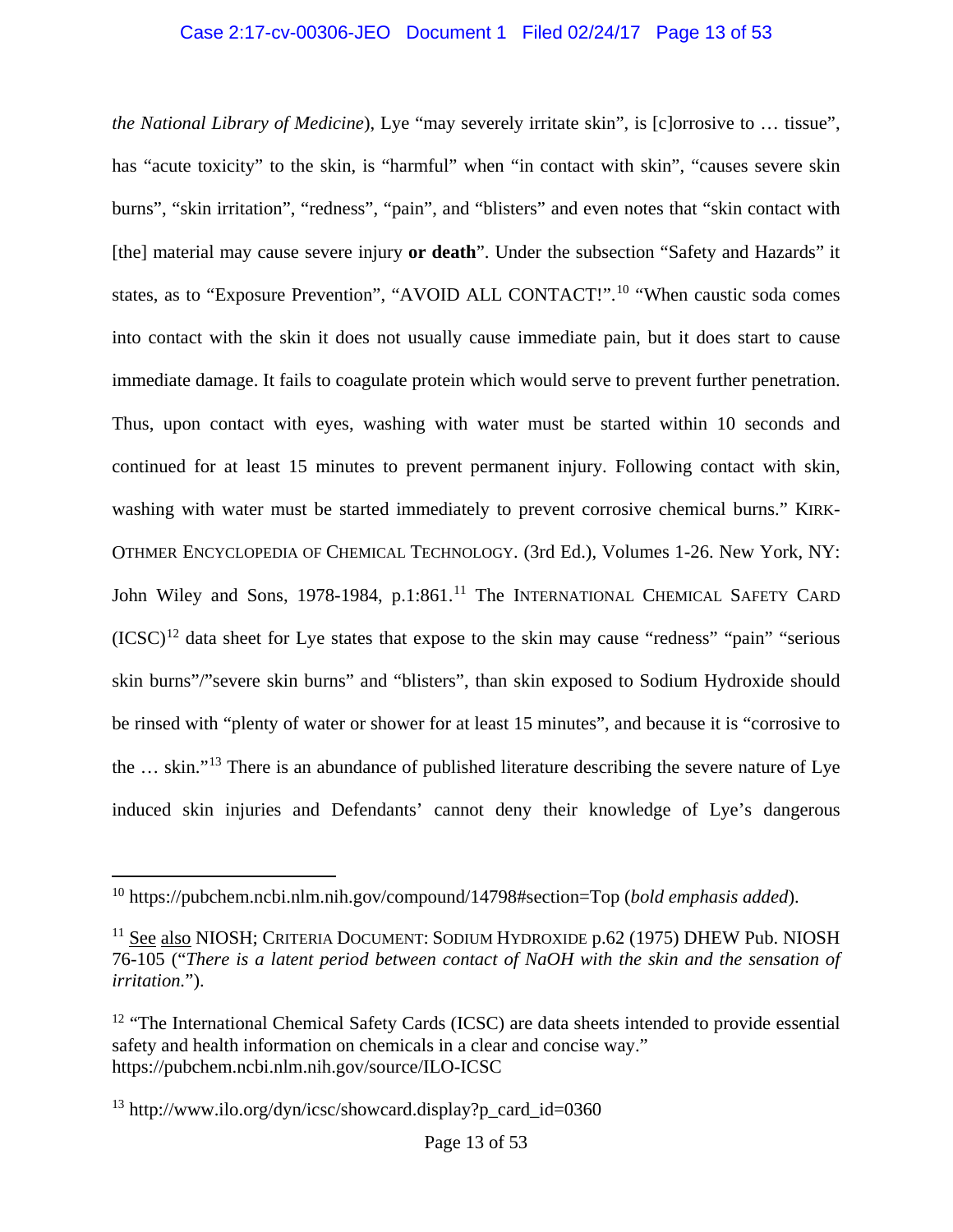### Case 2:17-cv-00306-JEO Document 1 Filed 02/24/17 Page 14 of 53

characteristics – that is the exact reason they advertise, label and/or market the Product as "NO-LYE" to consumers, including the Plaintiff and putative Class Members.

40. One of the reasons consumers seek out a no-lye relaxer is because they are looking for a product that is milder on the scalp and gentler on hair. By representing on the front of the Product packaging, in capitalized and bold letters, that Amla Relaxer has "NO-LYE," along with representations regarding rejuvenating, nourishing, conditioning qualities of the Product, Defendants led and continue to lead reasonable consumers, including the Plaintiff and putative Class Members, to believe that the Product not only did not and does not contain Lye, but was and is a gentler alternative to relaxers containing lye, when it does in fact contain Lye.

41. Despite the fact the Product is marketed as a "NO-LYE" hair relaxer, not only is it made with Lye but it is composed of numerous other ingredients that have the potential to be every bit as caustic, dangerous, and damaging as Lye.

42. Hydroxide relaxers are often made with sodium hydroxide, potassium hydroxide, lithium hydroxide, or guanidine hydroxide. Lye based relaxers are frequently used by professionals, but are they known for their potential to cause skin irritation.<sup>[14](#page-13-0)</sup> Thus, hydroxide relaxers made without Sodium Hydroxide (*i.e., "Lye"*) are frequently marketed as "NO-LYE" to appeal to consumers. Defendants' marketed and continue to market the Product as "NO-LYE" to appeal to consumers, including the Plaintiff and putative Class Members despite the fact Lye is listed as an ingredient.

<span id="page-13-0"></span><sup>&</sup>lt;sup>14</sup> Hydroxide relaxers generally have a high pH, and thus a strong potential to cause chemical burns. A pH level measures the acidity or alkalinity of a solution on a scale of 0 to 14. Alkalis are bases with a pH of more than 7. The stronger the alkali the more corrosive or caustic the hydroxide. Although the pH level depends on the concentration of the hydroxide, Sodium Hydroxide typically has a pH of 14. Lithium Hydroxide, an ingredient found in "step 2" – the "Relaxer Base", typically has a pH of 10.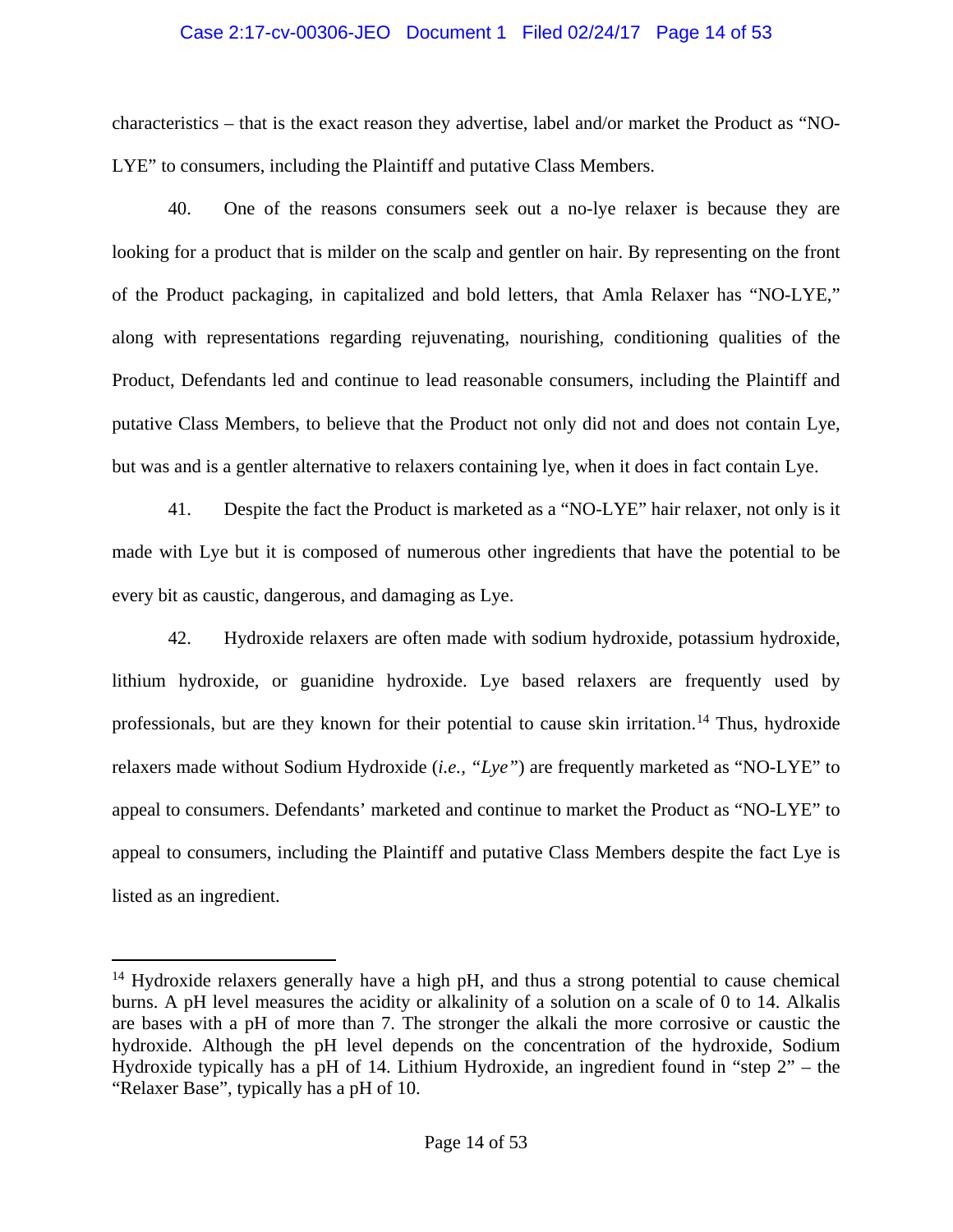43. Defendants' admit they are experts in the field of hair care products:

# **OUR LEGACY**

**For over 110 years Softsheen-Carson has provided beauty to all consumers of African descent with innovative, tailor-made, superior products and services. …**

Our broad and deep portfolio of brands, which are both rich with heritage and at the height of innovation, make us unique. By relying upon *the depth of our scientific know-how*, we are continually advancing our products in order to *surpass the industry standards, making them the safest and most effective beauty products for our consumers*.

## **INGREDIENT SCIENCE**

*With the help of scientists, biologists, and physicists* at our *laboratories*, Softsheen-Carson has *secured its place in the market as experts, conducting advanced research in order to bring our consumers safe, reliable, high quality products that are guaranteed to provide astonishing results*.

Our unique and dedicated *team of scientists and biologists* has allowed us to develop advanced and extensive knowledge, *making us the experts on hair and skin physiology for consumers* of African descent on a worldwide scale. For this reason, all of the beauty products developed at the Softsheen-Carson laboratories are specifically dedicated and adapted to perfectly meet our consumers' beauty needs.

We are committed to being *the world leader in afro-specific hair care*, and continue to focus all of our energy on delivering state-of-the-art hair care technologies that our consumers can trust.<sup>[15](#page-14-0)</sup>

44. Defendants, as manufacturers of the Product, and thus experts in the field of hair

care products, had a duty to warn its consumers, including the Plaintiff and putative Class

Members, of the true risks and dangers associated with using the Product because the Plaintiff

and putative Class Members are not experts in the field of hair care products, and relied upon

Defendants to truthfully represent the qualities of the Product. However, as set forth herein,

Defendants failed to do so.

<span id="page-14-0"></span><sup>15</sup> http://www.softsheen-carson.com/about-us (*emphasis added*) (*last visited Dec. 26, 2016*).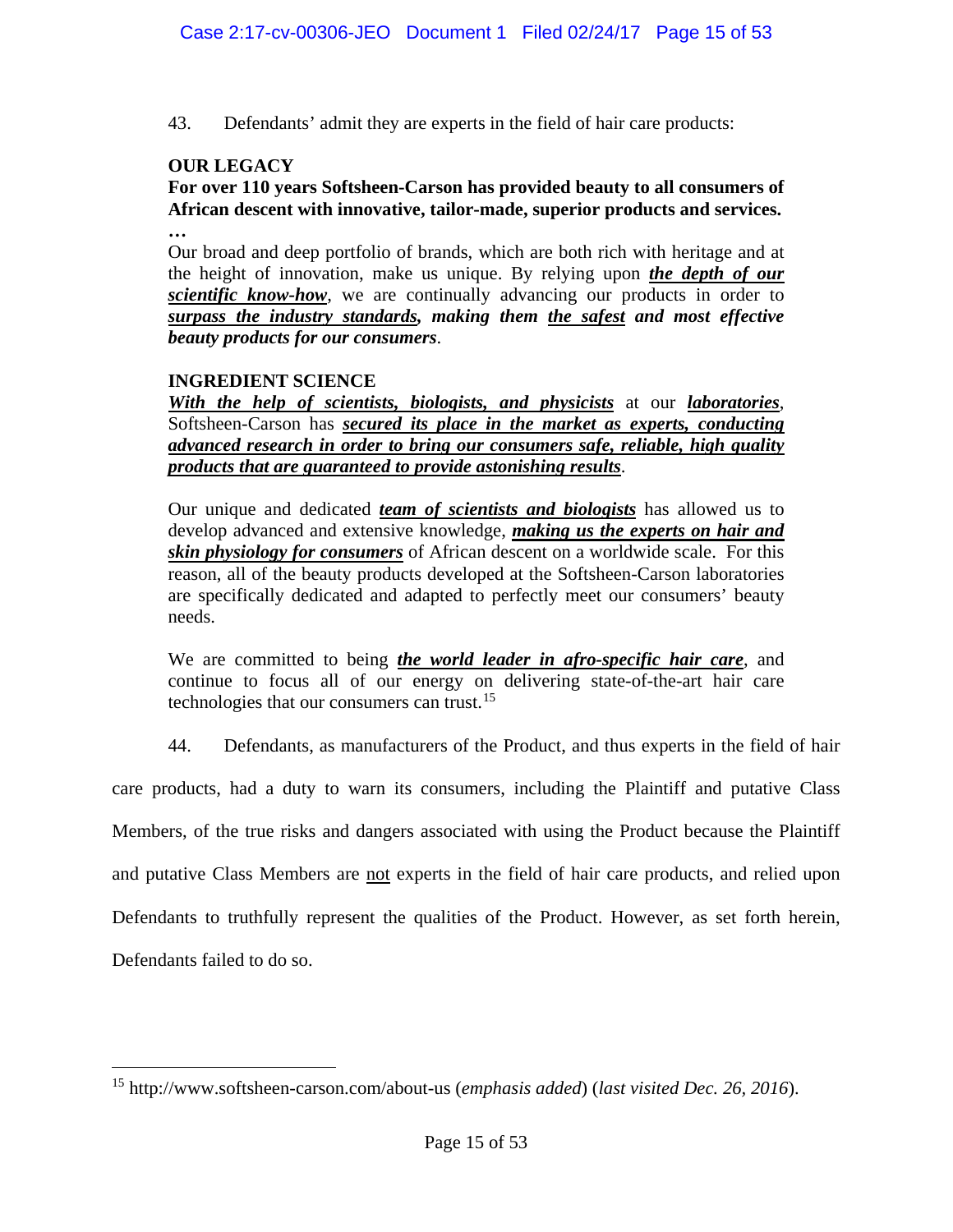#### Case 2:17-cv-00306-JEO Document 1 Filed 02/24/17 Page 16 of 53

45. As Defendants are well-aware, the Product not only contains Lye, but also encompasses a mix of other ingredients that are as dangerous and caustic as lye. For example, the ingredient Lithium Hydroxide, found in "step 2" – the "relaxer base", can cause damaging effects including severe irritation, burns, and blisters. According to the NATIONAL INSTITUTES FOR HEALTH's CENTER FOR BIOTECHNOLOGY INFORMATION (*a division of the National Library of Medicine*), Lithium Hydroxide "may cause severe irritation to skin, eyes, and mucous membranes" and "may be toxic by … skin absorption", causing "redness" "pain" "serious skin burns" and "blisters" and "skin contact with may cause severe injury **or death**". Just like warning for handling Lye, under the subsection "Safety and Hazards" it states, as to "Exposure Prevention", "AVOID ALL CONTACT!".<sup>[16](#page-15-0)</sup> The INTERNATIONAL CHEMICAL SAFETY CARD (ICSC) data sheet for Lithium Hydroxide is virtually identical to that for Lye, stating that expose to the skin may cause "redness" "pain" "serious skin burns"/"severe skin burns" and "blisters", than skin exposed to Lithium Hydroxide should be rinsed with "plenty of water or shower for at least 15 minutes", and because it is "corrosive to the … skin."[17](#page-15-1) Since the Product is made to be applied to the user's hair, there is no avoiding potentially harmful skin contact. Defendants knew or should have known of these findings.

46. Defendants' "NO-LYE" representation is clearly deceptive and misleading by the fact ordinary consumers would not readily recognize the scientific term Sodium Hydroxide as being Lye; a highly caustic component of the Product's. Indeed, the ingredient Lithium Hydroxide, found in "step 2" – the "relaxer base", can cause damaging effects not unlike Sodium

<span id="page-15-0"></span><sup>16</sup> https://pubchem.ncbi.nlm.nih.gov/compound/3939 (*bold emphasis added*).

<span id="page-15-1"></span><sup>&</sup>lt;sup>17</sup> http://www.ilo.org/dyn/icsc/showcard.display?p\_card\_id=0913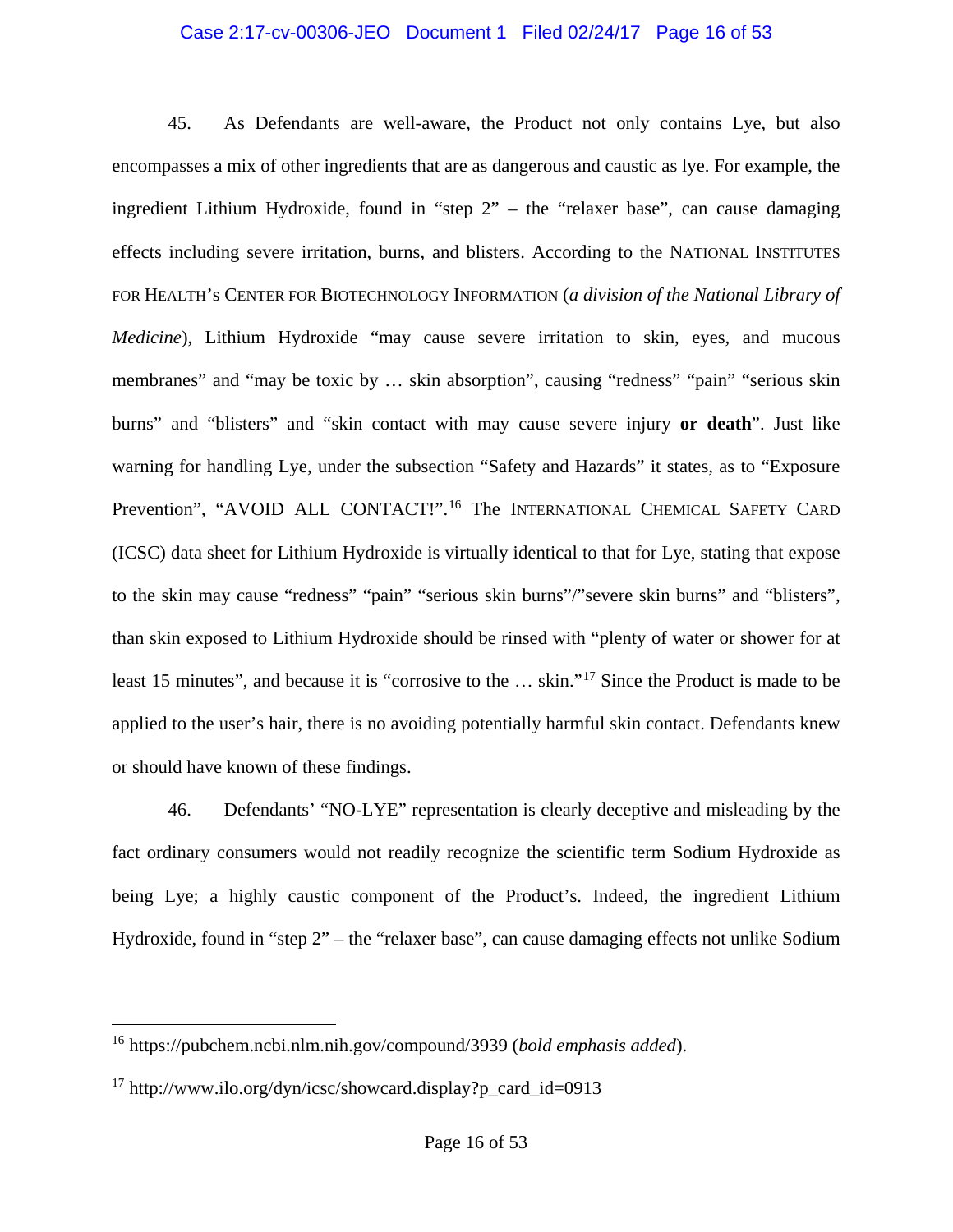## Case 2:17-cv-00306-JEO Document 1 Filed 02/24/17 Page 17 of 53

Hydroxide including severe skin irritation, burns, and blisters. Defendants knew or should have

known of these facts.

 $\overline{a}$ 

47. The Product is not a safe, effective, gentler or "easier relaxing process", is not a

"rejuvenating ritual" and is not free of Lye as described on the Product's packaging and other

marketing materials. Rather, it is composed of Lye and other ingredients that may cause injury:

- a. "step-2" the "Relaxer Cream" contains Hexylene Glycol, which can cause contact dermatitis and irritate the skin, eyes, and respiratory tract<sup>18</sup>. According to the NATIONAL INSTITUTES FOR HEALTH's CENTER FOR BIOTECHNOLOGY INFORMATION (*a division of the National Library of Medicine*), Hexylene Glycol "causes skin irritation" and/or "skin corrosion", "dermatitis" and "skin sensitization". [19](#page-16-1)
- b. "step-2" the "Relaxer Cream" contains Cocamidopropyl Betaine, a synthetic surfactant associated with skin irritation and allergic contact dermatitis<sup>20</sup>. According to the NATIONAL INSTITUTES FOR HEALTH's CENTER FOR BIOTECHNOLOGY INFORMATION (*a division of the National Library of Medicine*), Cocamidopropyl Betaine causes "skin irritation" and/or "skin corrosion". $^{21}$  $^{21}$  $^{21}$
- c. "step-3" the "Relaxer Cream" contains PPG (Polyethylene Glycol a/k/a Ethylene Glycol a/k/a/ Polyethylene Glycol 400) which may cause contact dermatitis.<sup>[22](#page-16-4)</sup> According to the NATIONAL INSTITUTES FOR HEALTH's CENTER FOR BIOTECHNOLOGY INFORMATION (*a division of the National Library of Medicine*), Polyethylene Glycol can be absorbed into the body through the skin, causes "irritation" to the skin.<sup>[23](#page-16-5)</sup> It may also cause "skin sensitization<sup> $24$ </sup>, "lowering of consciousness", and "may cause effects on

<span id="page-16-0"></span><sup>18</sup> http://www.contactdermatitisinstitute.com/hexylene-glycol.php; see also https://www.cdc.gov/niosh/pel88/107-41.html;

<span id="page-16-1"></span><sup>19</sup> https://pubchem.ncbi.nlm.nih.gov/compound/7870#section=Top

<span id="page-16-2"></span><sup>20</sup> http://www.contactdermatitisinstitute.com/cocamidopropyl-betaine.php; see also Mowad, C*.*, *Cocamidopropyl betaine allergy".* AM. J. CONTACT DERMAT*.* 12(4): 223–224 (Dec. 2001).

<span id="page-16-3"></span> $^{21}$  https://pubchem.ncbi.nlm.nih.gov/compound/20280#section=Top

<span id="page-16-4"></span><sup>22</sup> http://www.contactdermatitisinstitute.com/polyethylene-glycol-400.php

<span id="page-16-5"></span><sup>23</sup> https://pubchem.ncbi.nlm.nih.gov/compound/174#section=Regulatory-Information

<span id="page-16-6"></span><sup>&</sup>lt;sup>24</sup> https://www.osha.gov/dts/chemicalsampling/data/CH\_240404.html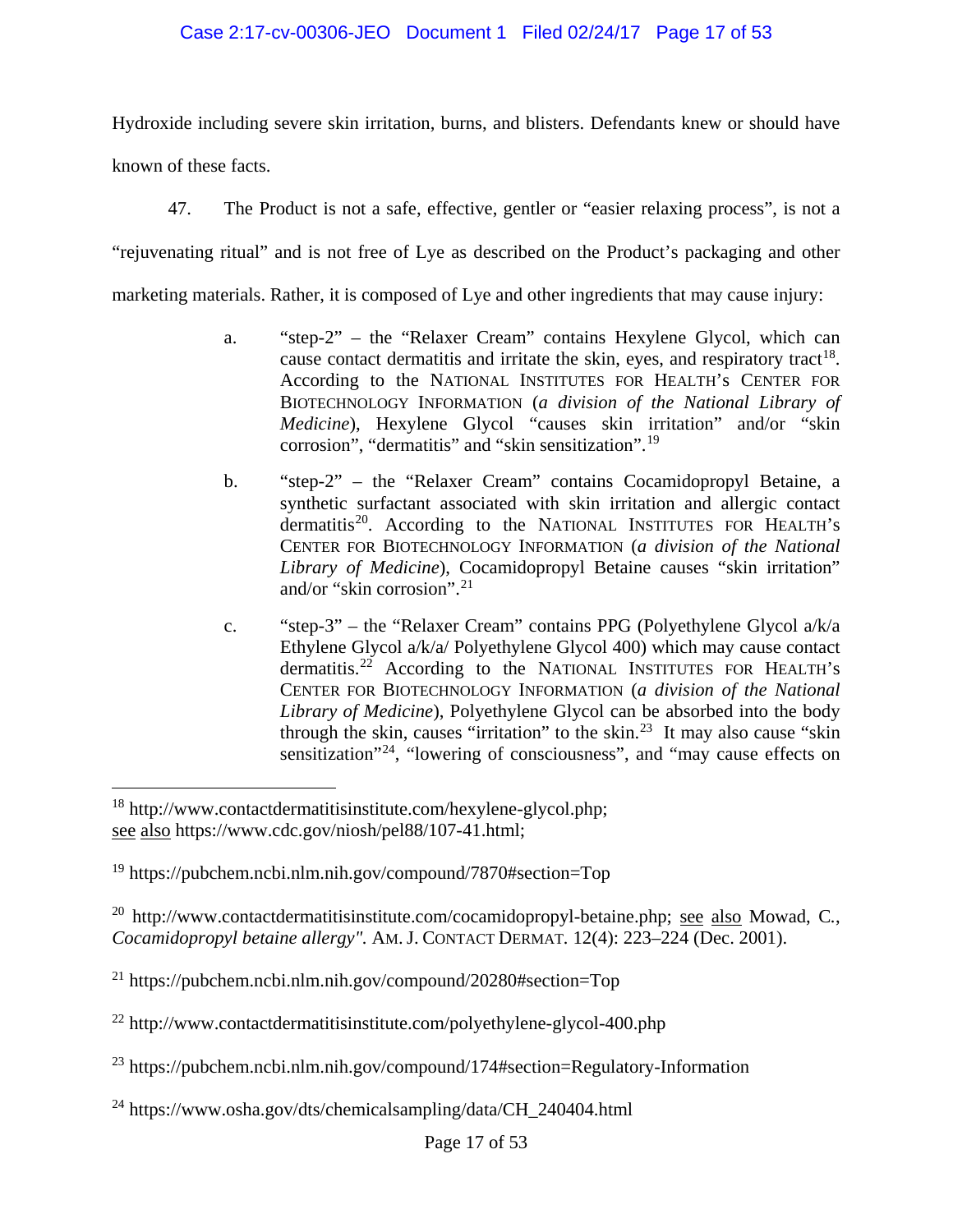the kidneys and central nervous system, resulting in renal failure and brain injury."<sup>[25](#page-17-0)</sup>

- d. "step-3" the "Relaxer Cream" contains Polybutylene Glycol. According to the NATIONAL INSTITUTES FOR HEALTH's CENTER FOR BIOTECHNOLOGY INFORMATION (*a division of the National Library of Medicine*), Polybutylene Glycol "causes skin irritation" and "skin corrosion".
- e. "step-3" the "Neutralizing Shampoo" contains Potassium Sorbate. According to the NATIONAL INSTITUTES FOR HEALTH's CENTER FOR BIOTECHNOLOGY INFORMATION (*a division of the National Library of Medicine*), Potassium Sorbate causes "skin irritation" and/or "skin corrosion" and may cause "contact dermatitis".[26](#page-17-1)
- f. "step-3" the "Neutralizing Shampoo" contains Disodium EDTA (a/k/a EDTA Disodium Salt). According to the NATIONAL INSTITUTES FOR HEALTH's CENTER FOR BIOTECHNOLOGY INFORMATION (*a division of the National Library of Medicine*), Disodium EDTA "causes skin irritation" and/or "skin corrosion", is acutely toxic to the skin.[27](#page-17-2)
- g. "step-3" the "Neutralizing Shampoo" contains Sodium Laureth Sulfate. According to the NATIONAL INSTITUTES FOR HEALTH's CENTER FOR BIOTECHNOLOGY INFORMATION (*a division of the National Library of Medicine*), Sodium Laureth Sulfate (a/k/a Cydoryl NA) "causes skin irritation" and/or "skin corrosion".[28](#page-17-3)
- h. "step-3" the "Neutralizing Shampoo" contains Polysorbate 20 (a/k/a Polyoxyethylene Sorbitan Monooleate). According to the NATIONAL INSTITUTES FOR HEALTH's CENTER FOR BIOTECHNOLOGY INFORMATION (*a division of the National Library of Medicine*), Polysorbate 20 "may cause skin irritation" and "in case of skin contact" with the chemical, one should "[w]ash off with soap and plenty of water".<sup>[29](#page-17-4)</sup> Notably, "step-2" – the

<span id="page-17-0"></span><sup>&</sup>lt;sup>25</sup> https://www.cdc.gov/niosh/ipcsneng/neng0270.html; see also Pohanish, R.P. (editor): Ethylene Glycol. In, *Sittig's Handbook of Toxic and Hazardous Chemicals and Carcinogens, Fourth Ed.*, Vol. 1. Norwich, NY: Noyes Publications, William Andrew Publishing, 2002, pp. 1088-1090.

<span id="page-17-1"></span> $^{26}$  https://pubchem.ncbi.nlm.nih.gov/compound/23676745#section=Top

<span id="page-17-2"></span><sup>&</sup>lt;sup>27</sup> https://pubchem.ncbi.nlm.nih.gov/compound/13020083#section=Top

<span id="page-17-3"></span><sup>28</sup> https://pubchem.ncbi.nlm.nih.gov/compound/23665884#section=Top

<span id="page-17-4"></span> $^{29}$  https://pubchem.ncbi.nlm.nih.gov/compound/86289060#section=Top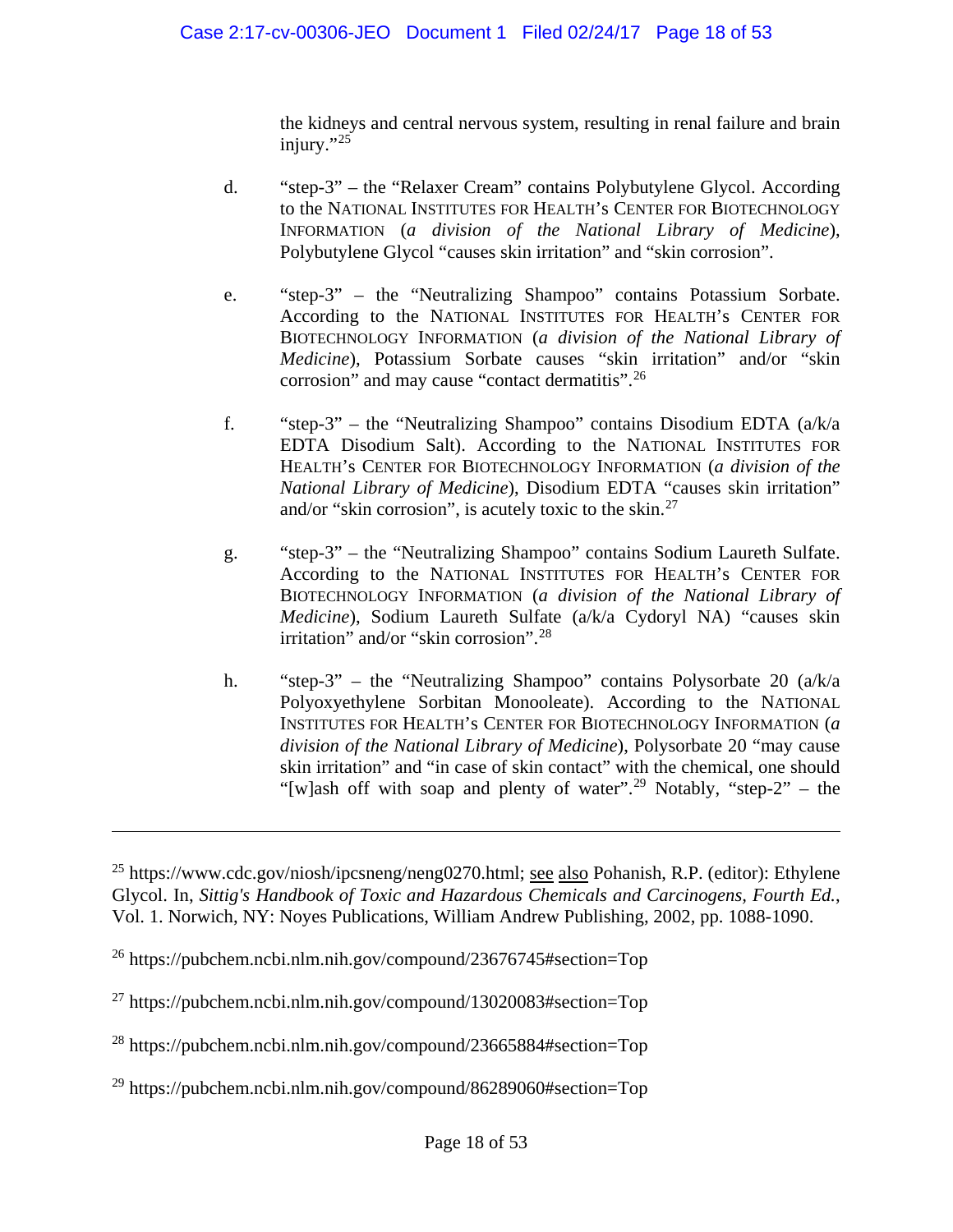"Relaxer Cream" contains Polysorbate 60. It is reasonable to assume it causes skin irritation just like Polysorbate 20, however Plaintiff does not know if that would result in a likelihood of a higher chance for skin irritation and/or a higher chance of the extent of the skin irritation.<sup>[30](#page-18-0)</sup>

- i. "step 4" the "Neutralizing Shampoo" contains Benzyl Salicylate a "wellrecognised consumer allergen" in Europe, required to be labeled on all cosmetics<sup>14</sup>, and is a potential "Endocrine Disruptor"<sup>[31](#page-18-1)</sup>. According to the NATIONAL INSTITUTES FOR HEALTH's CENTER FOR BIOTECHNOLOGY INFORMATION (*a division of the National Library of Medicine*), Benzyl Salicylate "may cause an allergic skin reaction" and/or "sensitization".[32](#page-18-2)
- j. "Step-5" the "Oil Moisturizer" contains Methylisothiazolinone, a powerful synthetic biocide<sup>[33](#page-18-3)</sup> and corrosive chemical. In 1998, the U.S. ENVIRONMENTAL PROTECTION AGENCY deemed Methylisothiazolinone a skin sensitizer that causes skin irritation found to be "moderately to highly toxic in … dermal irritation … studies", "highly acutely toxic when applied dermally" to laboratory animals, and "may cause skin sensitization reactions in some people". See U.S. ENVIRONMENTAL PROTECTION AGENCY, Reregistration Eligibility Decision (RED) Facts Methylisothiazolinone.<sup>[34](#page-18-4)</sup> It is associated with contact dermatitis<sup>[35](#page-18-5)</sup> and in 2013 the substance was declared the *2013 Contact Allergen of the Year* by the American Contact Dermatitis Society. See DERMATITIS, 2013 Jan-Feb;  $24(1)$ :2-6.<sup>[36](#page-18-6)</sup> Methylisothiazolinone is of the most predominant contact

<span id="page-18-0"></span> $30$  Polysorbates help certain chemicals dissolve in a solvent in which they otherwise would not dissolve (*e.g., to disperse oil in water*).

<span id="page-18-1"></span><sup>31</sup> Charles, A.K., Darbre, P.D., *Oestrogenic activity of benzyl salicylate, benzyl benzoate and butylphenylmethylpropional (Lilial) in MCF7 human breast cancer cells in vitro*. J. APPL. TOXICOL. 29(5):422-434 (July 2009) (Article ABSTRACT: "*Further research is now needed to investigate whether oestrogenic responses are detectable using in vivo models and the extent to which these compounds might be absorbed through human skin and might enter human breast tissues.*").

<span id="page-18-2"></span><sup>32</sup> https://pubchem.ncbi.nlm.nih.gov/compound/8363#section=Top

<span id="page-18-3"></span><sup>&</sup>lt;sup>33</sup> "A substance (as DDT) that is destructive to many different organisms." MERRIAM-WEBSTER DICTIONARY: https://www.merriam-webster.com/dictionary/biocide

<span id="page-18-4"></span><sup>&</sup>lt;sup>34</sup> https://www3.epa.gov/pesticides/chem\_search/reg\_actions/reregistration/fs\_G-58\_1-Oct-98.pdf.

<span id="page-18-5"></span><sup>35</sup> http://www.contactdermatitisinstitute.com/database.php

<span id="page-18-6"></span><sup>36</sup> https://www.ncbi.nlm.nih.gov/pubmed/23340392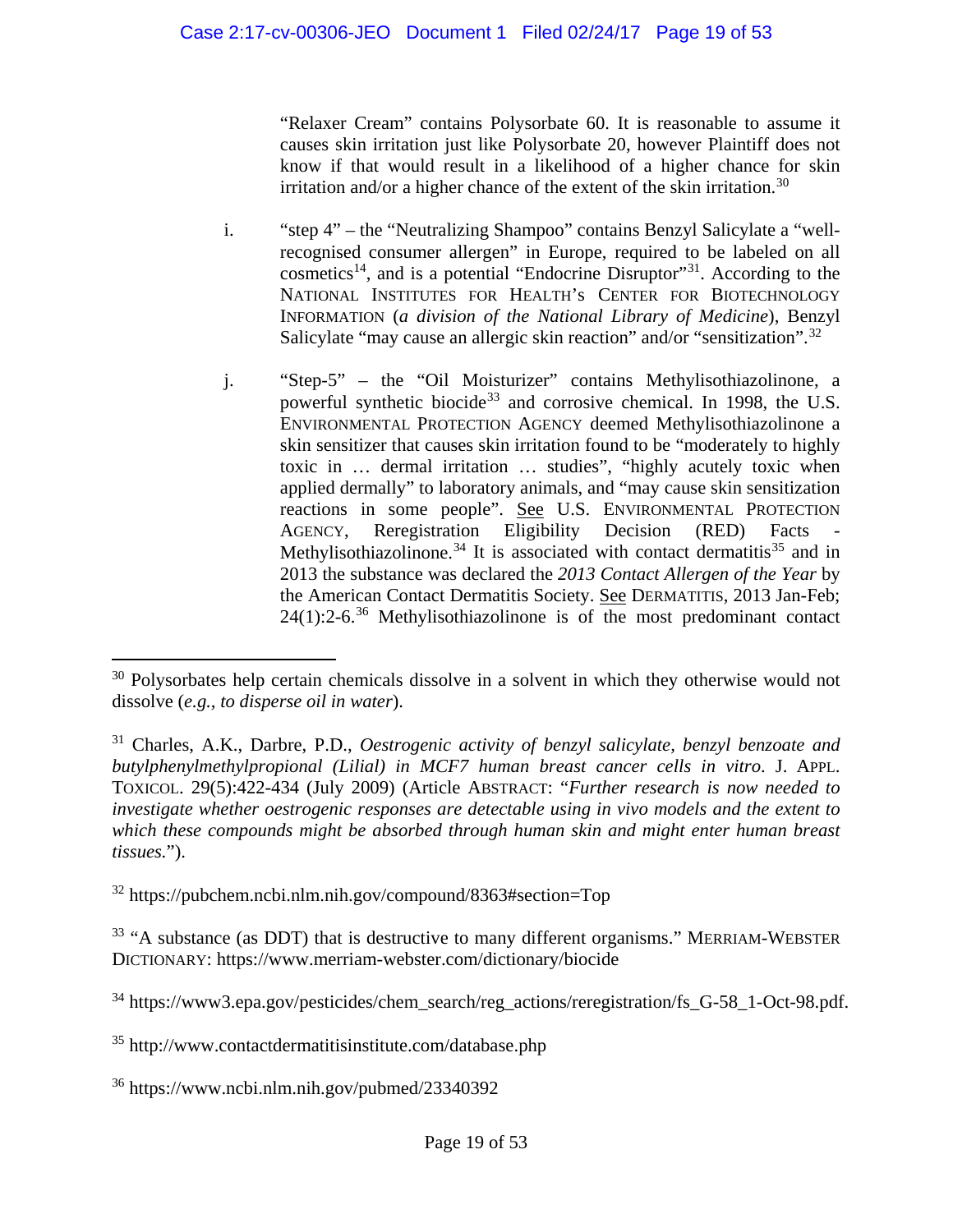allergens found in cosmetic products. Lundov, M.D., Krongaard, T., Menné, T.L., & Johansen, J.D., *Methylisothiazolinone contact allergy: a review*. BRITISH JOURNAL OF DERMATOLOGY, 165(6)**:** 1178-1182 (July 2011); see also [Lundov M](https://www.ncbi.nlm.nih.gov/pubmed/?term=Lundov%20MD%5BAuthor%5D&cauthor=true&cauthor_uid=24117738)**.**D**.**, [Opstrup M](https://www.ncbi.nlm.nih.gov/pubmed/?term=Opstrup%20MS%5BAuthor%5D&cauthor=true&cauthor_uid=24117738)**.**S**.**, [Johansen J](https://www.ncbi.nlm.nih.gov/pubmed/?term=Johansen%20JD%5BAuthor%5D&cauthor=true&cauthor_uid=24117738)**.**D., *Methylisothiazolinone contact allergy--growing epidemic*. CONTACT DERMATITIS, 69(5): 271-275 (Nov. 2013). According to the NATIONAL INSTITUTES FOR HEALTH's CENTER FOR BIOTECHNOLOGY INFORMATION (*a division of the National Library of Medicine*), Methylisothiazolinone has acute dermal toxicity characteristics (*i.e., "toxic in contact with the skin"*) and may cause allergic skin reactions, including sensitization.<sup>[37](#page-19-0)</sup>

- k. "Step-5" the "Oil Moisturizer" contains Limonene (a/k/a d-Limonene), which may cause contact dermatitis.<sup>[38](#page-19-1)</sup> According to the NATIONAL INSTITUTES FOR HEALTH's CENTER FOR BIOTECHNOLOGY INFORMATION (*a division of the National Library of Medicine*), Limonene "causes skin irritation", "skin corrosion", skin "sensitization", "redness" and "pain". It is also registered for pesticide use in the United States.<sup>[39](#page-19-2)</sup>
- l. "step-4" the "Conditioner" contains Propylene Glycol (a/k/a 1,2- propanediol), which may cause contact dermatitis.<sup>[40](#page-19-3)</sup> According to the NATIONAL INSTITUTES FOR HEALTH's CENTER FOR BIOTECHNOLOGY INFORMATION (*a division of the National Library of Medicine*), Proplylene Glycol "[m]ay cause primary skin irritation in some people" but "is not a sensitizer".<sup>[41](#page-19-4)</sup>

<span id="page-19-0"></span> $\overline{a}$ <sup>37</sup> https://pubchem.ncbi.nlm.nih.gov/compound/39800#section=Top

A maximum of 100 ppm of Methylisothiazolinone is permitted in cosmetic products. In one study, eighteen percent (18%) of Methylisothiazolinone-allergic patients reacted to a concentration 20 times lower in a repeated open application test. See [Lundov, M.D.](https://www.ncbi.nlm.nih.gov/pubmed/?term=Lundov%20MD%5BAuthor%5D&cauthor=true&cauthor_uid=21504436), [Zachariae,](https://www.ncbi.nlm.nih.gov/pubmed/?term=Zachariae%20C%5BAuthor%5D&cauthor=true&cauthor_uid=21504436)  [C.](https://www.ncbi.nlm.nih.gov/pubmed/?term=Zachariae%20C%5BAuthor%5D&cauthor=true&cauthor_uid=21504436), [Johansen J.D.](https://www.ncbi.nlm.nih.gov/pubmed/?term=Johansen%20JD%5BAuthor%5D&cauthor=true&cauthor_uid=21504436), *Methylisothiazolinone contact allergy and dose-response relationships*. CONTACT DERMATITIS, 64(6):330-6 (June 2011). Defendants knew or should have known of these findings.

<span id="page-19-1"></span><sup>38</sup> http://www.contactdermatitisinstitute.com/d-limonene.php.

<span id="page-19-2"></span><sup>39</sup> https://pubchem.ncbi.nlm.nih.gov/compound/440917#section=Top

<span id="page-19-3"></span><sup>40</sup> http://www.contactdermatitisinstitute.com/database.php

<span id="page-19-4"></span><sup>41</sup> https://pubchem.ncbi.nlm.nih.gov/compound/1030#section=Top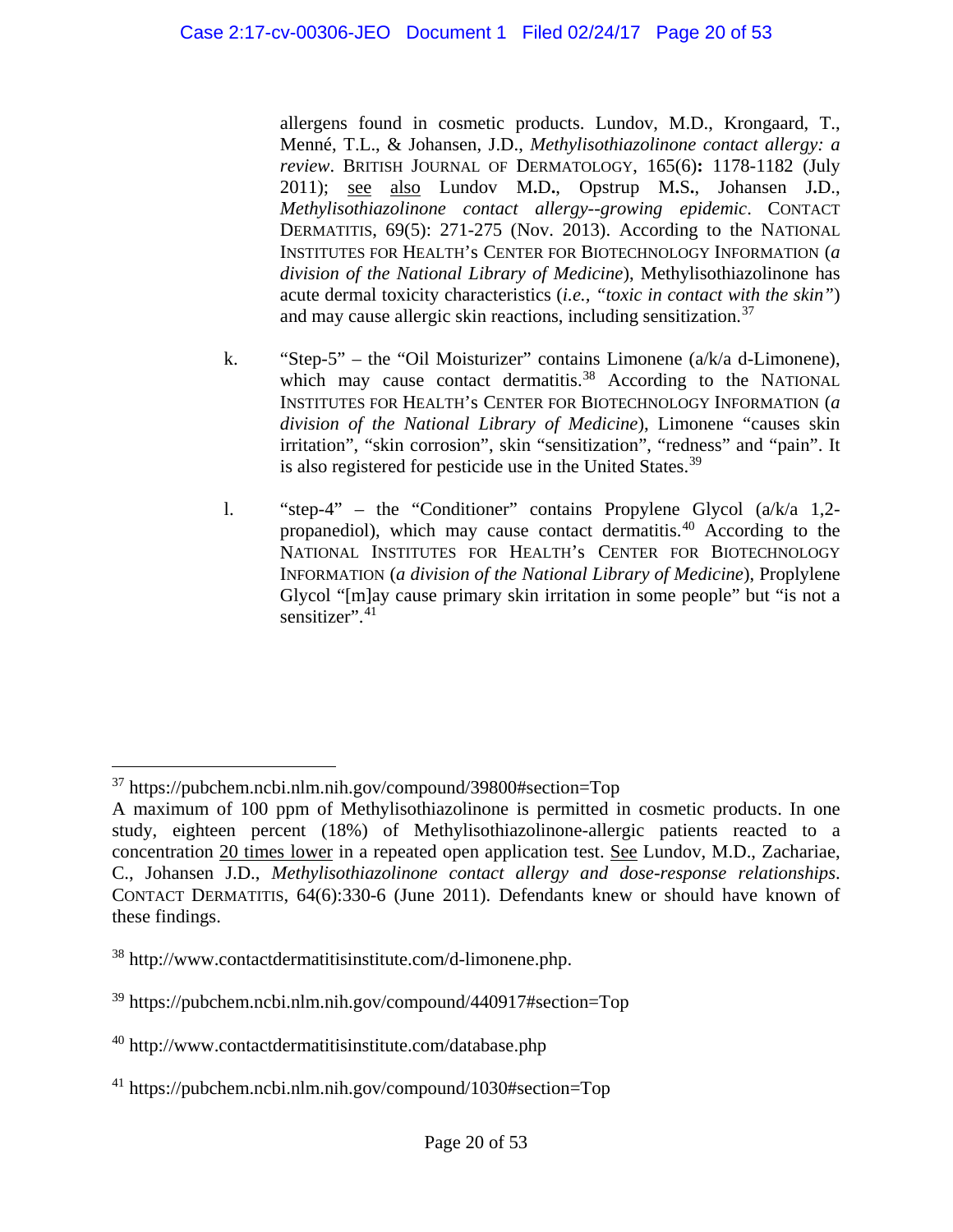m. "step-1" – the "Scalp Protector" contains Diethylhexyl Maleate, a "wellrecognised consumer allergen" in Europe and required to be labeled on all cosmetics $42$ .

Defendants knew or should have known of these findings.

48. Unlike the Defendants, who are experts in hair care products, the dangerous and defective nature of the Product is not readily apparent to a layperson by examination of its ingredients list; a reasonable consumer (*i.e., layperson*) such as the Plaintiff and putative Class Members would not recognize the dangers of the ingredients (*i.e., chemicals*) because they would not know what the various ingredients are, what the ingredients do or how they work, and/or whether they are safe for the use the Product as promoted, marketed and labeled by Defendants. Moreover, an ordinary consumer, including the Plaintiff and putative Class Members, could certainly not know or be expected to know how all of these ingredients/chemicals react to each other nor the synergistic result of exposure to them all in using the Product in one session, as directed by Defendants.

49. Defendants' website for the Product is particularly misleading as it only lists the ingredients found in "step 2" – the "Relaxer Base" and not the ingredients of *any* of the other "4 steps", particularly that Lye is an ingredient in "step 3" – the "Neutralizing Shampoo".

#### **PRODUCT DETAILS INGREDIENTS**

 $\overline{a}$ 

AQUA / WATER / EAU, PARAFFINUM LIQUIDUM / MINERAL OIL / HUILE MINERALE, PETROLATUM, CETEARYL ALCOHOL, POLYSORBATE 60, BUTYLENE GLYCOL, HEXYLENE GLYCOL, LITHIUM HYDROXIDE, PEG-75 LANOLIN, OLETH-10, COCAMIDOPROPYL BETAINE, PARFUM / FRAGRANCE, COCOS NUCIFERA OIL/COCONUT OIL, PHYLLANTHUS EMBLICA FRUIT EXTRACT

http://www.softsheen-carson.com/optimum-salon-haircare/amla-legend-no-mix-no-lye-

<span id="page-20-0"></span><sup>42</sup> EUROPEAN COMMISSION. *Opinion on fragrance allergens in cosmetic products*. Scientific Committee on Consumer Safety, 2011.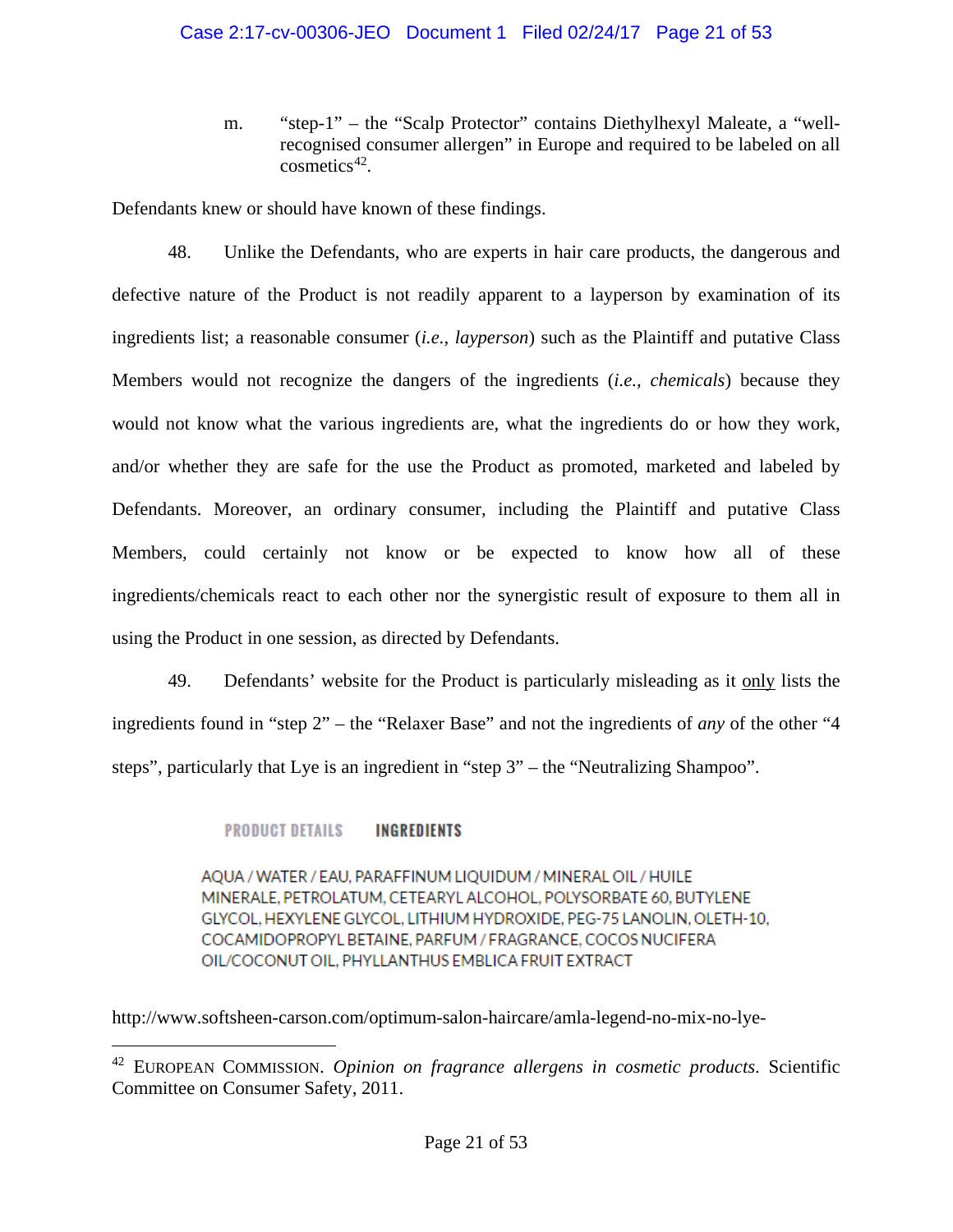#### Case 2:17-cv-00306-JEO Document 1 Filed 02/24/17 Page 22 of 53

relaxer?upc=0752850088423&filterkey=optimum-salon-haircare-relaxer (*last visited Dec. 26, 2016*).

50. Notably, the "legendary" Amla Oil ingredient - Phyllanthus Emblica (Gooseberry) Fruit Extract – appears last on the ingredients list, indicating that of all ingredients found in the Product, the ingredient that is found in the smallest measurable amount is Amla Oil. [43](#page-21-0)

51. Defendants knew, know, and/or should have known of the caustic ingredients and dangerous nature of the Product as well as the false, deceptive and/or misleading representations it has made and continues to make about the Product.

52. Although, consistent with 21 U.S.C. § 361(a), Defendants instruct users to conduct a preliminary test to help determine whether a user will have an adverse reaction to the Product, the preliminary test Defendants recommend and the directions and instructions for its administration are inadequate.

53. Defendants, as developers, manufacturers and distributors of the Product, and as experts in the field of hair care products, had a duty to adequately instruct its consumers, including the Plaintiff and putative Class Members, on how to safely and properly use the Product because the Plaintiff and putative Class Members are not experts in the field of hair care products. As experts in the field of hair care products, and as the manufacturers, creators, distributors and/or sellers of the Product, Defendants' possessed superior knowledge and intelligence regarding the safety and value of the Product as compared to ordinary consumers who purchased the product, including the Plaintiff and putative Class Members.

<span id="page-21-0"></span><sup>&</sup>lt;sup>43</sup> "The ingredients must be declared in descending order of predominance." 21 C.F.R. § 701.3(a).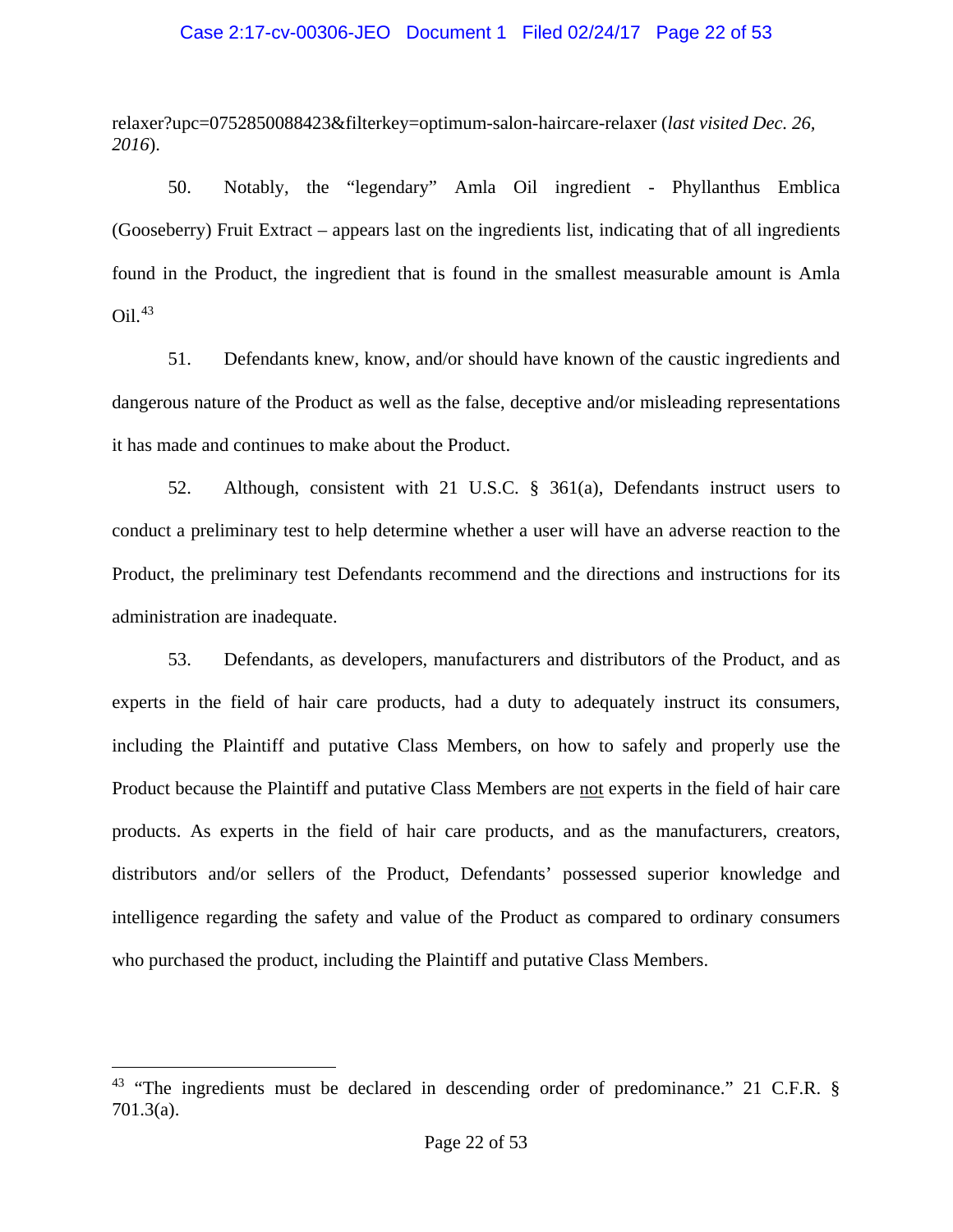### Case 2:17-cv-00306-JEO Document 1 Filed 02/24/17 Page 23 of 53

54. Defendants knew or should have known that their recommended at-home "strand test" is an inadequate and flawed method to determine if a user will have an adverse reaction and/or suffer Injuries from using the Product.

55. Defendants' direct that consumers "PLEASE FOLLOW INSTRUCTION SHEET", which is provided in the Products box. This "Instruction Sheet" (i.e., "Application Instructions") is defective, confusing, ambiguous, misleading and/or deceptive and, therefore, promotes the potential for a consumer to suffer Injuries as descried *infra*.

56. Defendants provide inadequate "strand test" instructions with the Product in which Defendants use ambiguous words and/or phrases such as a "small section of hair" and "a small amount of Scalp Protective" without providing any direction as to what equates to "small" or what instruments, tools, or methods should be used to measure the actual amount of hair or chemical to ensure that the proper amount of hair and/or product are being used.

57. Defendants failure to provide any instruction or information as to what is meant by a "small section of hair" and "a small amount of Scalp Protective" leaves the consumer, including the Plaintiff and putative Class Members, to guess, speculate and/or assume as to the proper amount and/or what "small" is intended to mean.

58. The ordinary user is further instructed to apply "the No-Mix Relaxer Cream" but given no direction or instruction as to what amount to use; the package insert is void of any reference to the expected or required quantity to be applied. Consequently, the Defendants' instructions regarding the at-home "strand test" testing procedure are fundamentally flawed and wholly inadequate.

59. The lack of any specific instructions in the package insert make it impossible to determine what a "small" amount is for at-home "strand test" testing purposes.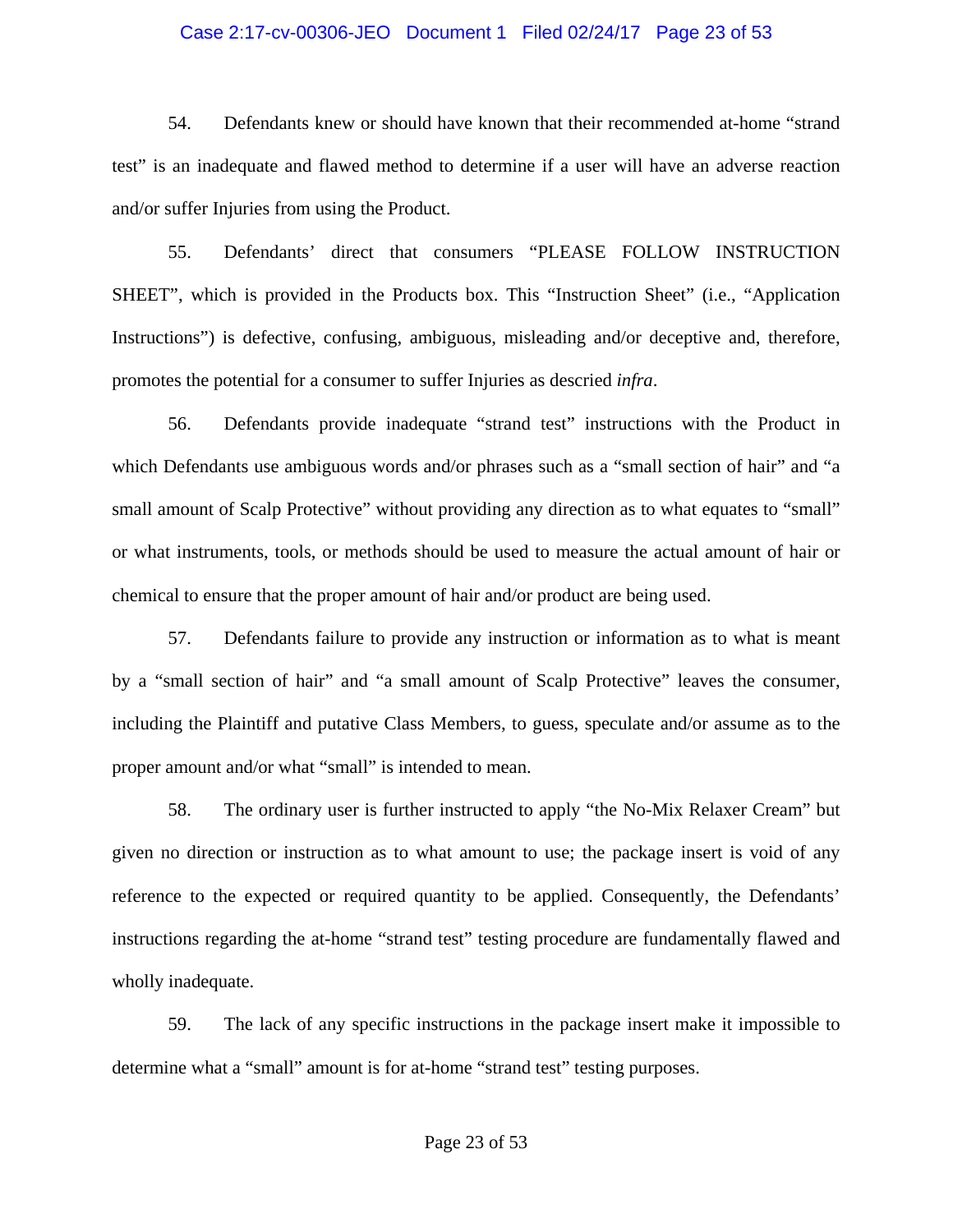#### Case 2:17-cv-00306-JEO Document 1 Filed 02/24/17 Page 24 of 53

60. Since the entire Product application process is dependent on the accuracy of the "strand test" (*"Follow the processing time indicated by the strand test*" [*emphasis in original*] and *"Do not leave relaxer in contact with the hair for more than the time determined by the strand test"*), which is inadequate on its face, the entirety of the Product "Application Instructions", created and provided by Defendants, experts in the field of hair products, is inadequate and useless and, therefore, likely to cause Injuries.

61. Thus, Defendants failed to adequately warn or disclose the probability that an ordinary user, such as the Plaintiff and putative Class Members, will have an adverse reaction to Product by virtue of the Defendants' at-home "strand test" testing instructions and, correspondingly, "Application Instructions".

62. The Internet is replete with consumer complaints that describe the Product causing severe adverse reactions such as significant hair loss, burns, and blisters. There are hundreds of consumer complaints on the Internet about the Product causing burning and hair loss. Consumer complaints from Amazon.com dating back to 2013, shortly after the Product was released to the public, illustrate the disturbing trend of Injuries:

●"**I have never experienced burns like the burns from this product.** by the time I walked up the stairs to the bathroom it was unbearable. I pray my skin returns to normal and they should be sued." – Amazon Review, April 26, 2013

#### ●"Do NOT buy if you love your hair."

"A little background: I'm 30 years old, with medium to fine high-density hair. I've been relaxing my own hair since I was 19, and prior to that, my mother did my relaxers. Always relaxed my hair once every 3-4 months because I could always manage my new growth. I've never had any issues with breakage/falling out, anything at all after relaxing my hair."

"Until now."

"Note above that I said I had some high-density hair. So even though my hair is medium to fine, I had a heck of a lot of hair (think Chaka Khan, seriously). **After using the ENTIRE bottle of neutralizer, when I went to detangle after conditioning, my hair started coming out in chunks. Just, chunks of hair coming out. It's a week later, and my hair is still coming out. And I'm not talking about breakage, I'm**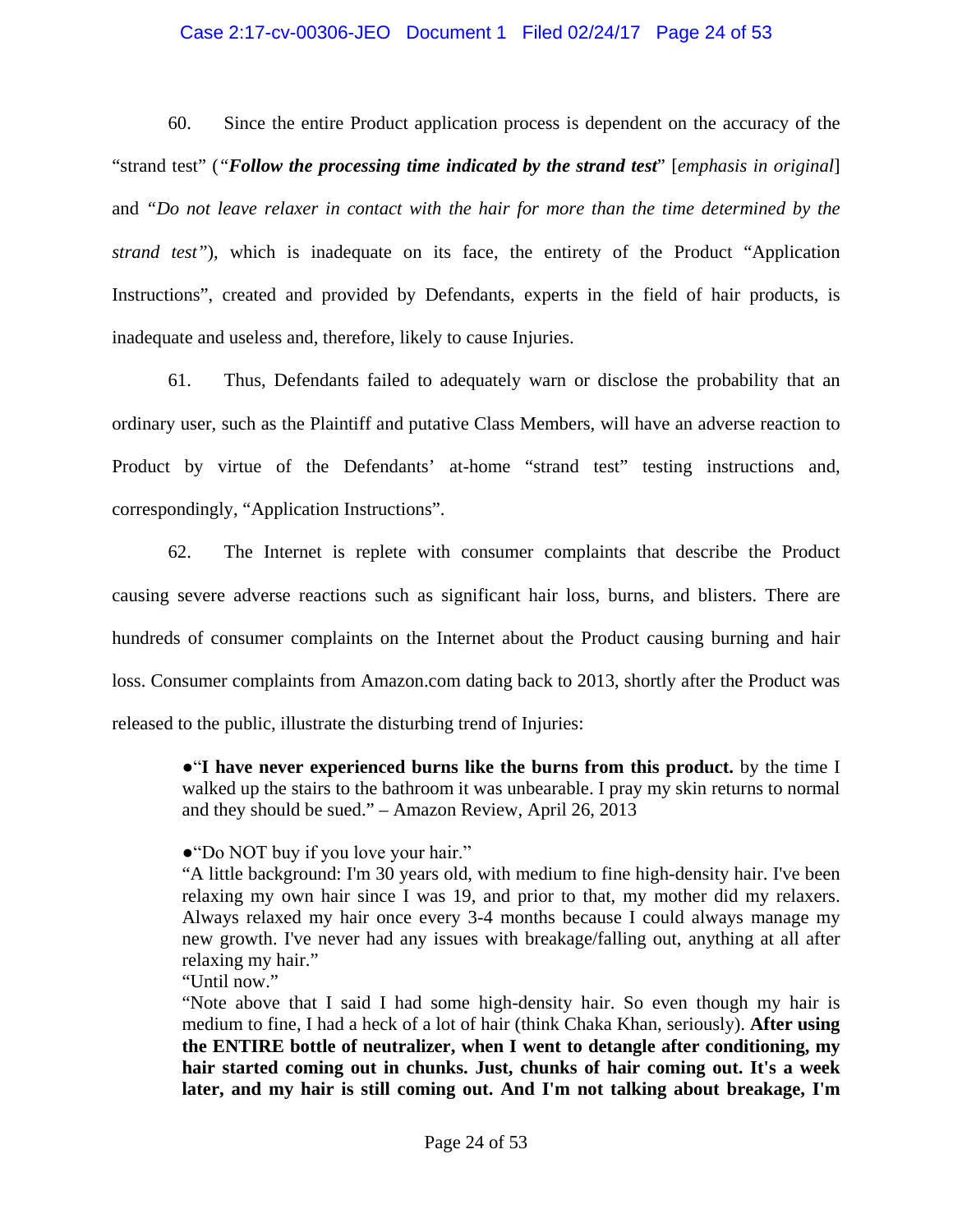**talking about the entire strand is coming out from the root (and I have armpit**  length hair). So now, I'm taking every step I can to preserve the length and get my density back since I now have extremely thinned out hair..." –Amazon Review, April 26, 2013.

●"PLEASE DO NOT BUY THIS RELAXER!!! THIS IS THE WORST RELAXER I HAVE EVER USED!!! **IT CAUSED SEVERE DAMAGE TO MY HAIR AND I AM NOW DEALING WITH BALDING AND SHEDDING FOR THE FIRST TIME IN MY LIFE!!!** DO NOT USE OPTIMUM AMLA RELAXER IF YOU WANT TO KEEP YOUR HAIR!!! I ALMOST NEVER POST REVIEWS BUT AFTER USING THIS PRODUCT I FEEL COMPELLED TO WARN OTHER WOMEN ABOUT THIS PRODUCT!!! I AM GOING TO TELL EVERYONE I KNOW TO STAY AWAY FROM THIS CRAP IN A JAR!!! TO THE MAKERS OF THIS PRODUCT: YOU SHOULD BE ASHAMED BUT THANKS FOR HELPING ME MAKE UP MY MIND TO GO NATURAL!!!! I WILL NEVER USE ANY SOFT SHEEN PRODUCTS EVER AGAIN!!! IF I COULD SUE I WOULD!!!" – Amazon Review, May 6, 2013.

●"Don't use it! My 26 year old daughter is upstairs crying her eyes out because her **hair is gone.** And I (her mother) relaxed it for her. We **followed directions she has been relaxing for years.** We did not leave it on too long. She **now has no hair on the sides or back of her head. Even with the scalp protector and vaseline around her edges No Hair and her scalp is burned badly I did notice a lot of hair loss during rinsing**  but never imagined this. Stay away from this product I didn't know how to do no stars so I did one but for us it's a big fat 0 stars." –Amazon Review, September 27, 2013.

●"This product will make your hair fall out. **I only had it on for about 10 min and my hair was breaking off in chunks. Whatever is left on my head is soo damaged I feel like it all needs to be cut off.** A class action lawsuit should be filed." – Amazon Review, December 22, 2014.

●"Do not use!!!! Usually when I use relaxers it's to loosen the curl I have. **This relaxer is like pure lye!!!!!** I have a short hair cut, took only 6 minutes to apply and **immediately my scalp was burning so bad I was in tears!** My bathroom to my kitchen sink is literally 20ft, I had to put the water to the coldest setting to get relief. Thank God I'm a hair stylist and know what to do to repair my hair!!!! This is the worst product Optimum has ever put our. The relaxers before were good but this one is trash. The Amla styling products are good but the relaxer.....TERRIBLE." – Amazon Review, June 15, 2015.

●"First I must say that I had shoulder length hair before using this relaxer! I bought this relaxer from WAmlart due to the "no mix" in hopes of a quicker process. **This relaxer took my haircut in clumps. It is now 3 weeks later and my hair is still coming out! I have bald spots in the back of my head and I will now have to cut my hair off and start all over. If you love your hair please DO NOT buy this product.**" – Amazon Review, October 11, 2015.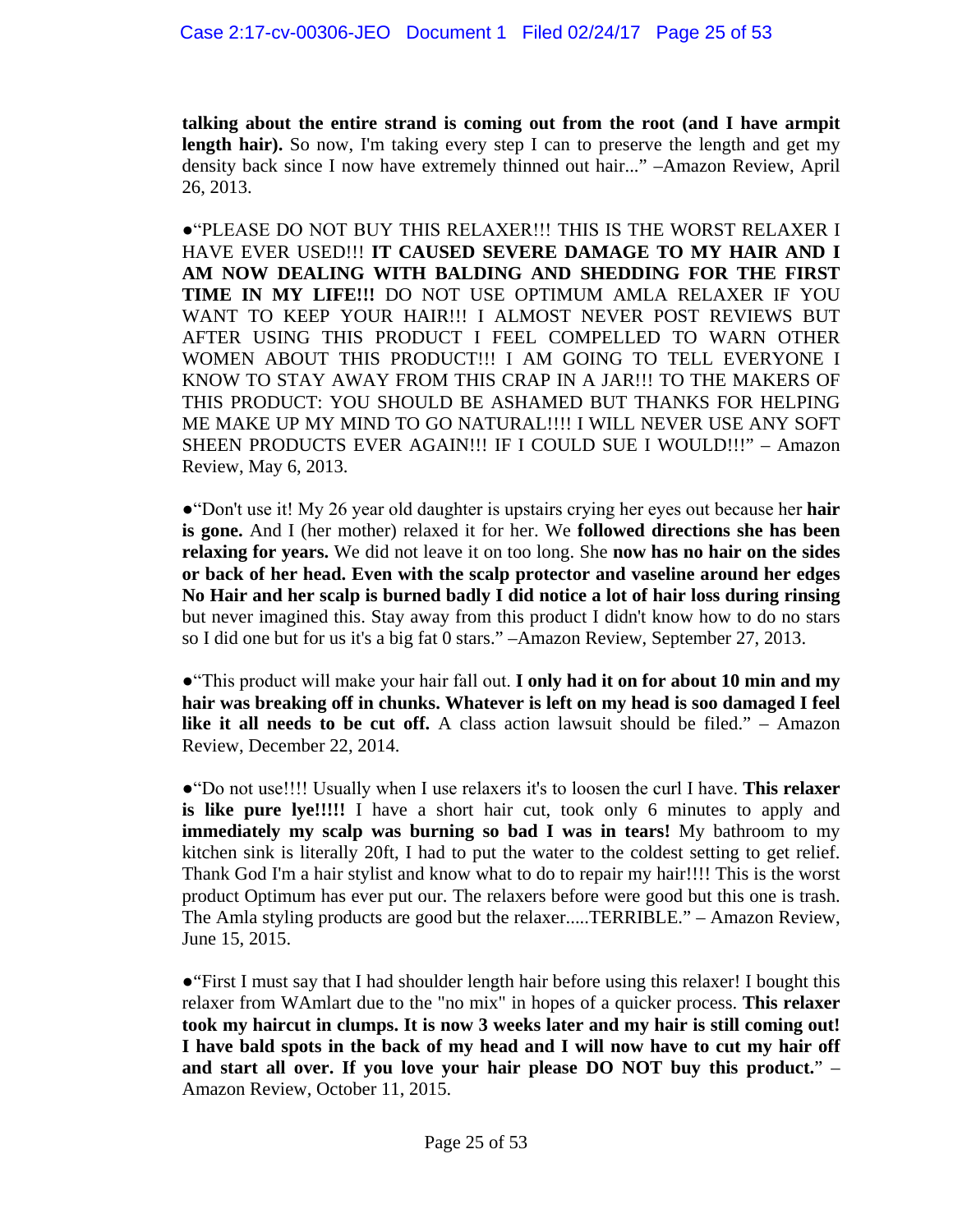●"DO NOT USE THIS PRODUCT!!!! I BOUGHT THIS RELAXER FROM A SALLY BEAUTY SUPPLY IN TEXAS. **MY HAIR IS EXTREMEY DAMAGED. I HAVE A BALD SPOT IN THE CROWN OF MY HEAD, MY HAIR HAS COME OUT AROUND MY EDGES AND NAPE AREA AND THROUGHOUT MY HAIR I HAVE SHORT DAMAGED SPOTS. I WEAR MY HAIR SHORT AND NOW I HAVE ALMOST NO HAIR. I NOW HAVE TO WEAR WIG. I AM DEVASTATED!!!!**" – Amazon Review, March 19, 2016.

## ●"Run Away!!

DO NOT BUY THIS PRODUCT!!!!! I used this relaxer last week. I read the directions and did the strand test. Everything seemed fine so I proceeded to do my whole head. I have a short hair style so the process does not take a long time. It took about 10 minutes to cover my new growth and I began to try to smooth the growth but my scalp began to burn so I just washed it out. It took the whole bottle of neutralizer to wash it out and I watched in horror and my hair was coming out with each wash!! I was left with a big hole on the side of my head where my hair just came out and a big hunk of hair as a souvenir. I used to use Optimum relaxer (pink box) but I will never use their products again! – Amazon Review, September 20, 2016.[44](#page-25-0)

63. Despite notice and knowledge of the Injuries caused by the Product via the

numerous consumer complaints Defendants have directly received and which are publicly available on the Internet, Defendants have failed and/or refused to provide an adequate warning against and/or remedy for the systemic Injuries caused by the Product. Defendants have not recalled the Product<sup>[45](#page-25-1)</sup> or warned consumers about the dangers associated with using the Product as directed by Defendants. Instead, on occasions when consumers have reported Injuries, Defendants have covertly offered to pay consumers' medical expenses caused by using the Product as directed by Defendants, along with conditioning treatments and wigs to cover the

<span id="page-25-0"></span><sup>44</sup> https://www.amazon.com/Softsheen-Carson-Optimum-Legend-Relaxer/dp/B00B1KM1XM #customerReviews (*last visited Dec. 26, 2016*).

<span id="page-25-1"></span><sup>&</sup>lt;sup>45</sup> The FDA is not authorized to order recalls of cosmetics.

http://www.fda.gov/Cosmetics/ComplianceEnforcement/RecallsAlerts/ucm173559.htm Recalls of cosmetics are "voluntary actions" manufacturers and distributors of products "carry out [as part of] their responsibility to protect the public health and well-being from products that present a risk of injury or gross deception or are otherwise defective". 21 CFR § 7.40(a).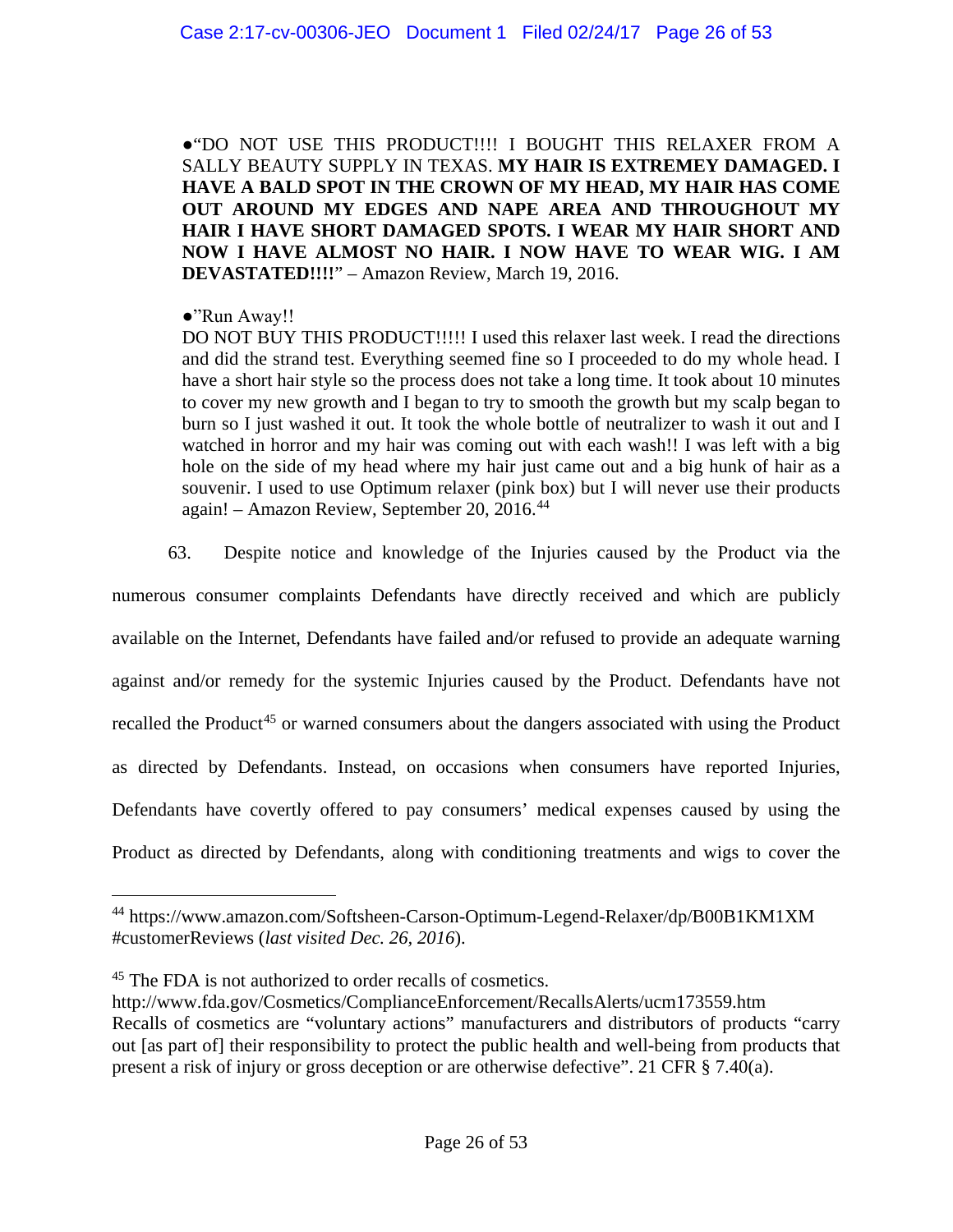#### Case 2:17-cv-00306-JEO Document 1 Filed 02/24/17 Page 27 of 53

resulting hair loss. In short, rather than address the systemic problems inherent to the Product, Defendants pay off - or attempt to pay off - individual consumers and cover up the problems, while continuing to market, distribute and sell the Product without warning consumers about the severe and known consequences of using the Product as directed by Defendants.

64. "It is the manufacturer's and/or distributor's responsibility to ensure that products are labeled properly."[46](#page-26-0) Because the U.S. FOOD AND DRUG ADMINISTRATION has limited enforcement ability to regulate cosmetic companies under the FOOD, DRUG & COSMETIC ACT, 21 U.S.C. § 301 *et seq.*, consumers, including the Plaintiff and putative Class Members, rely exclusively on cosmetic companies like Defendants who have the autonomy to decide whether to manufacture and distribute safe products. Here, the Plaintiff and putative Class Members relied to their detriment on Defendants, who opted to manufacture and distribute a hair product that is defective in design and/or manufactured and sold by means of false, deceptive and/or misleading advertising, marketing and/or labeling.

65. As a result of the false, deceptive and misleading statements on the Product packaging, advertising and marketing materials, including material omissions regarding the true characteristics of the product and/or the dangerous and unsafe nature of the Product, the Plaintiff and putative Class Members purchased the Product with no reason to know or suspect the true dangers associated with using the Product as directed by Defendants. Plaintiff and the putative Class Members relied on Defendants as experts in the area of hair care products to be honest and forthcoming about the true risks and dangers of suffering Injuries when using the Product. Even after sustaining Injuries, reasonable consumers may not understand the causative connection between the Injuries and Defendants' false, deceptive and misleading statements regarding the

<span id="page-26-0"></span><sup>46</sup> http://www.fda.gov/Cosmetics/Labeling/Regulations/default.htm#information\_required (*last visited Dec. 26, 2016*).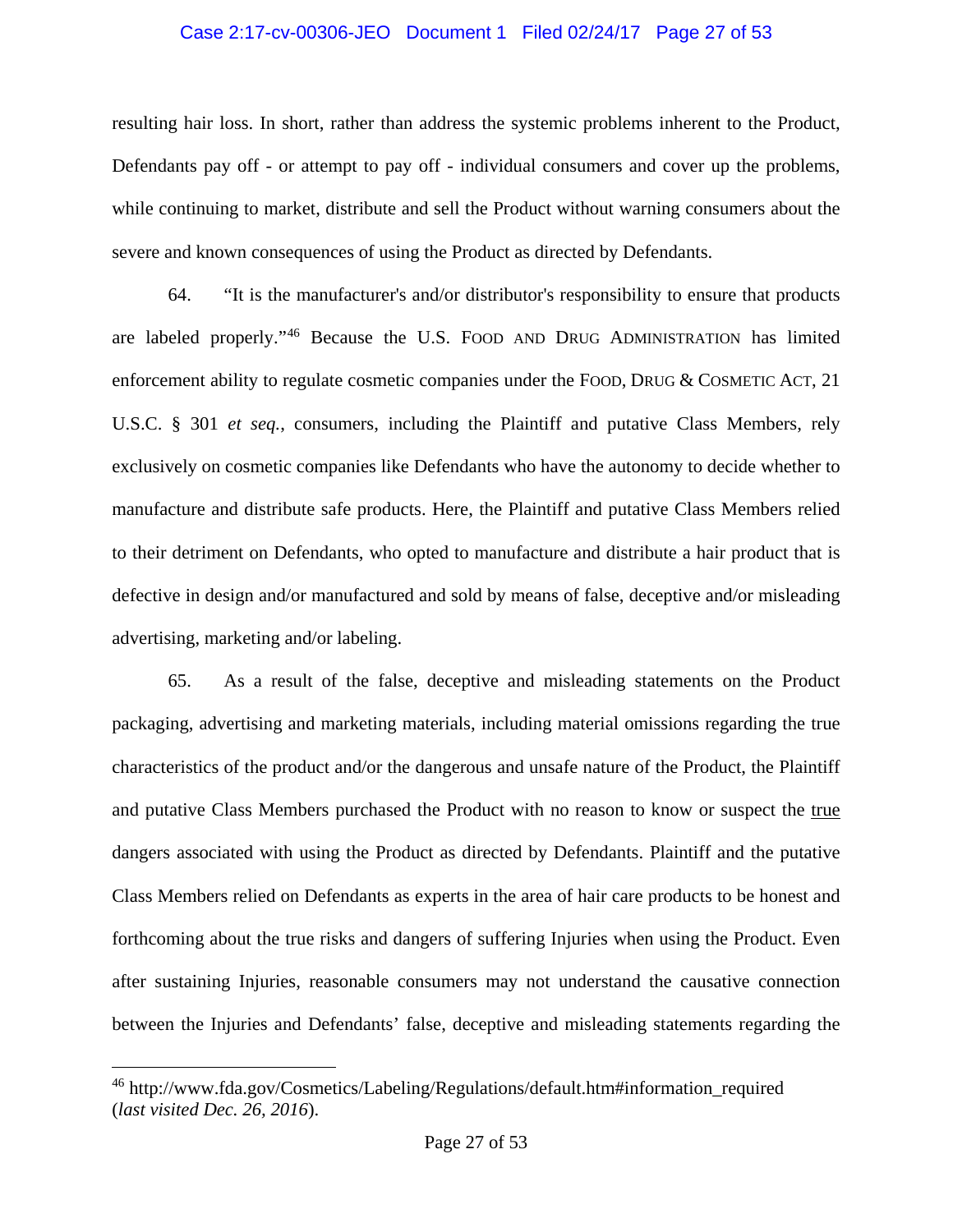### Case 2:17-cv-00306-JEO Document 1 Filed 02/24/17 Page 28 of 53

absence of Lye in the Product, the purported safe and gentle nature of the Product, and the active concealment of the Product defects as set forth herein.

66. As a direct and proximate result of Defendants' false, deceptive and/or misleading statements, and material omissions, Plaintiff and putative Class Members have suffered injury in fact and a loss of money or property through the out-of-pocket costs expended to purchase the Product, as well as the costs of mitigating the Injuries sustained as a result of using the Product as directed by Defendants.

67. By marketing, selling and distributing the Product to consumers throughout the United States, Defendants made actionable statements that the Product was free of defects in design and/or manufacture, and that it was safe and fit for its ordinary intended use and purpose. Further, Defendants concealed what they knew or should have known about the safety risks resulting from the material defects in design and/or manufacture of the Product.

68. Defendants, as manufacturers of the Product, are held to the level of knowledge of an expert in the field of that type of hair care product, and had a duty not to conceal, omit or misrepresent in any manner whatsoever the safety risks resulting from the material defects in design and/or manufacture of the Product and how to use/apply the Product. "Companies and individuals who manufacture or market cosmetics have a legal responsibility to ensure the safety of their products."[47](#page-27-0) Given Defendants' admitted superior knowledge and expertise, which are not shared by ordinary consumers including the Plaintiff and putative Class members, they had a compelling obligation to make a full and fair disclosure of the safety and value of the Product without concealing any facts within their knowledge.

<span id="page-27-0"></span><sup>47</sup> http://www.fda.gov/Cosmetics/GuidanceRegulation/LawsRegulations/ucm074162.htm (*last visited Dec. 26, 2016*).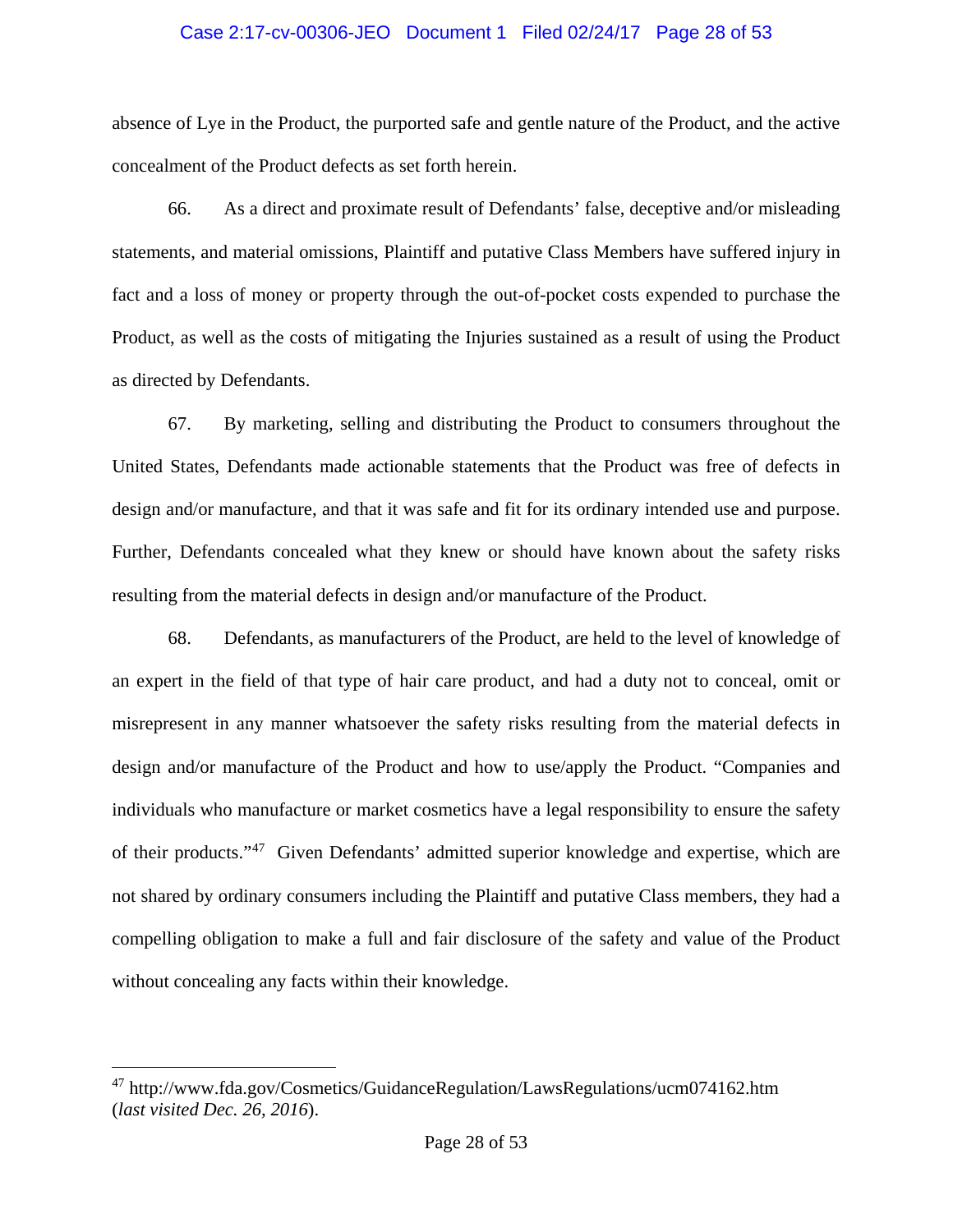### Case 2:17-cv-00306-JEO Document 1 Filed 02/24/17 Page 29 of 53

69. Defendants made the above-described actionable statements, and engaged in the above-described omissions and concealments with knowledge that the representations were false, deceptive and/or misleading, and with the intent that consumers rely upon such omissions and concealments. Alternatively, Defendants were reckless in not knowing that these representations and material omissions were false and/or misleading at the time they were made.

70. Thus, the Defendants' representations regarding the value and/or benefits of the Product, discussed herein are false, deceptive and/or misleading. In reality, the Product can and does cause Injuries, including burning, skin irritation and hair loss, when used in accordance with the instructions provided with the Product as directed by Defendants.

#### **PLAINTIFF'S FACTUAL ALLEGATIONS**

71. After reviewing advertisements and Product packaging for the Product regarding its purported safe, innovative, and gentle qualities, Plaintiff purchased the Product from Wal-Mart in or around June of 2015.

72. As a result of Defendants' misrepresentations and omissions, Plaintiff purchased the Product because she reasonably believed that the Product's "no-mix, no-lye" attributes would be gentle, safe, and not impair the strength of her hair. Plaintiff would not have purchased the Product if she knew of it contained Lye and other ingredients that had a propensity to cause Injuries, including scalp burning, irritation, and hair loss.

73. At no time did Defendants provide Plaintiff with adequate disclosure or warning about the potential dangerous hazards of using the Product as directed by Defendants, of which Defendants had knowledge.

74. Plaintiff followed the instructions on the Product packaging, as directed by Defendants, including performing a strand test. The strand test was, in Plaintiff's opinion,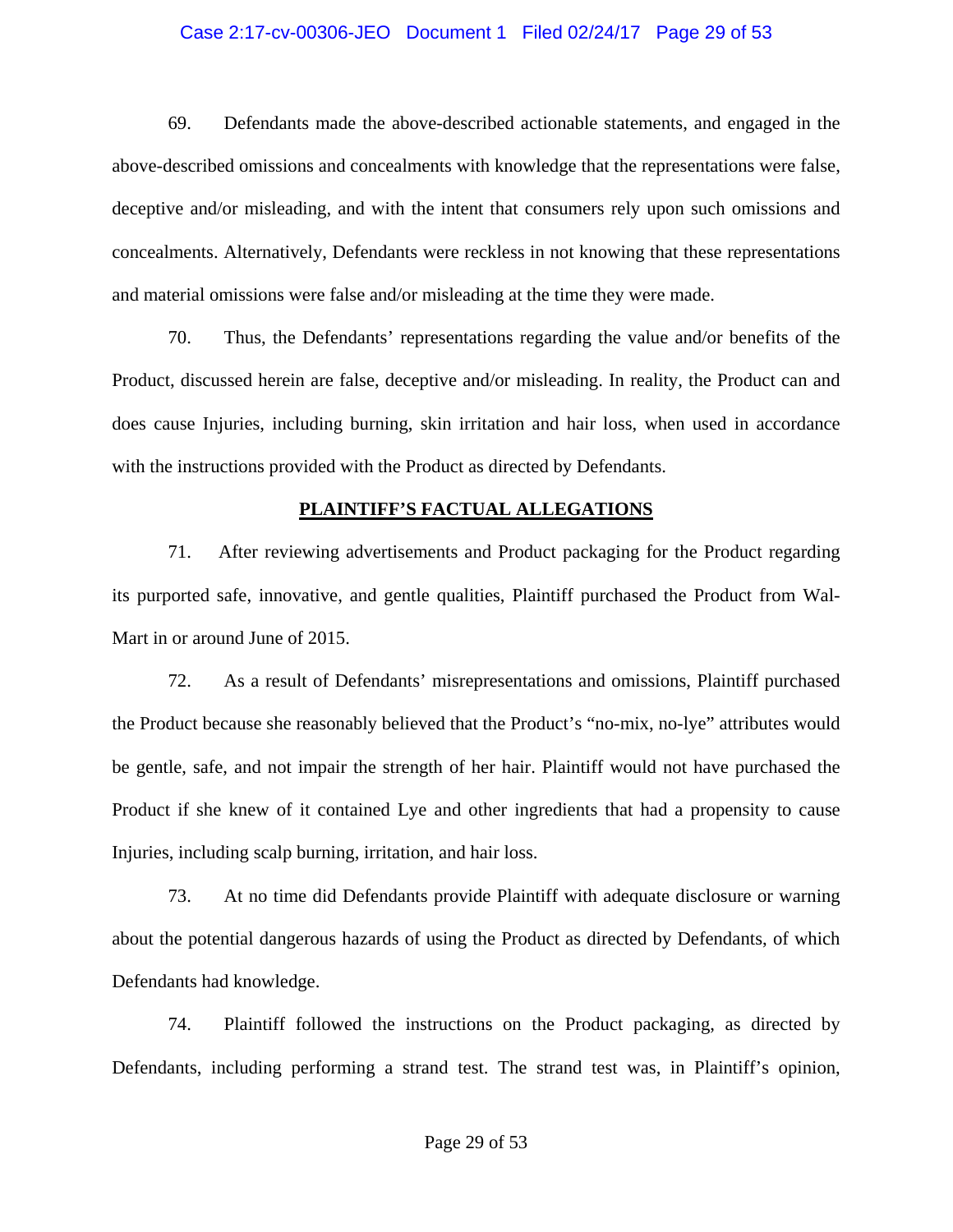#### Case 2:17-cv-00306-JEO Document 1 Filed 02/24/17 Page 30 of 53

successful in that she did not suffer any negative side effects. However, upon application of the Product according to the instructions Plaintiff experienced irritation, itching, and hair loss leaving her with bald patches on her head.

75. Plaintiff did not make the causal connection between application of the Product and her Injuries due to Defendants' false, deceptive and misleading statements regarding the absence of Lye in the Product, the purported safe and gentle nature of the Product, and the Defendants' active concealment of the Product's defects. Plaintiff reasonably assumed she may have received a "bad batch" of the Product, improperly performed the "strand test" and/or overall Product application given the confusing nature of the Product instructions and the fact that use of the process requires five-steps.

76. Plaintiff, who has a high school diploma and is not an expert in hair products or the chemicals contained in the Product, did not discover, realize, conclude and/or make the causal connection that her injuries arose from the Product, its ingredients, defective nature, inadequate warnings and/or inadequate and confusing Product instructions until approximately November /December of 2016 while reading on the Internet.

77. Plaintiff would not have purchased the Product if she knew of and understood it actually contained Lye despite the front of the Product claiming in did not contain Lye, and that the Product had the propensity to cause Injuries, including scalp burning, irritation and hair loss.

78. Although Plaintiff's irritation and itching have subsided, her hair remains thin and brittle and she continues to have hair loss the present day.

#### **CLASS ACTION ALLEGATIONS**

79. Plaintiff brings this action on her own behalf, and on behalf of the following Class pursuant to FED. R. CIV. P. 23(a), 23(b)(2), and/or 23(b)(3). Specifically, the Class is defined as: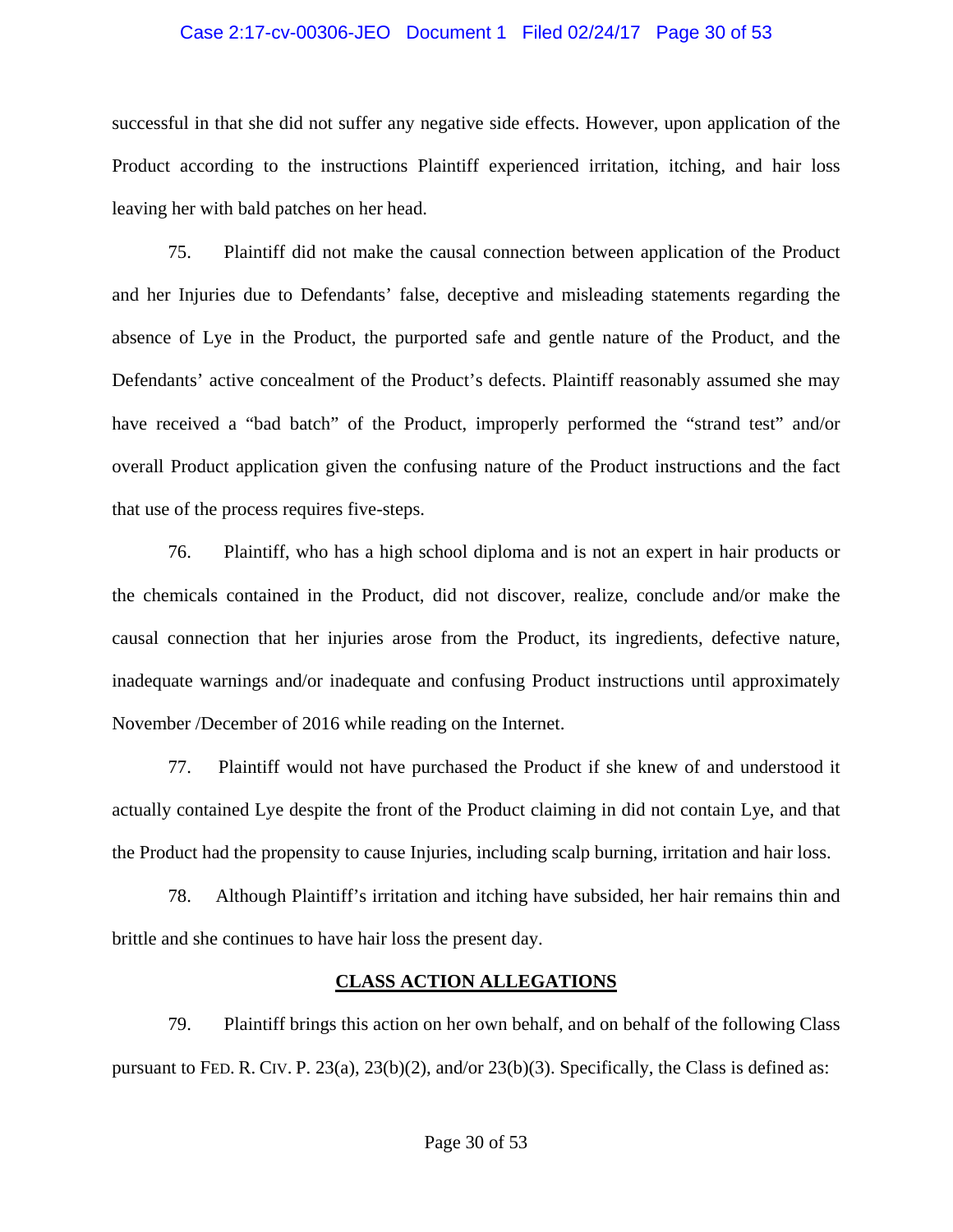### Case 2:17-cv-00306-JEO Document 1 Filed 02/24/17 Page 31 of 53

All persons in the United States or its territories who, within the relevant and applicable statute of limitations period, purchased the Soft Sheen-Carson Optimum Salon Haircare® brand Amla Legend Rejuvenating Ritual Relaxer Kit.

80. Excluded from the Class are (a) any person who purchased the Product for resale and not for personal or household use, (b) any person who signed a release of any Defendant in exchange for consideration, (c) any officers, directors or employees, or immediate family members of the officers, directors or employees, of any Defendant or any entity in which a Defendant has a controlling interest, (d) any legal counsel or employee of legal counsel for any Defendant, and (e) the presiding Judge in the Lawsuit, as well as the Judge's staff and their immediate family members. Plaintiff reserves the right to amend the definition of the Class if discovery or further investigation reveals that the Class should be expanded or otherwise modified.

81. Plaintiff also brings this action on behalf of the following subclass pursuant to Fed. R. Civ. P. 23(a), 23(b)(2), and/or 23(b)(3).

All residents of the State of Alabama who, within the relevant and applicable statute of limitations period, purchased the Soft Sheen-Carson Optimum Salon Haircare® brand Amla Legend Rejuvenating Ritual Relaxer Kit.

82. Excluded from the "Alabama Subclass" are (a) any person who purchased the Product for resale and not for personal or household use, (b) any person who signed a release of any Defendant in exchange for consideration, (c) any officers, directors or employees, or immediate family members of the officers, directors or employees, of any Defendant or any entity in which a Defendant has a controlling interest, (d) any legal counsel or employee of legal counsel for any Defendant, and (e) the presiding Judge in the Lawsuit, as well as the Judge's staff and their immediate family members.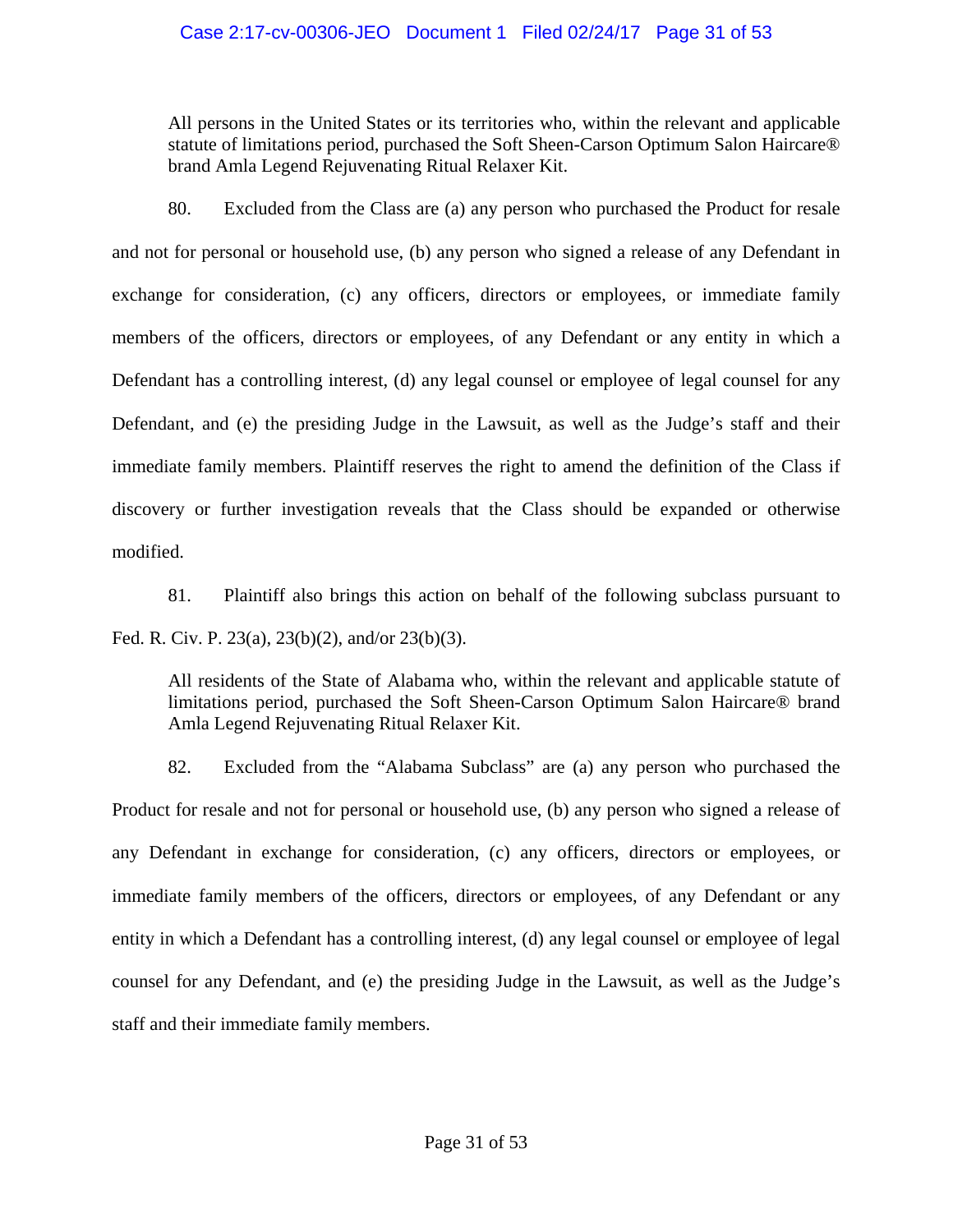### Case 2:17-cv-00306-JEO Document 1 Filed 02/24/17 Page 32 of 53

83. **Numerosity.** Class Members are so numerous and geographically dispersed that joinder of all Class Members is impracticable. While the exact number of Class Members remains unknown at this time, upon information and belief, there are thousands, if not tens of thousands of putative Class Members. Class Members may be notified of the pendency of this action by mail and/or electronic mail, which can be supplemented if deemed necessary or appropriate by the Court with published notice.

84. **Predominance of Common Questions of Law and Fact.** Common questions of law and fact exist as to all Members of the Class and predominate over any questions affecting only individual Class Members. These common legal and factual questions include, but are not limited to, the following:

- a. Whether Defendants failed to comply with their warranties;
- b. Whether Defendants' conduct constitutes a breach of applicable warranties;
- c. Whether the Product causes burning, scalp irritation and/or hair loss upon using the Product as directed by Defendants;
- d. Whether the Product contains design defects;
- e. Whether the Product is defective in its manufacture;
- f. Whether and when Defendants knew or should have known that the Product causes burning, scalp irritation and/or hair loss upon using the Product as directed by Defendants;
- g. Whether Defendants were unjustly enriched by selling the Product in light of their conduct as described herein;
- h. Whether Defendants' acts, omissions or misrepresentations of material facts constitute fraud;
- i. Whether Defendants' acts, omissions or misrepresentations of material facts violate the ALABAMA DECEPTIVE TRADE PRACTICES ACT;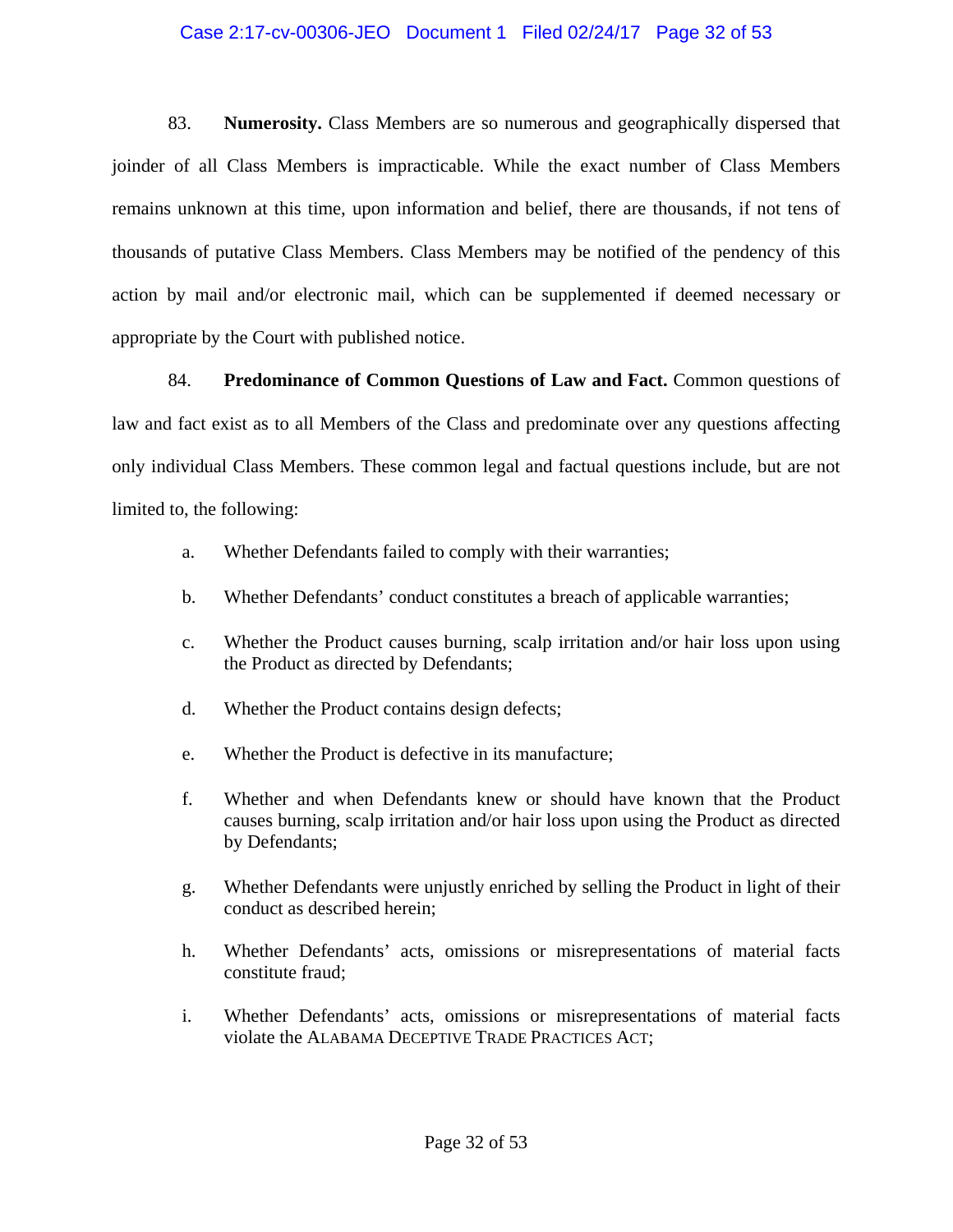- j. Whether Defendants' acts, omissions or misrepresentations of material facts make them liable to the Plaintiff and the putative Class for negligence and/or strict products liability;
- k. Whether the Plaintiff and putative Class Members have suffered an ascertainable loss of monies or property or other value as a result of Defendants' acts, omissions or misrepresentations of material facts;
- l. Whether the Plaintiff and putative Class Members are entitled to monetary damages and, if so, the nature of such relief; and
- m. Whether the Plaintiff and putative Class Members are entitled to equitable, declaratory or injunctive relief and, if so, the nature of such relief.

85. Pursuant to Rule 23(b)(2), Defendants have acted or refused to act on grounds generally applicable to the putative Class, thereby making final injunctive or corresponding declaratory relief appropriate with respect to the putative Class as a whole. In particular, Defendants have designed, manufactured, marketed, sold and/or distributed a defective, misbranded and/or falsely labeled Product, which Defendants know or should have known causes Injuries to ordinary consumers upon using the Product, as directed by Defendants, and provided no disclosure or warning to consumers regarding these severe consequences.

86. **Typicality.** Plaintiff's claims are typical of the claims of the Members of the putative Class and respective Subclasses, as each putative Class and Subclass Member was subject to the same common, inherent defect in the Product and/or misrepresentations regarding the safety and/or actual value of the Product. Plaintiff shares the aforementioned facts and legal claims or questions with putative Class and Subclass Members, and the Plaintiff and all putative Class and Subclass Members have been similarly affected by Defendants' common course of conduct alleged herein. Plaintiff and all putative Class and Subclass Members sustained monetary and economic injuries including, but not limited to, ascertainable loss arising out of Defendants' breach of warranties and other wrongful conduct as alleged herein.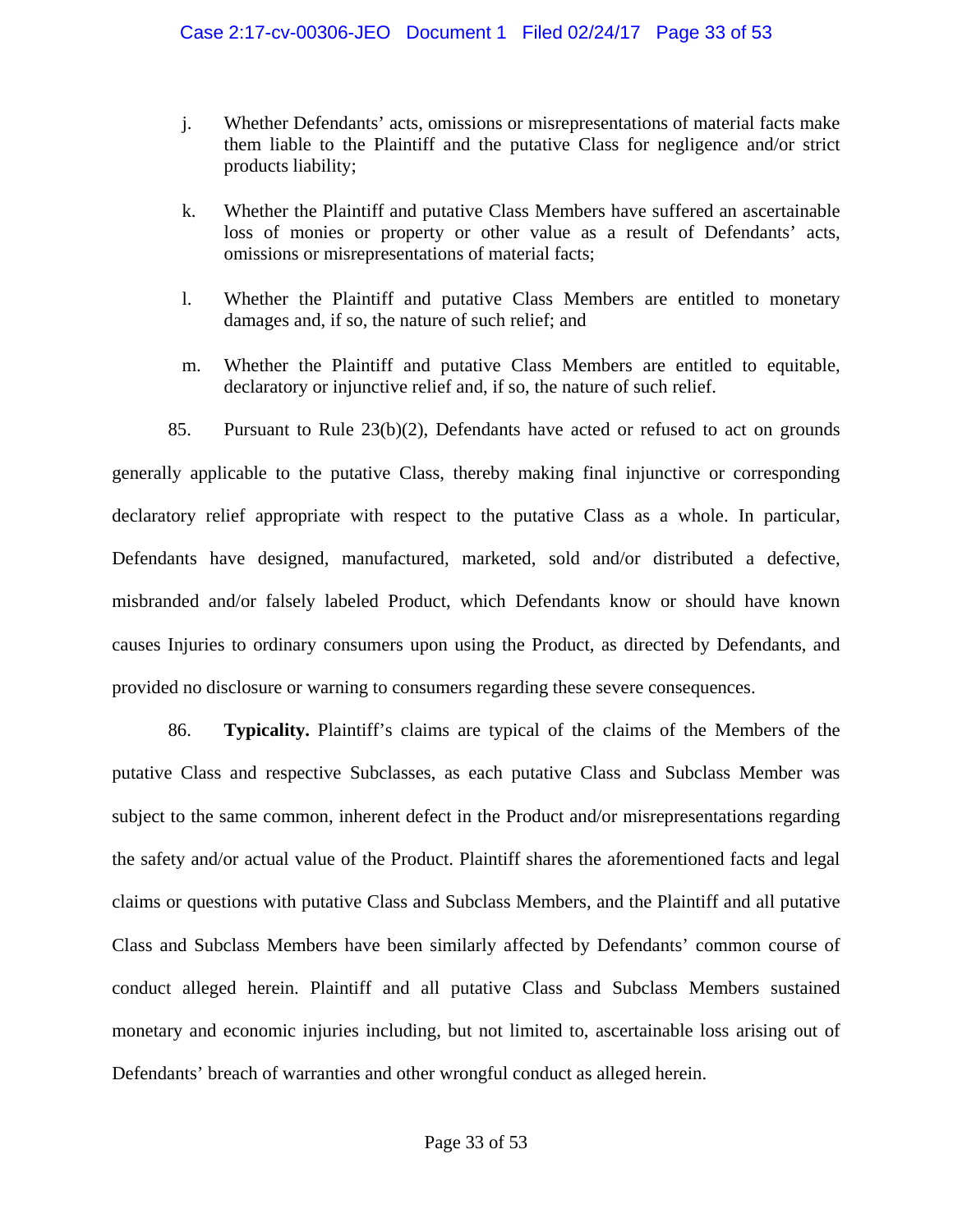### Case 2:17-cv-00306-JEO Document 1 Filed 02/24/17 Page 34 of 53

87. **Adequacy.** Plaintiff will fairly and adequately represent and protect the interests of the putative Class and respective Subclasses. Plaintiff has retained counsel with substantial experience in handling complex class action litigation, including complex questions that arise in this type of consumer protection litigation. Further, Plaintiff and her counsel are committed to the vigorous prosecution of this action.

88. **Superiority.** A class action is superior to other available methods for the fair and efficient adjudication of the present controversy for at least the following reasons:

- a. The damages suffered by each individual putative Class Member do not justify the burden and expense of individual prosecution of the complex and extensive litigation necessitated by Defendants' conduct;
- b. Even if individual Class Members had the resources to pursue individual litigation, it would be unduly burdensome to the courts in which the individual litigation would proceed;
- c. The claims presented in this case predominate over any questions of law or fact affecting individual Class Members;
- d. Individual joinder of all putative Class Members is impracticable;
- e. Absent a Class, the Plaintiff and putative Class Members will continue to suffer harm as a result of Defendants' unlawful conduct; and
- f. This action presents no difficulty that would impede its management by the Court as a class action, which is the best available means by which the Plaintiff and putative Class Members can seek redress for the harm caused by Defendants.
- 89. Alternatively, the Class may be certified for the following reasons:
	- a. The prosecution of separate actions by individual Class Members would create a risk of inconsistent or varying adjudication with respect to individual Class Members, which would establish incompatible standards of conduct for Defendants;
	- b. Adjudications of individual Class Members' claims against Defendants would, as a practical matter, be dispositive of the interests of other putative Class Members who are not parties to the adjudication and may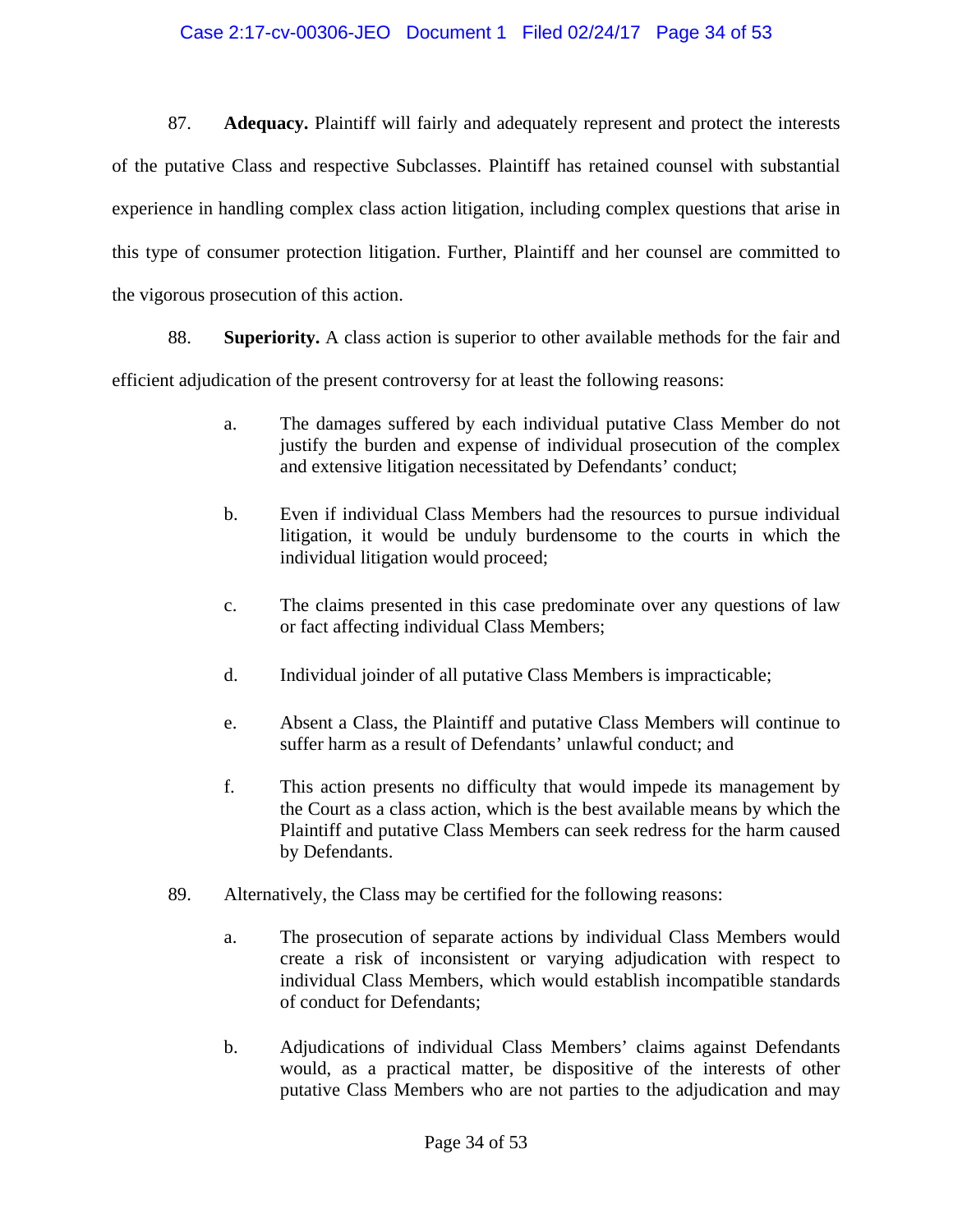substantially impair or impede the ability of other putative Class Members to protect their interests; and

c. Defendants have acted or refused to act on grounds generally applicable to the putative Class, thereby making appropriate final and injunctive relief with respect to the putative Class as a whole.

#### **CAUSES OF ACTION**

#### **COUNT I UNJUST ENRICHMENT (On behalf of the Nationwide Class and State Subclass)**

90. Plaintiff, individually and for the Class, incorporates by reference all preceding paragraphs as though fully set forth herein.

91. Plaintiff asserts this cause of action on behalf of the Nationwide Class.

92. A party is unjustly enriched when it retains a benefit to the detriment of another party aga4nst the fundamental principles of justice, equity, and good conscience.

93. Defendants have been unjustly enriched by engaging in the wrongful acts and omissions set forth herein; transactions with Plaintiff and the Class Members which were intended to result in, and did result in, sale of Defendants' Product.

94. Defendants have been unjustly enriched after making false, deceptive and/or misleading representations in advertisements, promotional material and/or on the labels of the Product because Defendants knew, or should have known, that the representations made were unsubstantiated, false, deceptive and/or misleading.

95. Defendants have reaped millions of dollars in revenue as a direct and proximate result of its scheme to mislead and deceive the Plaintiff and Class members regarding its unsubstantiated, false, deceptive and/or misleading representations set forth herein. That Defendant has amassed such earnings by virtue of deceptive and misleading behavior violates fundamental principles of justice, equity, and good conscience.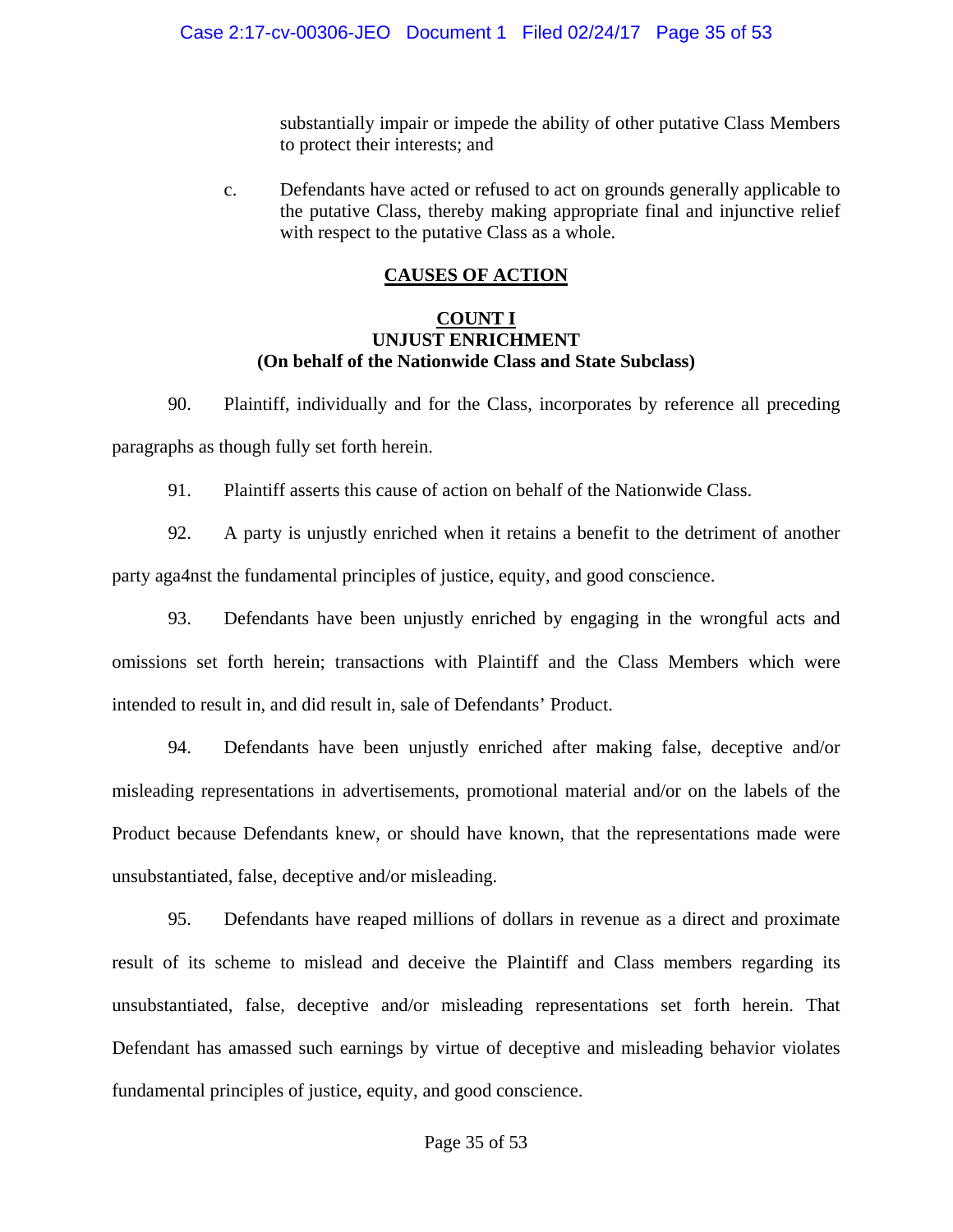### Case 2:17-cv-00306-JEO Document 1 Filed 02/24/17 Page 36 of 53

96. The Plaintiff and putative Class Members have been damaged as a direct and proximate result of Defendants' unjust enrichment because they would not have purchased the Product on the same terms or for the same price had they known of the dangers and hazards associated with use of the Product, and/or that it contained Lye when it was clearly branding as not containing Lye.

97. Defendants continue to be unjustly enriched by the deceptive and misleading labeling and advertising of the Product.

98. When required, the Plaintiff and Class Members are in privity with Defendants because Defendants' sale of the Product was either direct or through authorized sellers. Purchase through authorized sellers is sufficient to create such privity because such authorized sellers are Defendants' agents for the purpose of the sale of the Product.

99. As a direct and proximate result of Defendants' wrongful conduct and unjust enrichment, the Plaintiff and putative Class Members are entitled to restitution of, disgorgement of, and/or imposition of a constructive trust upon all profits, benefits, and other compensation obtained by Defendants for their inequitable and unlawful conduct.

### **COUNT II VIOLATION OF THE MAGNUSON-MOSS WARRANTY ACT (15 U.S.C. § 2301,** *et seq***.) (On behalf of the Nationwide Class)**

100. Plaintiff, individually and for the Class, incorporates by reference all preceding paragraphs as though fully set forth herein.

101. Plaintiff asserts this cause of action on behalf of the Nationwide Class.

102. Defendants sold the Product as part of their regular course of business.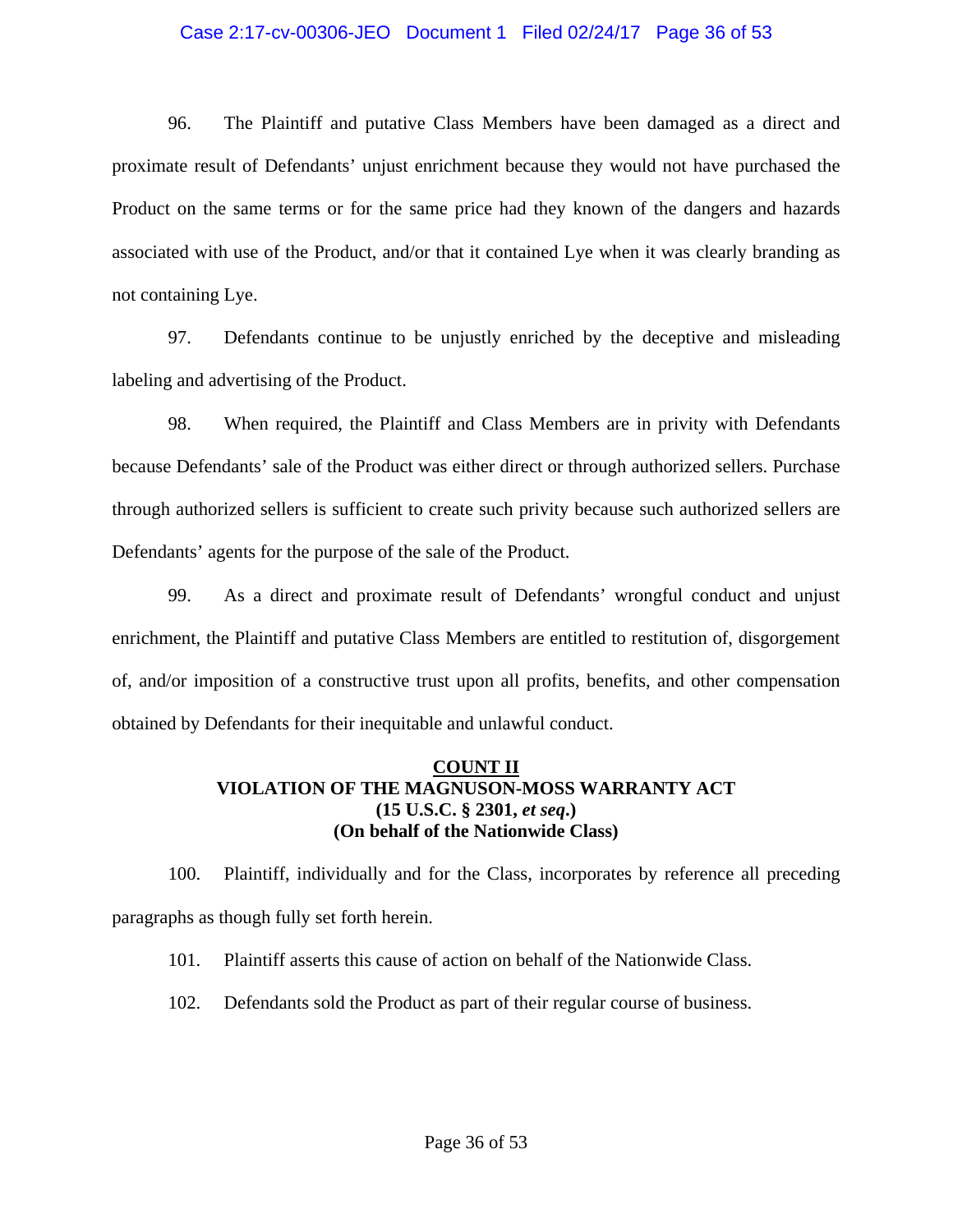#### Case 2:17-cv-00306-JEO Document 1 Filed 02/24/17 Page 37 of 53

103. Plaintiff and putative Class Members purchased the Product either directly from Defendants or through authorized retailers such as Amazon, Wal-Mart, Walgreens and/or beauty supply and cosmetics stores, among others.

104. The MAGNUSON–MOSS WARRANTY ACT, 15 U.S.C. §§ 2301, *et seq*., provides a cause of action for any consumer who is damaged by the failure of a warrantor to comply with a written warranty.

105. The Product is a "consumer product" as that term is defined by 15 U.S.C. § 2301(1), as it constitutes tangible personal property which is distributed in commerce and which is normally used for personal, family or household purposes.

106. Plaintiff and putative Class Members are "consumers" and "buyers" as defined by 15 U.S.C. § 2301(3), since they are buyers of the Product for purposes other than resale.

107. Defendants are entities engaged in the business of making and selling cosmetics, either directly or indirectly, to consumers such as the Plaintiff and the putative Class Members. As such, Defendants are "suppliers" as defined in 15 U.S.C. § 2301(4).

108. Defendants made promises and representations in an express warranty provided to all consumers, which became the basis of the bargain between the Plaintiff, the putative Class Members, and the Defendants. Defendants expressly warranted that the Product was fit for its intended purpose by making the express warranties that the Product did not contain Lye, is an "anti-breakage" and "intense conditioning" "rejuvenating ritual" that is "rich in vitamins in minerals" and which "[r]efills to reveal visibly fuller, silkier hair", "protects scalp  $\&$  skin" and "infuses hydration & conditioning" and other representations as set forth herein.

109. Defendants' aforementioned written affirmations of fact, promises and/or descriptions, as alleged, are each a "written warranty." The affirmations of fact, promises and/or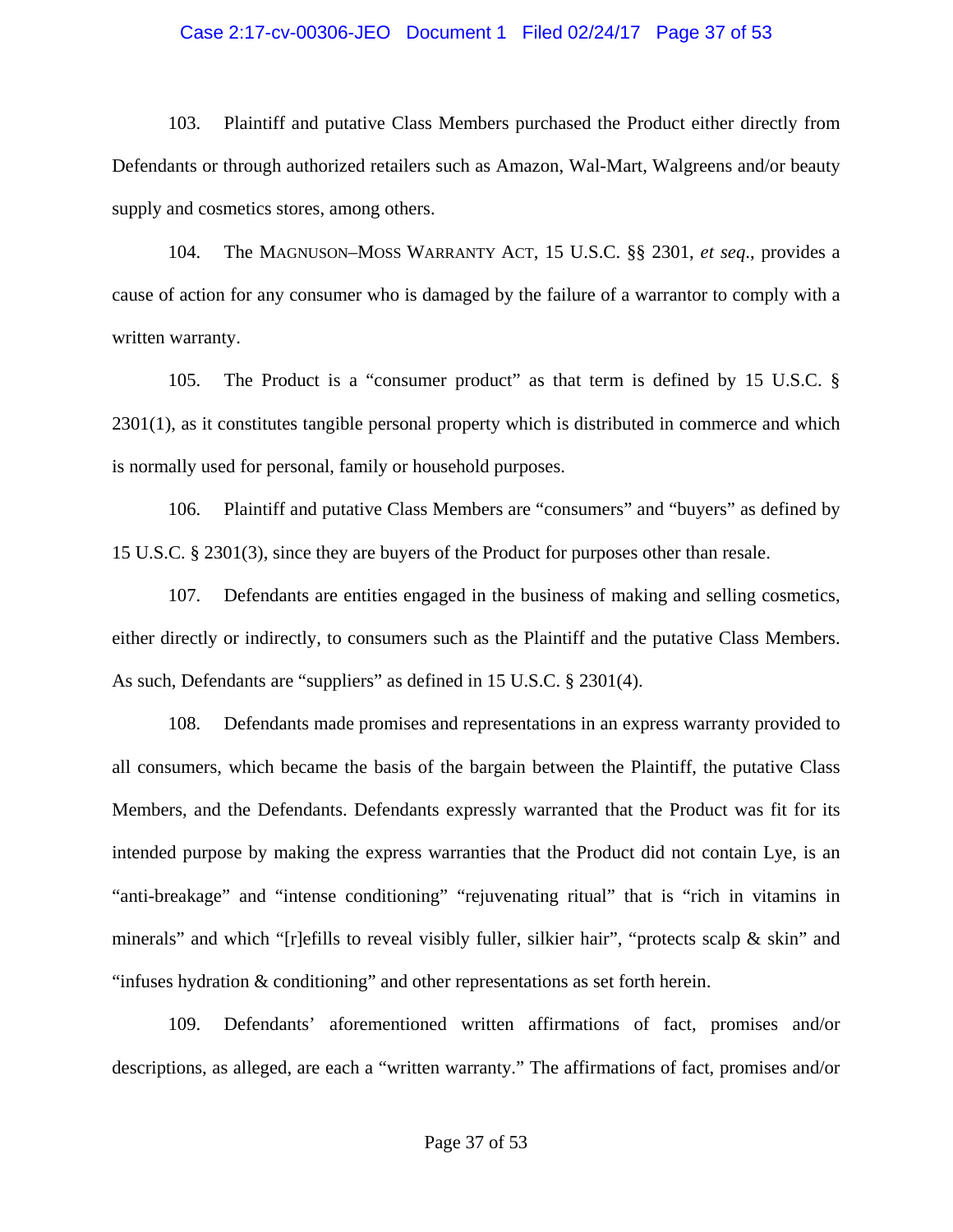### Case 2:17-cv-00306-JEO Document 1 Filed 02/24/17 Page 38 of 53

descriptions constitute a "written warranty" within the meaning of the MAGNUSON-MOSS WARRANTY ACT, 15 U.S.C. § 2301(6).

110. Defendants breached the applicable warranty because the Product suffers from latent and/or inherent defects that cause substantial Injuries, rendering it unfit for its intended use and purpose. These defects substantially impair the use, value and safety of the Product.

111. The latent and/or inherent defects at issue herein existed when the Product left Defendants' possession or control and were sold to the Plaintiff and putative Class Members. The defects were not discoverable by the Plaintiff and putative Class Members at the time of their purchase of the Product.

112. All conditions precedent to seeking liability under this claim for breach of express warranty have been performed by or on behalf of the Plaintiff and putative Class Members in terms of paying for the goods at issue. Defendants knew or were placed on reasonable notice of the defects in the Product and their breach of the warranty but have failed to cure the defects for the Plaintiff and putative Class Members despite having several years to do so.

113. Defendants breached their express warranties since the Product did not contain the properties it was represented to possess, and because it did contain properties it was represented not to possess.

114. Defendants' breaches of warranties have caused the Plaintiff and putative Class Members to suffer Injuries, pay for a defective Product, and enter into transactions they would not have entered into for the consideration paid. As a direct and proximate result of Defendants' breaches of warranties, the Plaintiff and putative Class Members have suffered damages and continue to suffer damages, including economic damages in terms of the cost of the Product and the cost of efforts to mitigate the damages caused by using the Product.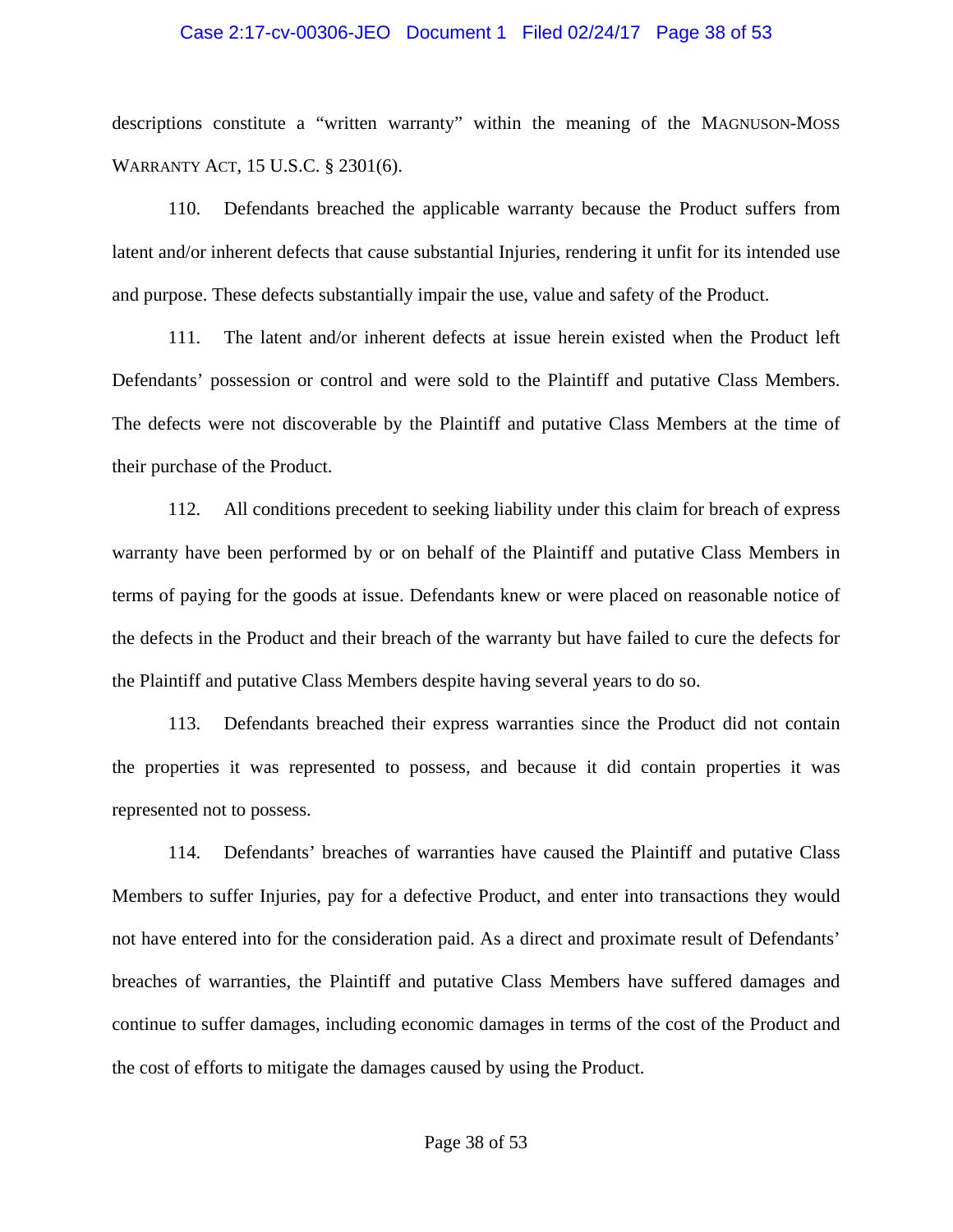#### Case 2:17-cv-00306-JEO Document 1 Filed 02/24/17 Page 39 of 53

115. As a direct and proximate result of Defendants' breaches of these warranties, the Plaintiff and putative Class Members are entitled to legal and equitable relief including damages, costs, attorneys' fees, rescission, and all such other relief deemed appropriate, for an amount to compensate them for not receiving the benefit of their bargain.

116. The Plaintiff and the putative Class therefore seek and are entitled to recover damages and other legal and equitable relief, injunctive relief and costs and expenses (*including attorneys' fees based upon actual time expended*), as provided by 15 U.S.C. § 2310(d).

### **COUNT III BREACH OF EXPRESS WARRANTY (On behalf of the Nationwide Class)**

117. Plaintiff, individually and for the Class, incorporates by reference all preceding paragraphs as though fully set forth herein.

118. Plaintiff asserts this cause of action on behalf of herself and the Nationwide Class.

119. Defendants manufactured, marketed, distributed and sold the Product as part of their regular course of business.

120. The Plaintiff and the putative Class Members purchased the Product either directly from the Defendants or through authorized retailers such as Amazon, Wal-Mart, Walgreens, and/or beauty supply and cosmetics stores, among others.

121. Defendants, as the designers, manufacturers, marketers, distributors, or sellers expressly warranted that the Product was fit for its intended purpose by making the express warranties that the Product did not contain Lye, is an "anti-breakage" and "intense conditioning" "rejuvenating ritual" and which delivers "unified results," "respects hair fiber integrity," "reveal[s] visibly fuller, silkier hair", "protects scalp & skin" "infuses hydration &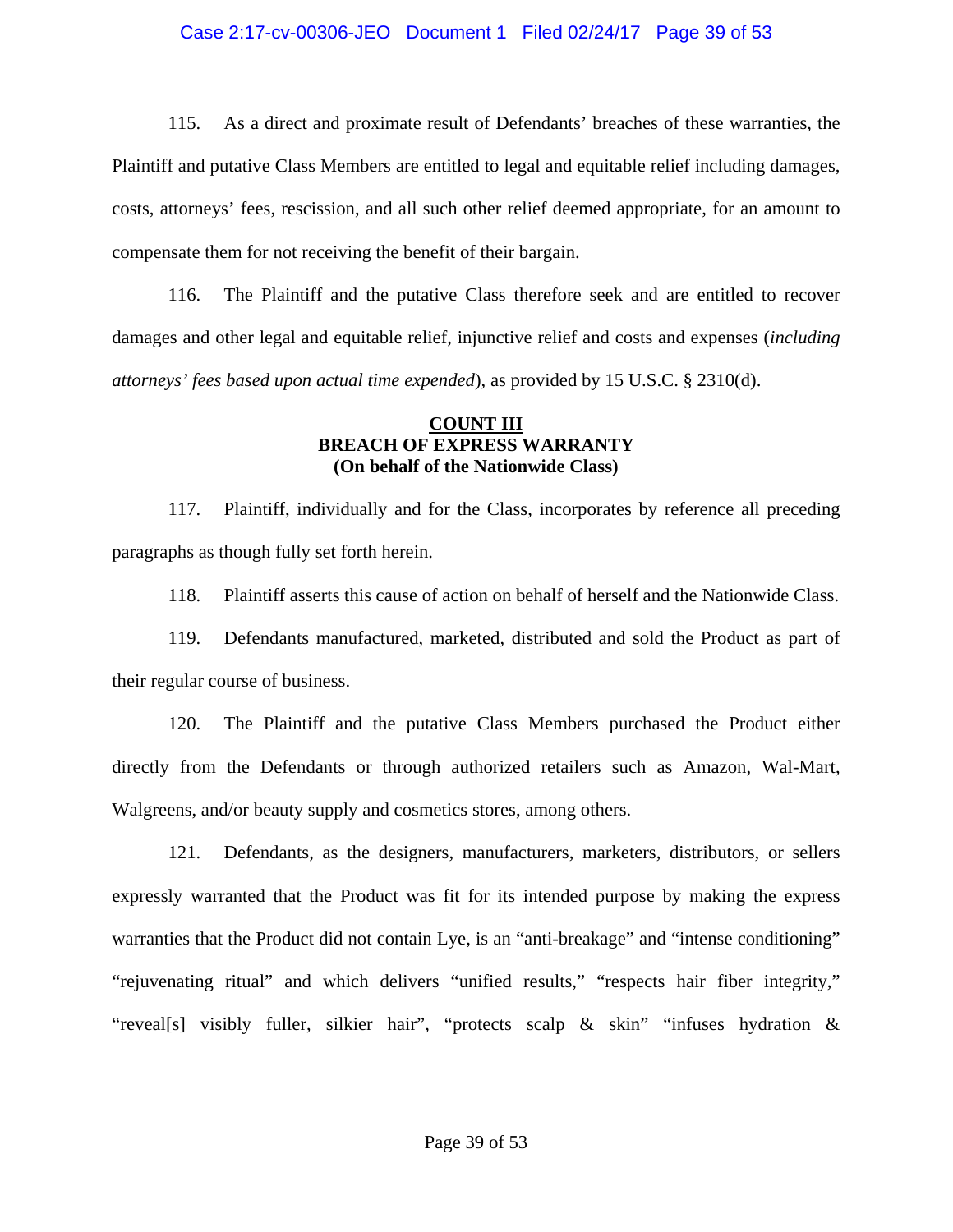### Case 2:17-cv-00306-JEO Document 1 Filed 02/24/17 Page 40 of 53

conditioning," and contains a "powerful anti-oxidant rich in vitamins and minerals", and other representations as set forth herein.

122. Defendants made the foregoing express representations and warranties nationwide to all United States consumers, which became the basis of the bargain between the Plaintiff, the putative Class Members and Defendants, thereby creating express warranties that the Product would conform to Defendants' affirmations of fact, representations, promises, and descriptions.

123. Defendants breached the foregoing express warranties by placing the Product into the stream of commerce and selling it to consumers, when the Product does not contain the properties it is represented to possess and does contain certain properties it represents it does not contain. Rather, the Product suffers from latent and/or inherent design and/or manufacturing defects that cause substantial Injuries, rendering the Product unfit for its intended use and purpose. These defects substantially impair the use, value and safety of the Product.

124. The latent and/or inherent design and/or manufacturing defects at issue herein existed when the Product left Defendants' possession or control and were sold to the Plaintiff and other putative Class Members nationwide. The defects were not discoverable by the Plaintiff and putative Nationwide Class members at the time of their purchase of the Product.

125. As the manufacturers, suppliers, and/or sellers of the Product, Defendants had actual knowledge of the breach, and given the nature of the breach, and the false representations and/or omissions of fact regarding the Product, Defendants necessarily had knowledge that the representations made were false, deceptive and/or misleading.

126. Defendants were further provided reasonable notice of the aforementioned Product defects and their breach of the above-described warranties via direct communications and complaints from consumers who reported Injuries sustained as a result of using the Product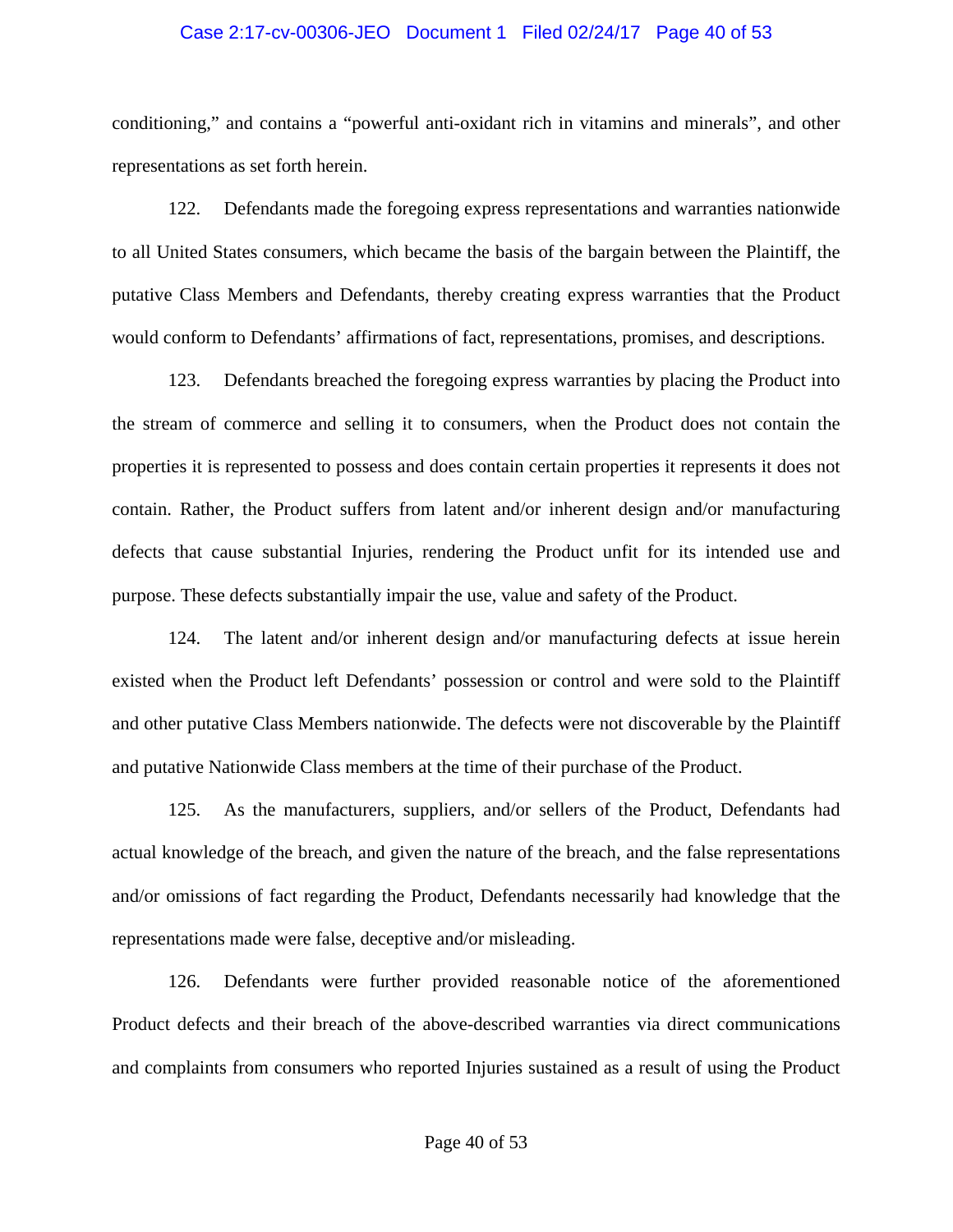### Case 2:17-cv-00306-JEO Document 1 Filed 02/24/17 Page 41 of 53

as directed by Defendants. Defendants were provided further notice of the Product defects and the breach of warranties via the hundreds of consumer complaints, including complaints from putative Class Members, posted on various websites, including, but not limited to, Amazon.com.

127. The Plaintiff and the putative Class Members were injured as a direct and proximate result of Defendants' breaches of warranties because they would not have purchased the Product if the true facts had been known. Specifically, economic damages in connection with the purchase of the Product and suffering Injuries from using the Product, as directed by Defendants.

128. As a direct and proximate result of Defendants' breaches of these warranties, the Plaintiff and the putative Class Members Nationwide are entitled to legal and equitable relief including damages, costs, attorneys' fees, rescission, and all such other relief deemed appropriate, for an amount to compensate them for not receiving the benefit of their bargain.

### **COUNT IV BREACH OF IMPLIED WARRANTY (On behalf of the Nationwide Class)**

129. Plaintiff, individually and for the Class, incorporates by reference all preceding paragraphs as though fully set forth herein.

130. Plaintiff asserts this cause of action on behalf of herself and the Nationwide Class.

131. Section 2-314 of the UNIFORM COMMERCIAL CODE provides that, unless excluded or modified, a warranty that the goods shall be merchantable is implied in a contract for their sale if the seller is a merchant with respect to goods of that kind. To be "merchantable," goods must, inter alia, "pass without objection in the trade under the contract description," "run, within the variations permitted by the agreement, of even kind, quality and quantity within each unit and among all units involved," be "adequately contained, packaged, and labeled as the agreement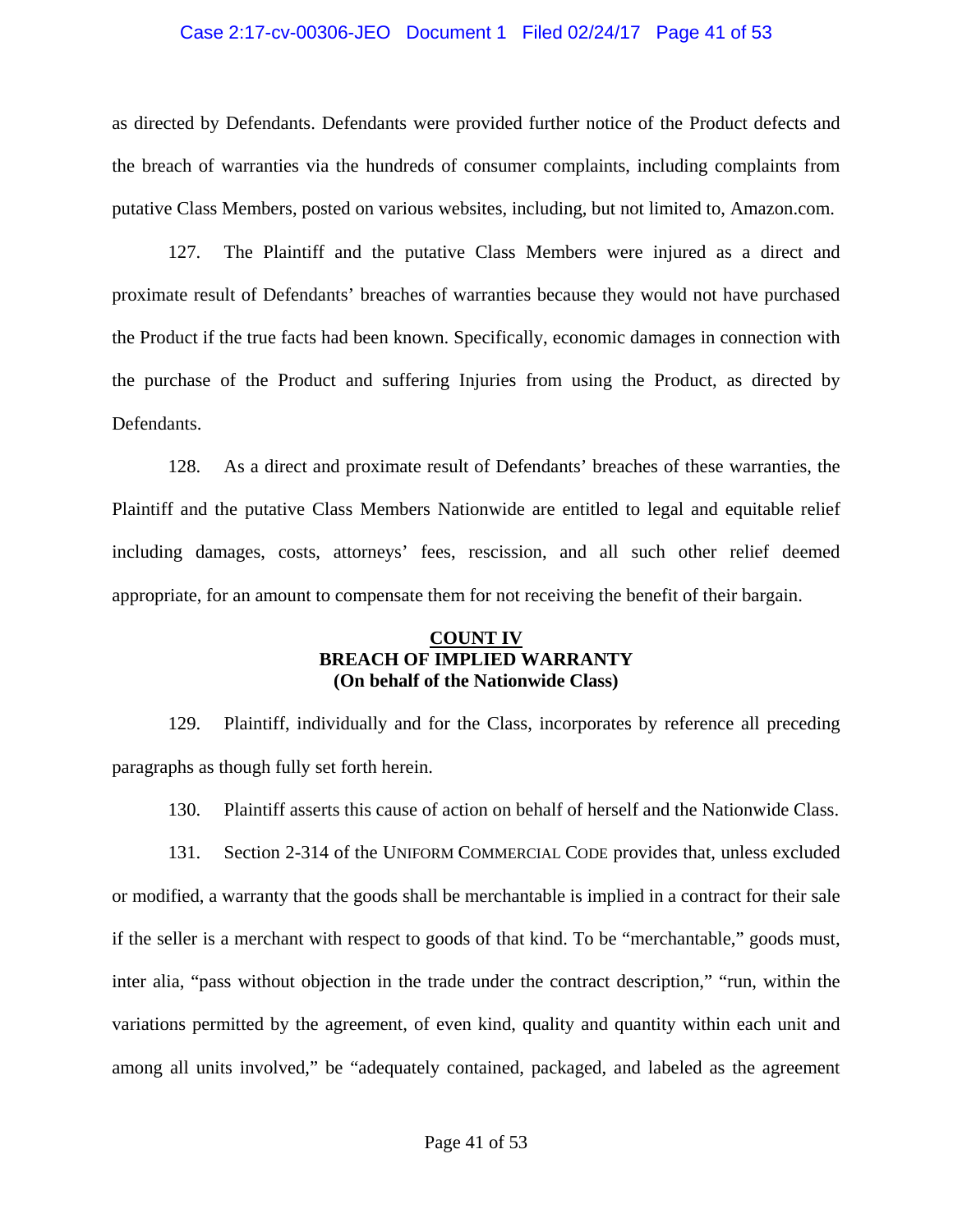### Case 2:17-cv-00306-JEO Document 1 Filed 02/24/17 Page 42 of 53

may require," and "conform to the promise or affirmations of fact made on the container or label."

132. Defendants formulated, manufactured, tested, marketed, promoted, distributed, and sold the Product as safe for use by the public at large, including the Plaintiff and putative Class Members who purchased the Product.

133. Defendants knew the use for which the Product was intended and impliedly warranted the product to be of merchantable quality, safe and fit for the use intended.

134. The Plaintiff and putative Class Members reasonably relied on the skill and judgment of the Defendants, and as such their implied warranty, in using the Product.

135. However, the Product was not and is not of merchantable quality or safe or fit for its intended use, because it is unreasonably dangerous and unfit for the ordinary purpose for which it was used. Specifically, the Product is misbranded, mislabeled, and/or defective and causes Injuries as set forth herein.

136. Defendants breached their implied warranties because the Product does not have the quality, quantity, characteristics, or benefits as promised, and because the Product does not conform to the promises made on its labels.

137. As a direct and proximate result of one or more of these wrongful acts or omissions of the Defendants, the Plaintiff and putative Class Members suffered injuries and damages.

138. The Plaintiff and putative Class Members were injured as a direct and proximate result of Defendants' breach because they would not have purchased the Product if they had known the true facts - the Product did not and does not have the characteristics, quality, or value as impliedly warranted.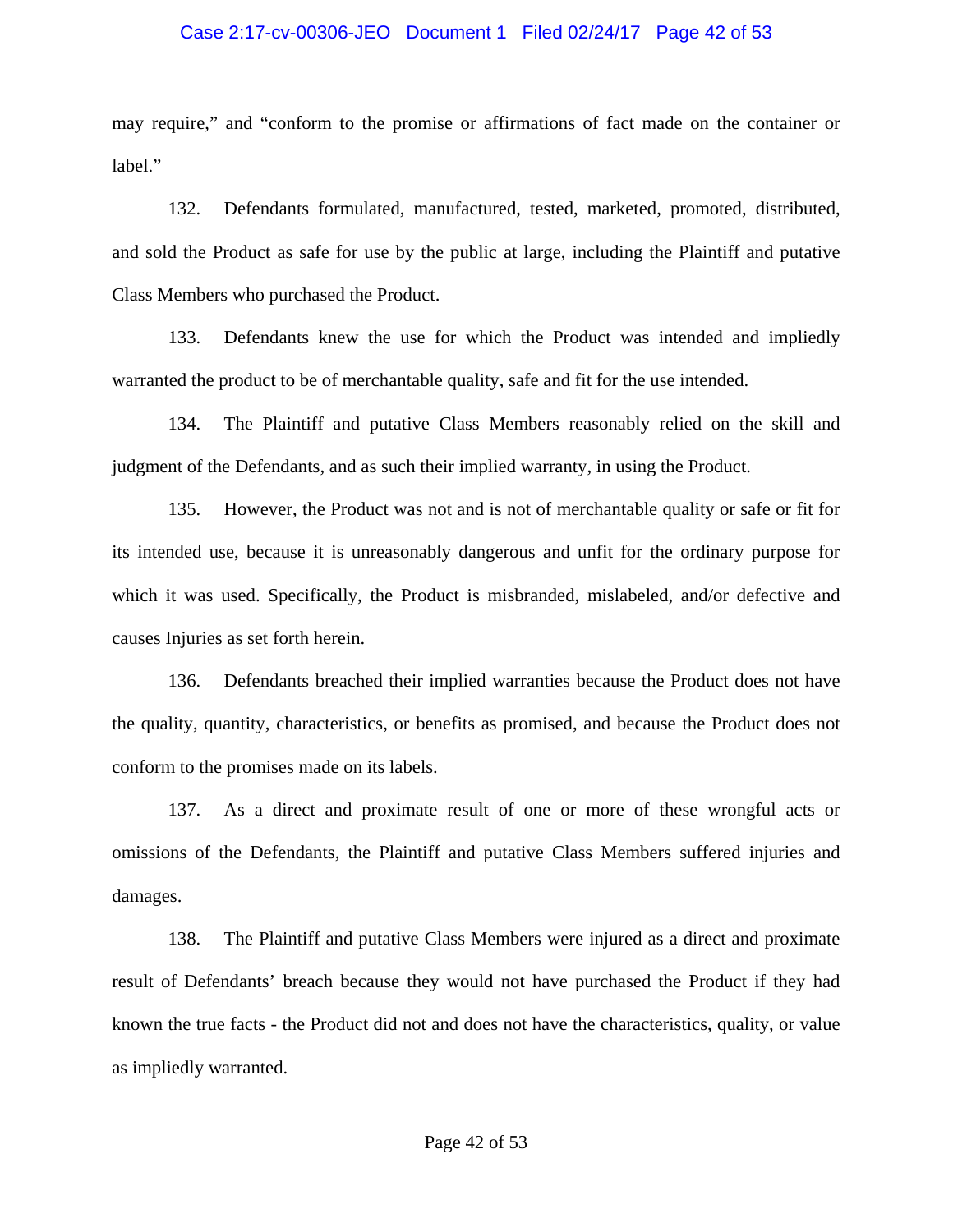### Case 2:17-cv-00306-JEO Document 1 Filed 02/24/17 Page 43 of 53

139. As a direct and proximate result of Defendants' breaches of these warranties, the Plaintiff and the putative Class Members Nationwide are entitled to legal and equitable relief including damages, costs, attorneys' fees, rescission, and all such other relief deemed appropriate, for an amount to compensate them for not receiving the benefit of their bargain.

### **COUNT V Violation of the Alabama Deceptive Trade Practices Act (CODE OF ALABAMA §§ 8-19-1,** *et seq.***) (On behalf of the Alabama Subclass)**

140. Plaintiff, individually and for the Class, incorporates by reference all preceding paragraphs as though fully set forth herein.

141. Plaintiff asserts this cause of action on behalf of the Alabama Subclass.

142. Defendants marketing, sale and/or distribution of the Products and Plaintiff's and the putative Alabama Subclass Members' purchase of the Products was a sale or distribution of goods to a consumer within the meaning of the ALABAMA DECEPTIVE TRADE PRACTICES ACT.

143. The Plaintiff and putative Alabama Subclass Members' purchased the Product for personal, family, or household use.

144. Defendants' acts and practices as described herein have misled and deceived and/or likely to mislead and deceive members of the Alabama Subclass and the general public of the State of Alabama. Defendants have advertised, marketed, and sold the Product as a "no-lye", "anti-breakage" and "intense conditioning" "rejuvenating ritual" that is "rich in vitamins in minerals", which delivers "unified results" and "reveal[s] visibly fuller, silkier hair", "protects scalp & skin" and "infuses hydration  $\&$  conditioning" and other representations as set forth herein. Thus, Defendant has wrongfully:

a. represented that its goods (*i.e., the Products*) have sponsorship, approval, characteristics, ingredients, uses benefits or qualities that they do not have;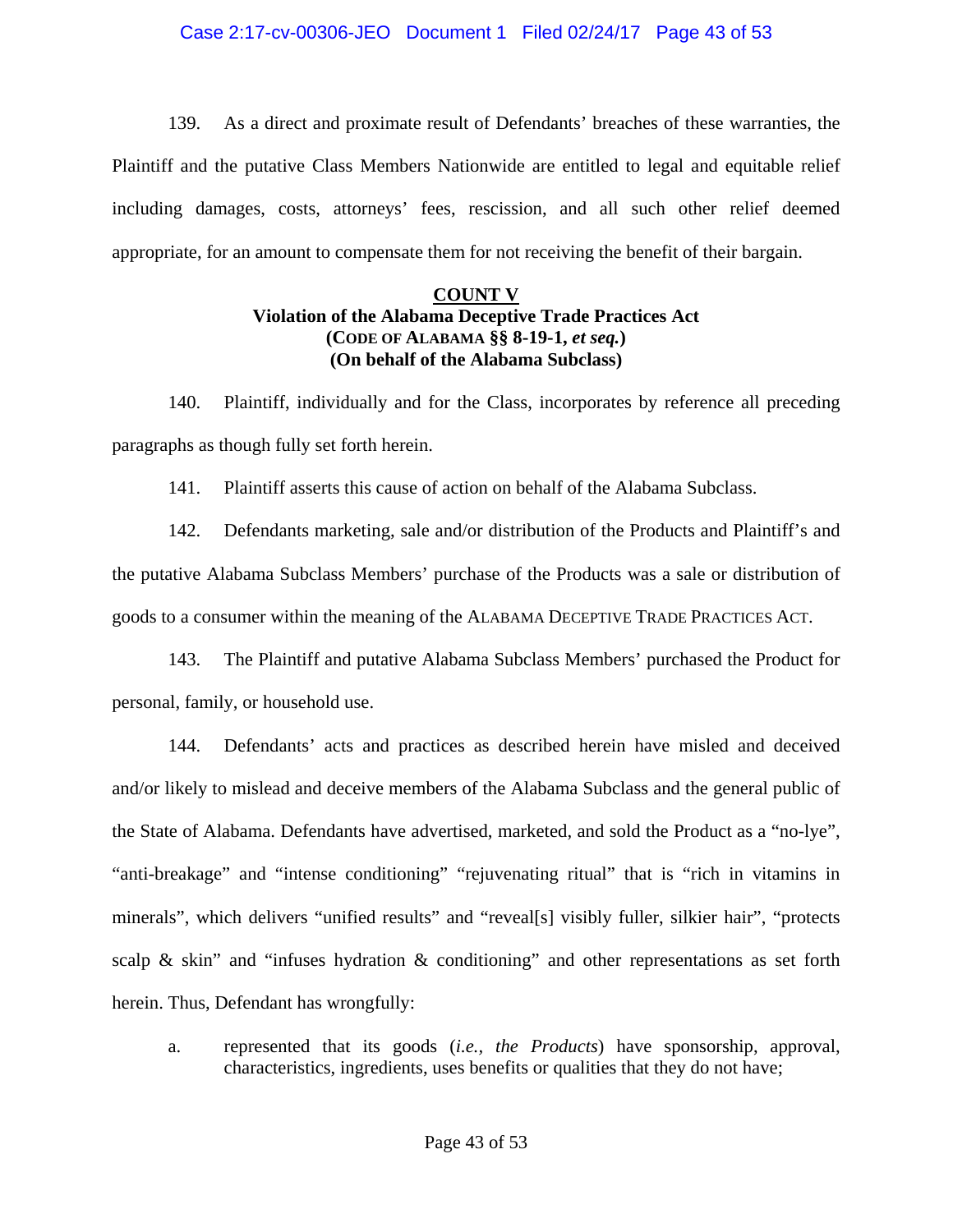- b. represented that its goods (*i.e., the Products"*) are of a particular standard, quality, or grade, or that its goods (*i.e., the Products"*) are of a particular style or model, if they are of another; and
- c. engaged in unconscionable, false, misleading, and/or deceptive acts and/or practices in the conduct of trade or commerce – marketing, advertising, and selling the Product.

145. By its actions, Defendant is disseminating uniform false advertising by its labeling and/or other means of marketing of the Product, which by its nature is unfair, deceptive, untrue, and/or misleading within the meaning of the ALABAMA DECEPTIVE TRADE PRACTICES ACT. Such actions are likely to deceive, do deceive, and continue to deceive the Alabama general public for all the reasons detailed herein above.

146. Defendants intended for the Plaintiff and Alabama Subclass Members to rely on its representations and omissions and the Plaintiff and Alabama Subclass Members did rely on Defendant's misrepresentations and omissions of fact. Defendants knew the true characteristics and/or defects in the Product were unknown to and would not be readily discovered by Plaintiff and Class Members, and would not meet their ordinary, foreseeable, and reasonable expectations concerning the Product.

147. The misrepresentations and omissions of fact constitute deceptive, false and misleading advertising in violation of the ALABAMA DECEPTIVE TRADE PRACTICES ACT.

148. By performing the acts described herein Defendants caused monetary damage to the Plaintiff and Alabama Subclass Members of similarly situated persons.

149. Accordingly, Plaintiff requests the following relief both individually and on behalf of the Alabama Subclass Members:

- a. actual damages sustained by the Plaintiff and Alabama Subclass Members or the sum of \$100.00, whichever is greater;
- b. three times actual damages;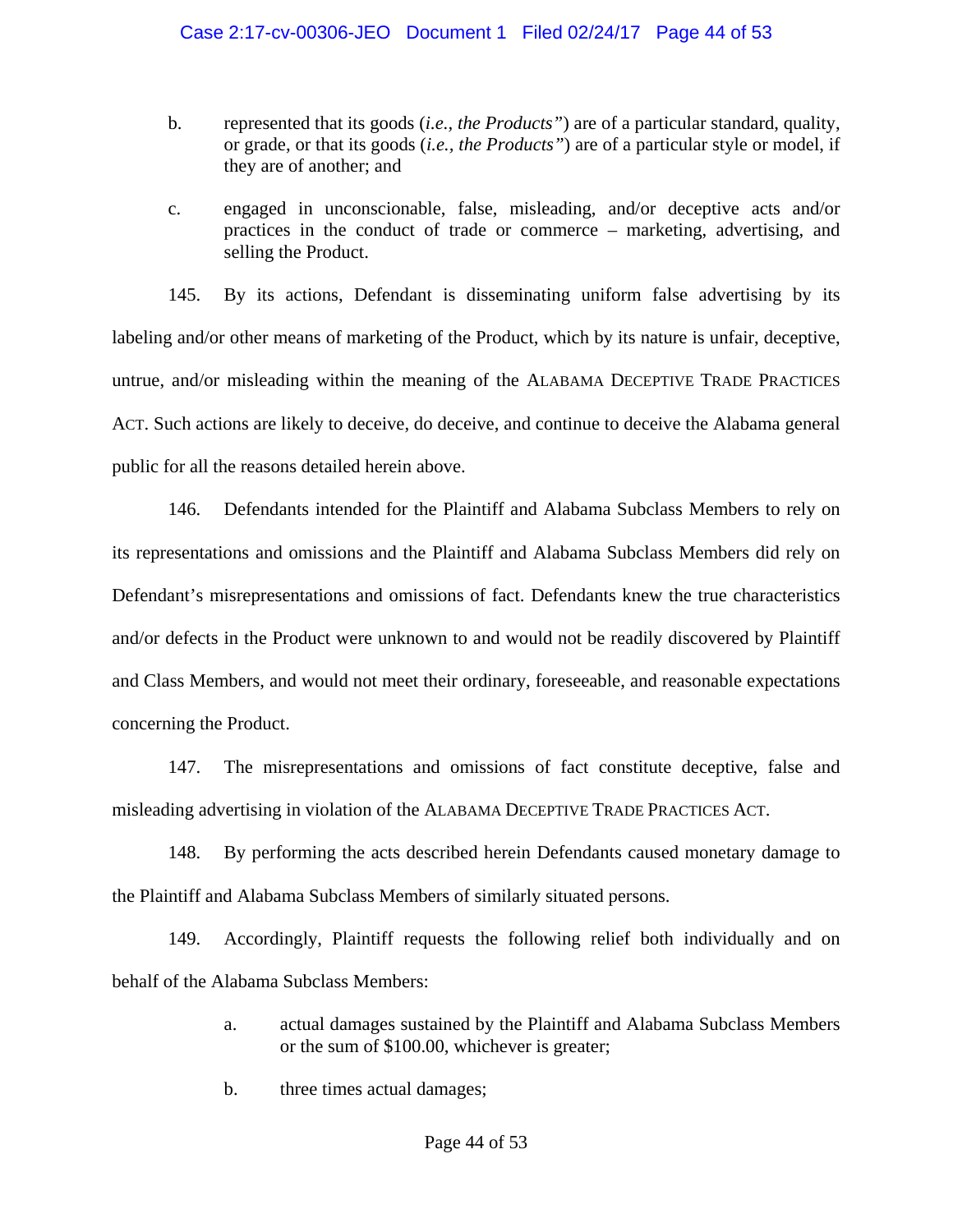- c. appropriate injunctive relief in the form of enjoining Defendant from continuing to violate Alabama statutory law;
- d. attorneys' fees and costs; and
- e. such other and further relief as the Court deems proper.

### **COUNT VI FRAUD (On behalf of the Nationwide Class)**

150. Plaintiff, individually and for the Class, incorporates by reference all preceding paragraphs as though fully set forth herein.

151. Plaintiff asserts this cause of action on behalf of herself and the Nationwide Class.

152. As described herein, Defendants knowingly made material misrepresentations and omissions regarding the Product in their marketing and advertising materials, including the package in which the Product is sold and which contains the Product.

153. Defendants made these material misrepresentations and omissions in order to induce the Plaintiff and putative Class Members to purchase the Product.

154. Rather than inform consumers about the dangers and hazards associated with using the Product, Defendants represented it as not containing Lye, as a "rejuvenating ritual" that "refills as it relaxes for amazingly lively-looking hair" that "protects [the] scalp & skin," has "anti-breakage" properties, provides "unified results and superior respect for hair fiber integrity" and contains a "powerful anti-oxidant rich in vitamins and minerals." Defendants further represented the Product to be a "secret ritual for hair rejuvenation," that "will rejuvenate every strand, leaving you with thicker-looking, healthier hair," with "unique properties [that] prevent breakage, restore shine, manageability and smoothness."

155. The Product is not a safe, effective, gentler or "easier relaxing process", is not a "rejuvenating ritual" and is not free of Lye as described on the Product's packaging and other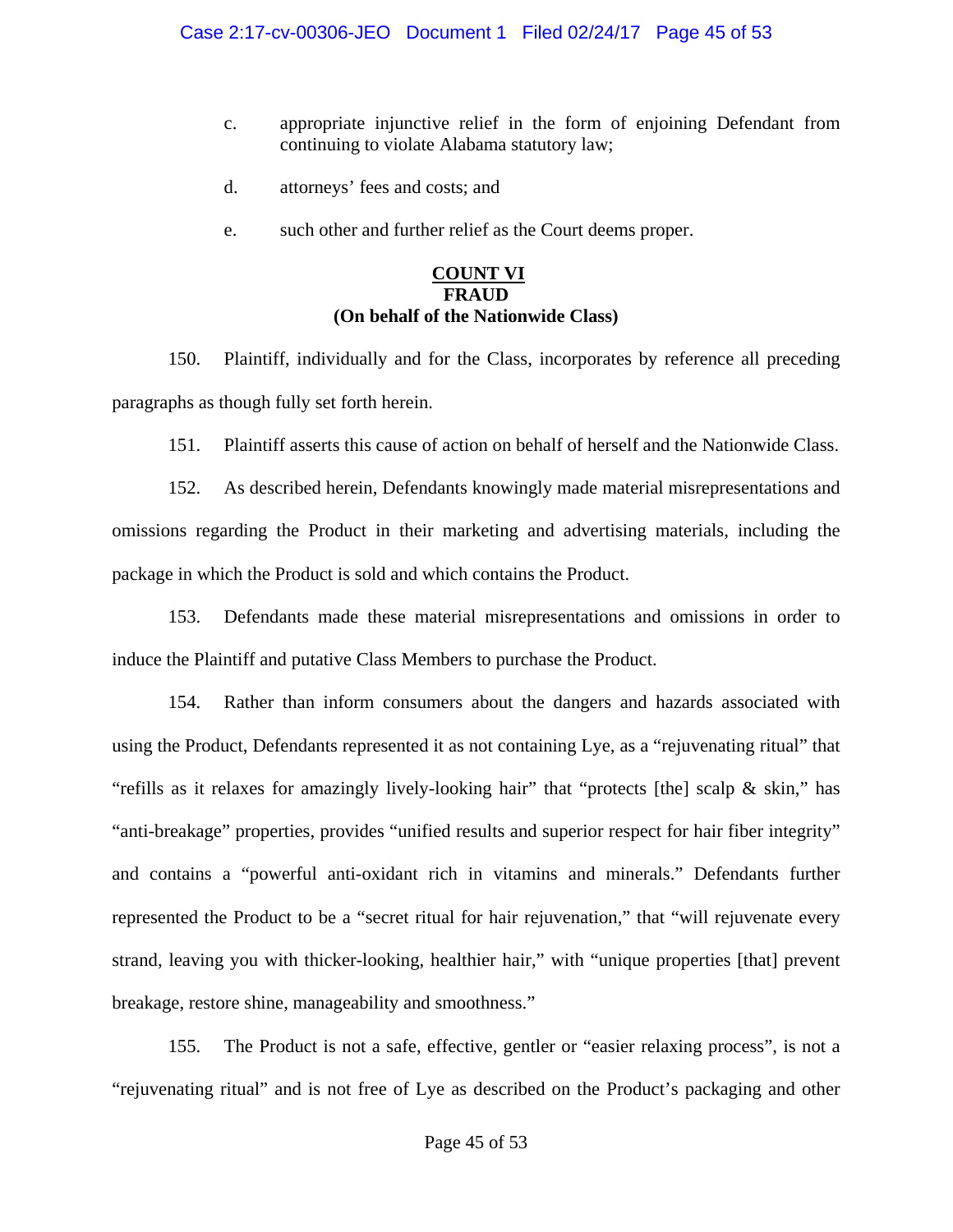#### Case 2:17-cv-00306-JEO Document 1 Filed 02/24/17 Page 46 of 53

marketing materials. Rather it is composed of Lye and other ingredients that are caustic and/or allergens as described herein. Defendants knew, or should have known, that these ingredients were caustic and/or allergens and could cause scalp burning, irritation and hair loss. Defendants nonetheless failed to disclose this vital information to consumers, including the Plaintiff and putative Class Members.

156. The misrepresentations and omissions made by Defendants, upon which the Plaintiff and putative Class Members reasonably and justifiably relied, were intended to induce and did actually induce the Plaintiff and putative Class Members to purchase the Product.

157. Defendants knew the Product contained Lye, was not a "rejuvenating ritual" that "preserv[ed] hair fiber integrity" and "prevent[ed] breakage," but nevertheless made these and other similar representations, as set forth herein, through its marketing, advertising and product labeling. In reliance on these and other similar representations, the Plaintiff and putative Class Members were induced to, and did pay monies, to purchase the Product.

158. Had the Plaintiff and putative Class Members known the truth about the qualities and characteristics of the Product, and the dangers and hazards associated with using the Product, they would not have purchased it.

159. As a direct and proximate result of Defendants' fraudulent acts and omissions, the Plaintiff and the putative Class Members Nationwide were injured and damaged.

160. As a direct and proximate result of Defendants' fraudulent acts and omissions the Plaintiff and putative Class members are entitled to legal and equitable relief including compensatory and punitive damages, costs, attorneys' fees, rescission, and all such other relief deemed appropriate by the Court.

#### **COUNT VII NEGLIGENT DESIGN AND FAILURE TO WARN**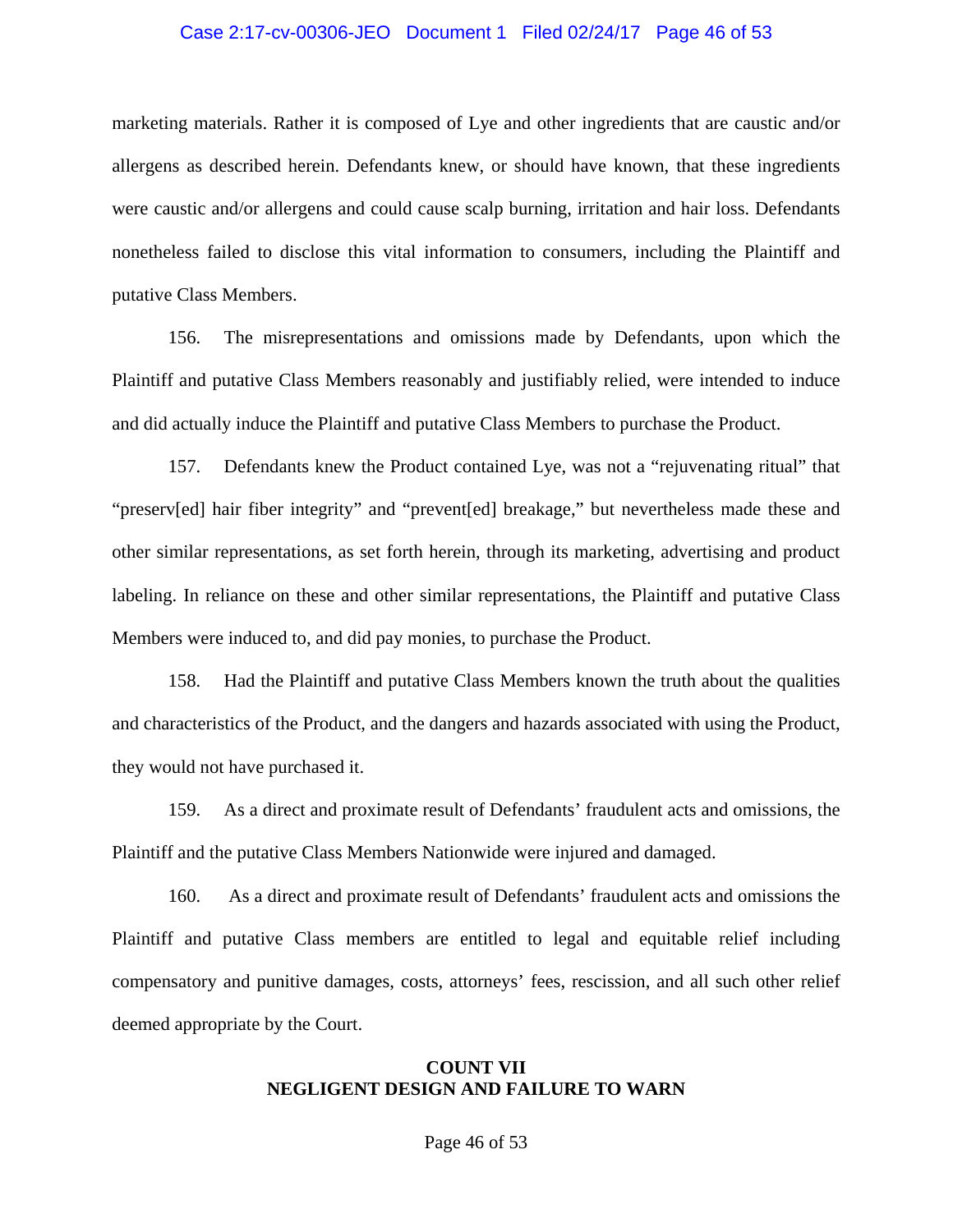#### **(On behalf of the Nationwide Class)**

161. Plaintiff, individually and for the Class, incorporates by reference all preceding paragraphs as though fully set forth herein.

162. Plaintiff asserts this cause of action on behalf of herself and the Nationwide Class.

163. At all times material to this action, Defendants were responsible for designing, formulating, testing, manufacturing, inspecting, packaging, marketing, distributing, supplying and/or selling the Product to the Plaintiff and putative Class Members.

164. At all times material to this action, the Plaintiff and putative Class Members' use of the Product was in a manner that was intended and/or reasonably foreseeable by Defendants. However, as set forth herein, use of the Product as directed by Defendants involves and continues to involve a substantial risk of sustaining Injuries.

165. At all times material to this action, the risk of sustaining Injuries was known to the Defendants or by exercising reasonable care should have been known to Defendants, in light of the generally recognized and prevailing knowledge available at the time of manufacture, design, distribution and/or sale.

166. Defendants knew—or by the exercise of reasonable care should have known that the Product had and continues to have design defects.

167. In fact, the Product is not at all a "NO-LYE" "rejuvenating ritual" as described on the package. Rather, it is composed of Lye and other ingredients that are caustic and/or allergens as described herein. Defendants knew, or should have known, that these ingredients were caustic and/or allergens and could cause scalp burning, irritation and hair loss. Defendants nonetheless failed to disclose this vital information to consumers, including the Plaintiff and putative Class Members.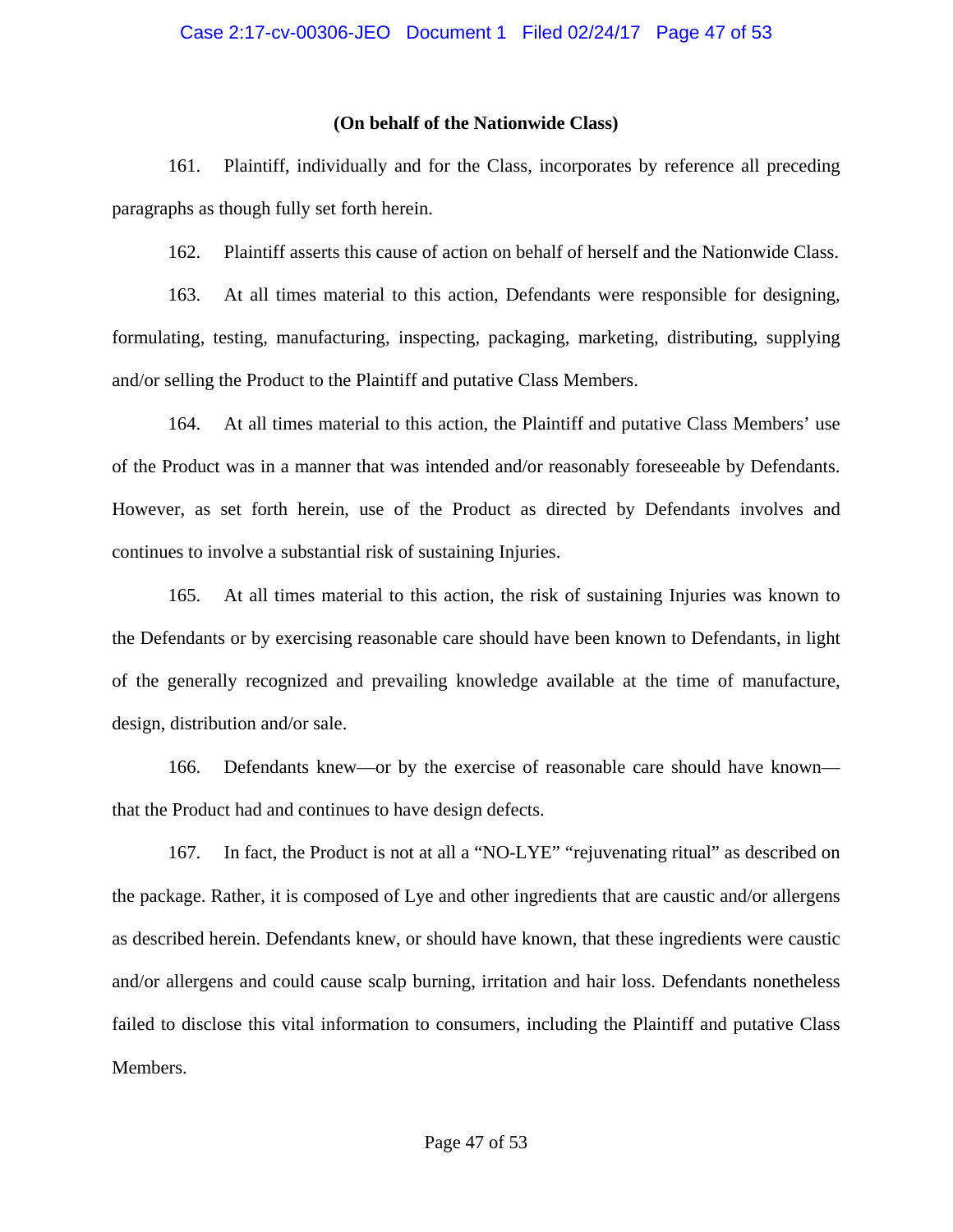#### Case 2:17-cv-00306-JEO Document 1 Filed 02/24/17 Page 48 of 53

168. Defendants knew that the Plaintiff and putative Class Members - who purchased and used the Product for its intended use and as directed by Defendants - were and are members of a foreseeable class of persons who were and are at risk of suffering serious inconvenience, expense, and/or Injuries solely because of the Product's design defects.

169. Defendants, as the designers, manufacturers, distributors, marketers and/or sellers of the Product, had a duty to exercise reasonable care for the safety of the Plaintiff and putative Class Members who used, were using and/or intend to use the Product as directed by Defendants. Since Defendants produced, manufactured, distributed, and/or sold the Product, (1) they owed a non-delegable duty to consumers, including the Plaintiff and putative Class Members, to exercise ordinary and reasonable care to properly design the Product, and (2) they had a continuing duty to warn about the characteristics, ingredients, dangers, hazards, and/or risks of suffering Injuries associated with the intended use of the Product, as directed by Defendants and as specifically described herein.

170. Defendants have received hundreds or more consumer complaints of Injuries resulting from use of the Product. Upon learning of these complaints, an additional, independent duty arose; to provide a warning to consumers that use of the Product as intended could result in Injuries.

171. Notwithstanding the aforementioned duties, Defendants were negligent by one or more of the following acts or omissions in that the Defendants:

- a. Failed to provide adequate warnings to purchasers and users of the Product, including the Plaintiff and putative Class Members, regarding the risks and potential dangers of using the defective Product as directed by Defendants;
- b. Failed to provide adequate warnings to purchasers and users of the Product, including the Plaintiff and putative Class Members, that the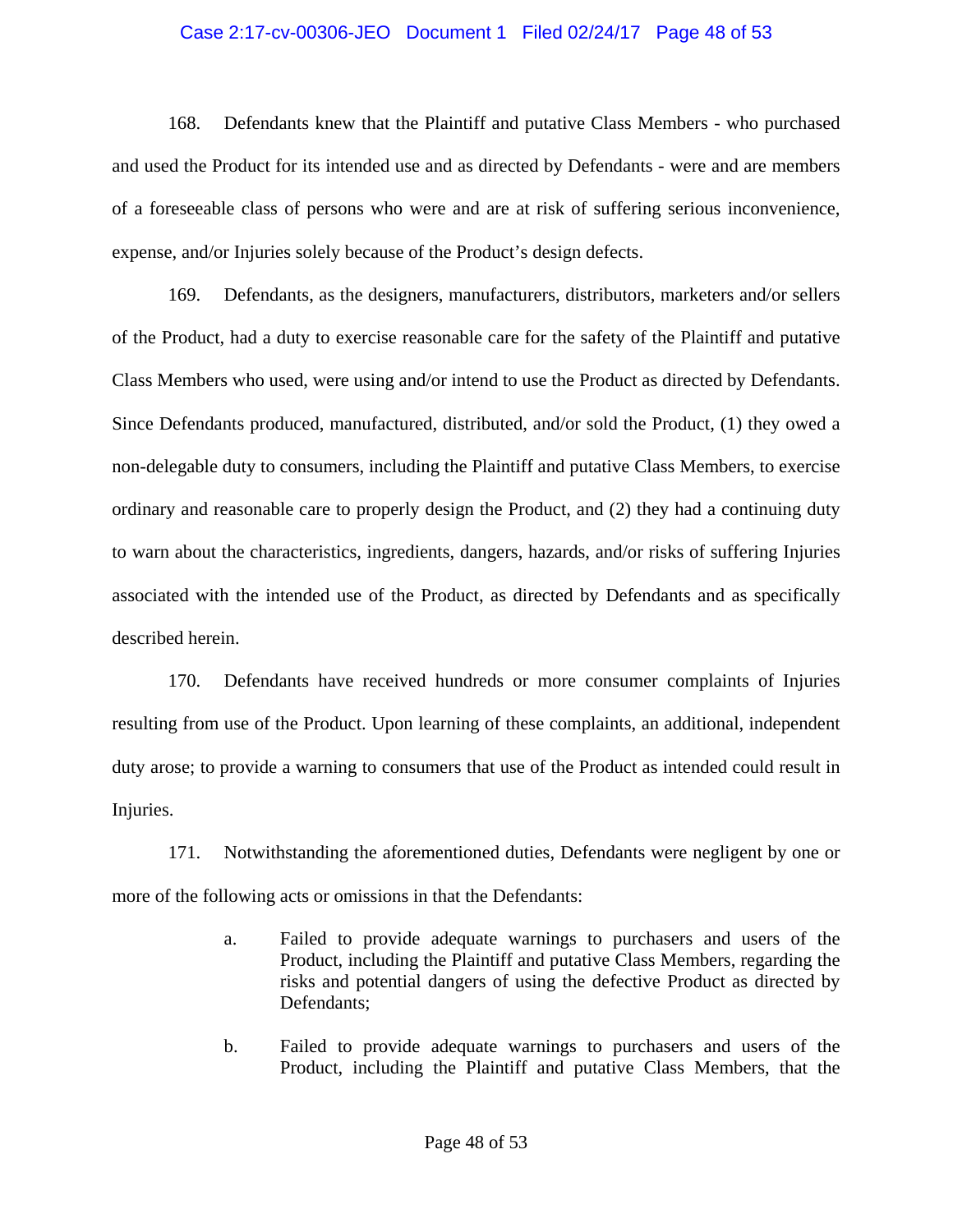Product contained Sodium Hydroxide, a highly caustic<sup>[48](#page-48-0)</sup> substance that is very corrosive, has acute toxicity to the skin, is harmful when it contacts the skin, causing severe skin burns, skin irritation, redness, pain, and blisters.

- c. Failed to provide adequate warnings to purchasers and users of the Product, including the Plaintiff and putative Class Members, that the Product contained a Lithium Chloride, a highly caustic<sup>47</sup> substance that is very corrosive, has acute toxicity to the skin, is harmful when it contacts the skin, causing severe skin burns, skin irritation, redness, pain, and blisters;
- b. Failed to provide adequate warnings to purchasers and users of the Product, including the Plaintiff and putative Class Members, regarding other characterizes and ingredients of the Product, including, but not strictly limited to, ingredients that are caustic to the skin and cause skin corrosion, skin irritation, dermatitis, sensitization and other acutely toxic damages and/or injuries to the skin when using the defective Product as directed by Defendants;
- c. Failed to recommend and/or provide proper warnings to ensure the safety of the Plaintiff and putative Class Members of using the defective Product as directed by Defendants;
- d. Failed to adequately investigate the safety hazards associated with the intended use of the Product;
- e. Negligently designing a Product with serious safety hazards and risks;
- f. Failed to accurately advise that despite the representation the Product contained "NO-LYE", the Product did in fact contain Lye;
- g. Oversold the value and benefits of the Product while minimizing the true risks of suffering Injuries associated with use of the Product, as directed by Defendants.
- 172. Therefore, Defendants knew, or by the exercise of reasonable care should have

known (1) of the inherent design defects and resulting hazards and dangers associated with using

<span id="page-48-0"></span><sup>&</sup>lt;sup>48</sup> "Caustics" are "[s]trong alkaline chemicals that destroy soft body tissues resulting in a deep, penetrating type of burn, in contrast to corrosives, that result in a more superficial type of damage via chemical means or inflammation." NATIONAL INSTITUTES FOR HEALTH's CENTER FOR BIOTECHNOLOGY INFORMATION (*a division of the National Library of Medicine*). https://pubchem.ncbi.nlm.nih.gov/compound/14798#section=Pharmacology-and-Biochemistry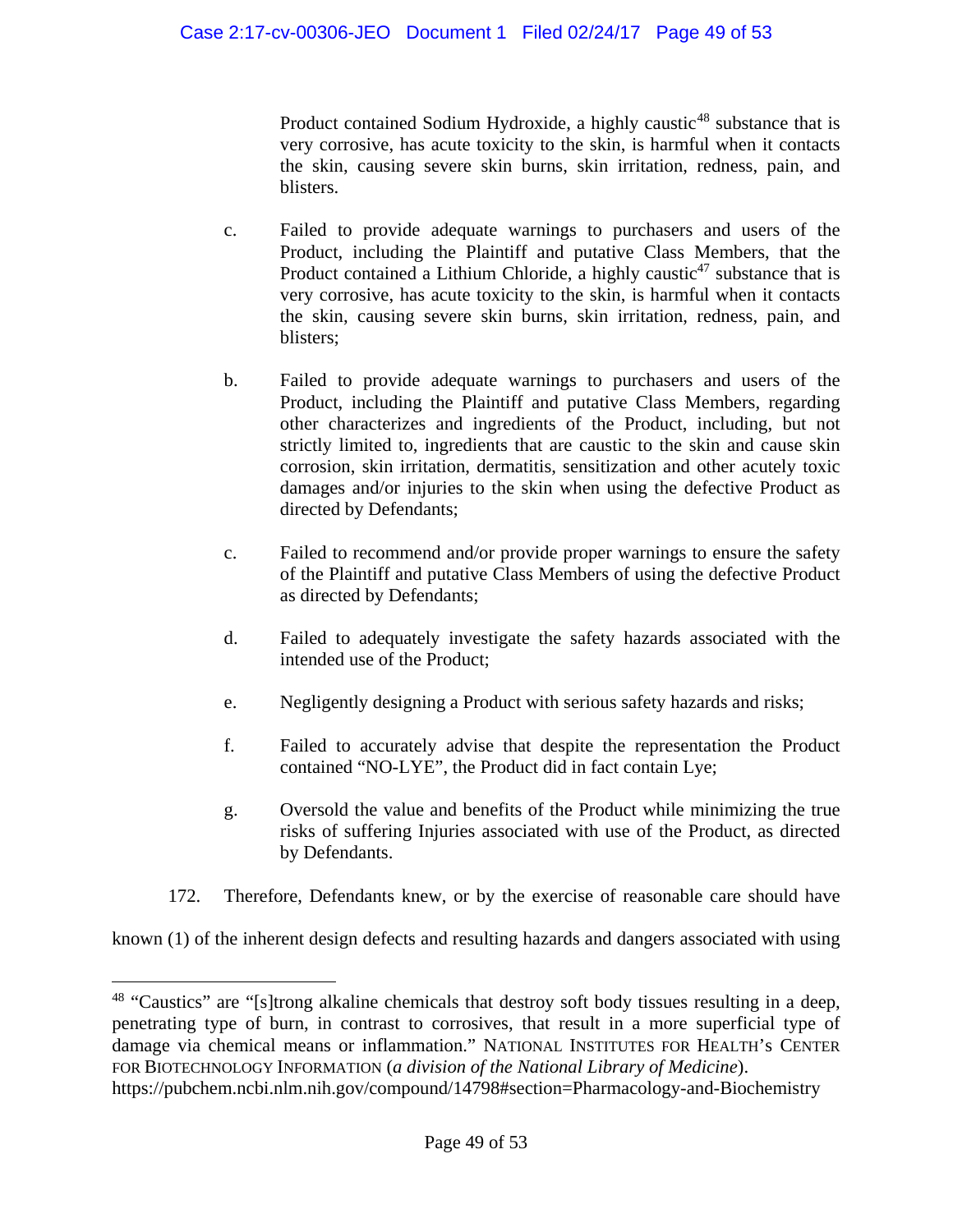#### Case 2:17-cv-00306-JEO Document 1 Filed 02/24/17 Page 50 of 53

the Product as directed by Defendants, and (2) that the Plaintiff and putative Class Members could not reasonably be aware of those risks. Thus, Defendants failed to exercise reasonable care in providing Class Members with adequate warnings regarding the potential for sustaining Injuries when using the Product as directed by Defendants.

173. As a direct and proximate result of Defendants' negligent design and failure to adequately warn consumers of the true characteristics of the Product, the true risks associated with using the Product as directed by Defendants, and that use of the Product as directed by the Defendants could cause Injuries, the Plaintiff and putative Class Members have suffered damages as set forth herein.

174. As a direct and proximate result of Defendants' negligent design and failure to adequately warn consumers of the true characteristics of the Product, the true risks associated with using the Product as directed by Defendants, and that use of the Product as directed by the Defendants could cause Injuries, the Plaintiff and putative Class members are entitled to legal and equitable relief including compensatory and punitive damages, costs, attorneys' fees, rescission, and all such other relief deemed appropriate by the Court.

#### **PRESERVATION CLAIMS**

175. Plaintiff, individually and for the Class, incorporates by reference all preceding paragraphs as though fully set forth herein.

176. To the extent that Defendants may claim that Plaintiff and/or the Class Members' claims are barred by the applicable statute of limitations, Plaintiff and the Class Members assert that the statute of limitations is and has been tolled by, *inter alia*, Plaintiffs and the Class Members' discovery that their injuries were directly and proximately caused by the Product and Defendants' failure to properly and adequately warn of the true risks and dangers associated with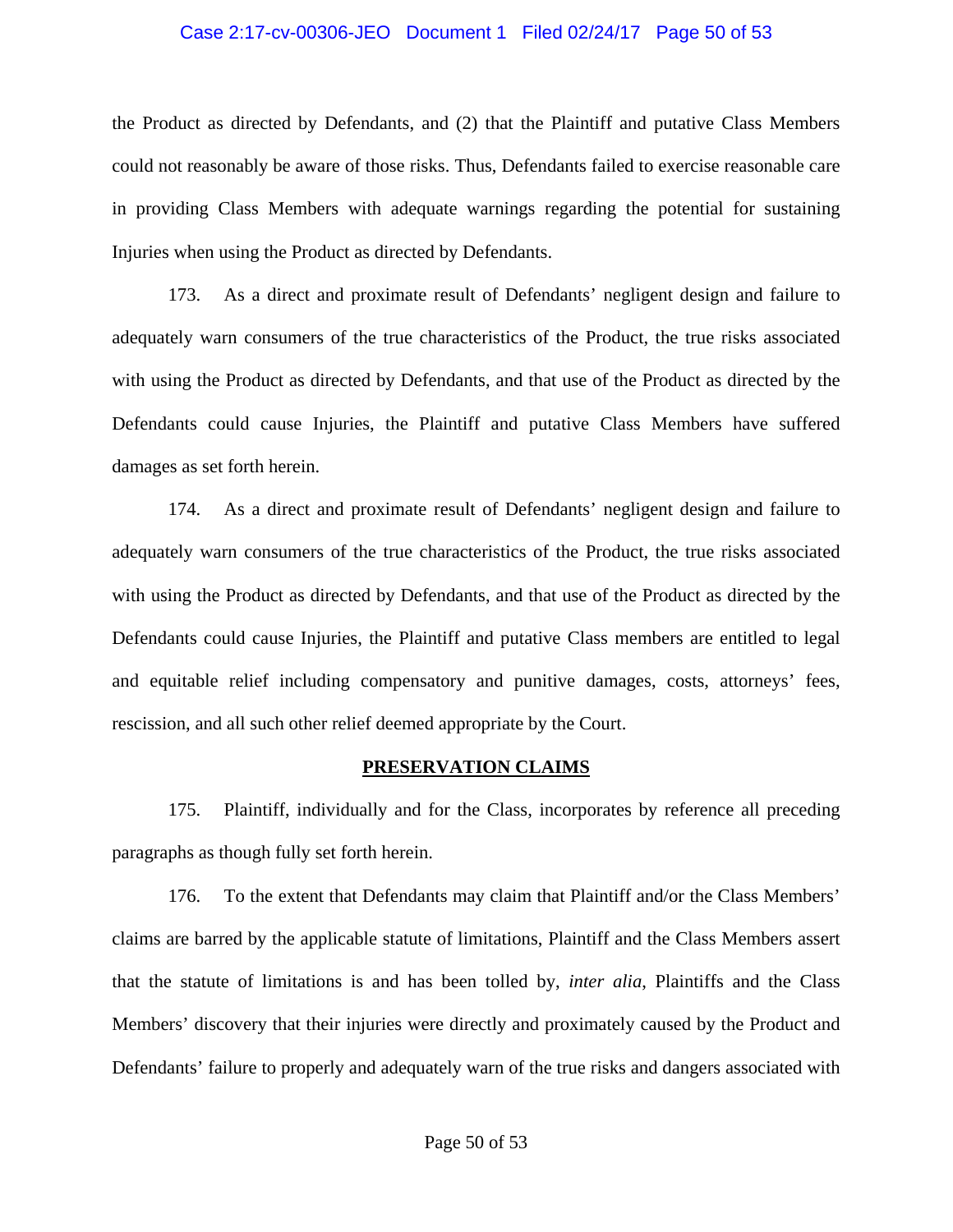use of the Product, as set forth *supra*, and/or after any actionable Injury(ies) was/were sustained by Plaintiffs and/or the putative Class Members.

# **PRAYER FOR RELIEF**

WHEREFORE, the Plaintiff, individually and on behalf of all others similarly situated,

seeks judgment against Defendants, as follows:

- a. For an order certifying the Class under FEDERAL RULE OF CIVIL PROCEDURE 23;
- b. For an order and naming the Plaintiff as representative of the Class and Subclass;
- c. For an order naming Plaintiff's counsel as Class Counsel to represent the Class and Subclass;
- d. For an order declaring that Defendants' conduct violates the statutes and/or laws referenced herein;
- e. For an order finding in favor of the Plaintiff, the Class and the Subclass on all counts asserted herein;
- f. For compensatory, statutory, and punitive damages in amounts to be determined by a jury and/or the Court;
- g. For prejudgment interest on all amounts awarded;
- h. For an order of restitution and all other forms of equitable monetary relief, including disgorgement of all profits and ill-gotten monetary gains received by Defendants from sales of the Product;
- i. For an order enjoining Defendants from continuing the unlawful practices detailed herein; and
- j. For an order awarding the Plaintiff, the Class and the Subclass their reasonable attorneys' fees and expenses and costs of suit.

# **DEMAND FOR JURY TRIAL**

Plaintiff demands trial by jury on issues so triable.

Respectfully submitted, this the  $16<sup>th</sup>$  day of February, 2017.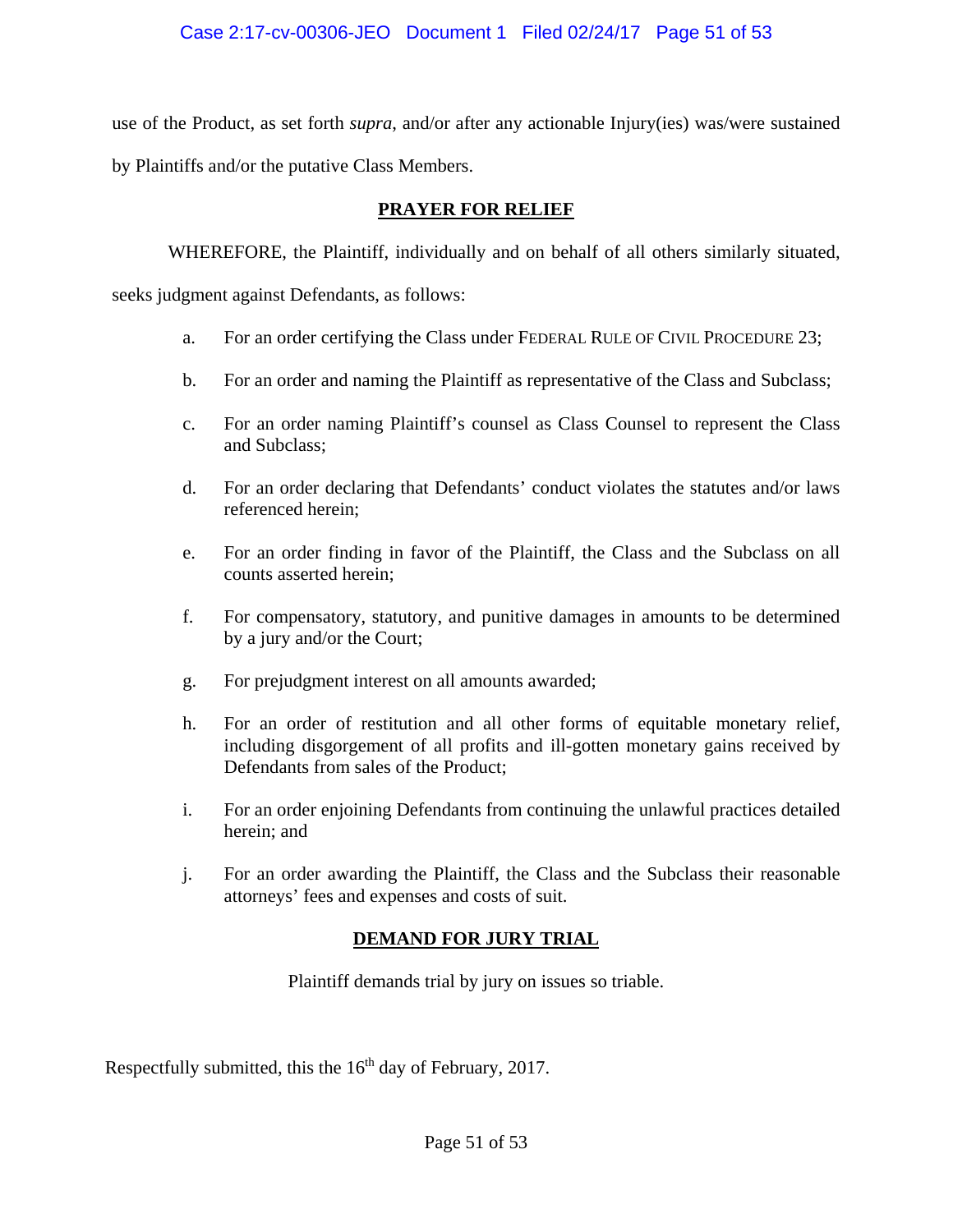/s/ W. Lewis Garrison, Jr. W. Lewis Garrison, Jr. AL Bar No.: ASB-3591-N74W wlgarrison@hgdlawfirm.com Brandy Lee Robertson AL Bar No.: ASB-2737-D65R

brandy@hgdlawfirm.com Attorneys for Plaintiff and the Putative Class HENINGER GARRISON DAVIS, LLC 2224 First Avenue North Birmingham, AL 35203 Telephone: 205.326.3336 Facsimile: 205-326-3332

Joseph L. "Josh" Tucker Attorney for Plaintiff and the Putative Class AL Bar No.: ASB-1653-E26J josh@jacksonandtucker.com JACKSON & TUCKER, P.C. 2229 1st Ave. North Birmingham, AL 35203-4203 Telephone: 205.252.3535 Facsimile: 205.252.3536 Facsimile: 205.252.3536